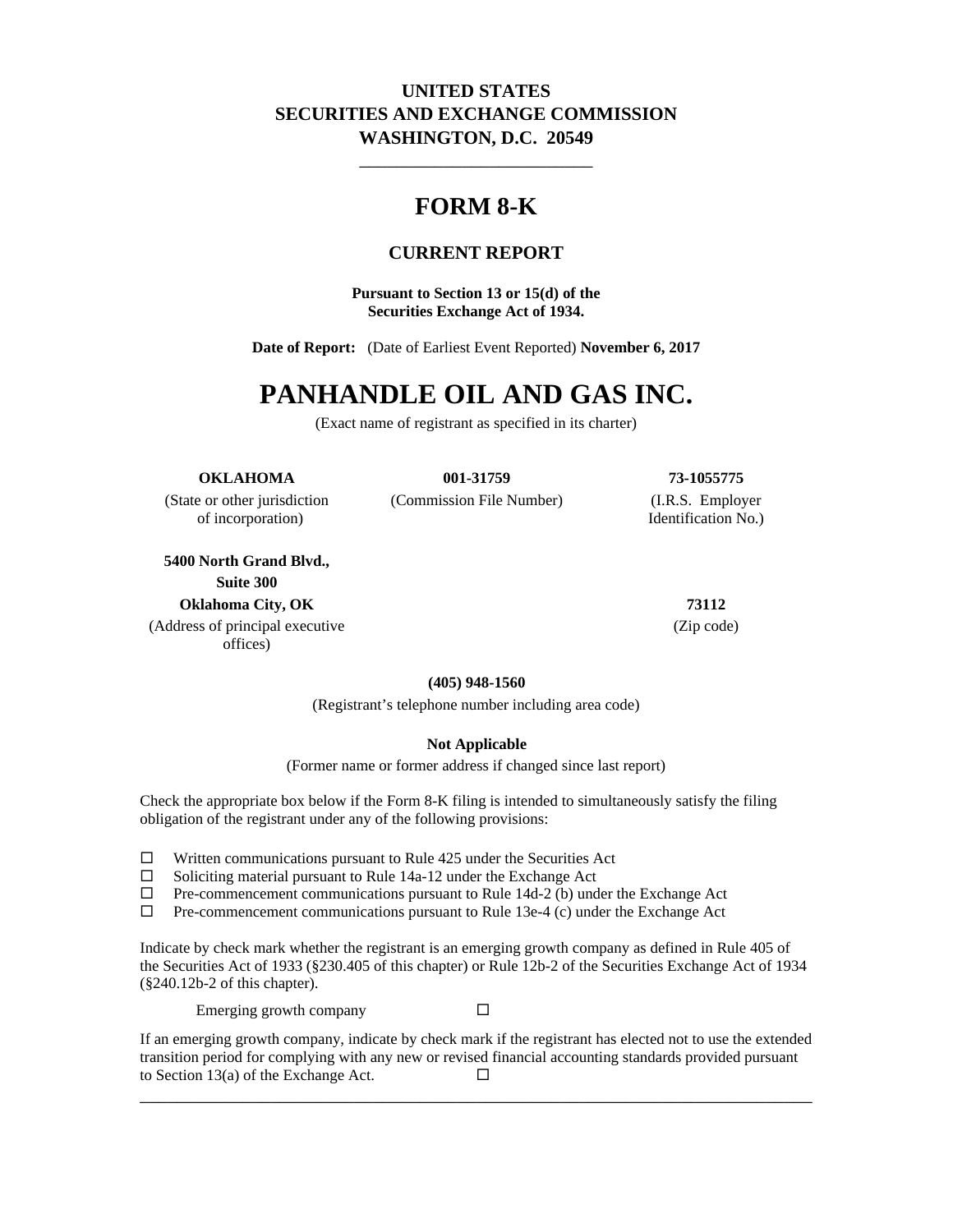#### **ITEM 8.01 Other Events**

Panhandle Oil and Gas Inc. (the "Company"), is filing this Current Report on Form 8-K to update the presentation of certain financial information and related disclosures contained in its Form 10- K for the year ended September 30, 2016 (the "2016 Form 10-K") which was filed with the Securities and Exchange Commission ("SEC") on December 12, 2016. This Form 8-K reflects the presentation of the Company's adoption of Accounting Standards Update ("ASU") 2016-15 and ASU 2015-17. Subsequent to the filing of the Company's 2016 Form 10-K, the Company early adopted ASU 2016-15 and ASU 2015-17 and reclassified "Proceeds from leasing fee mineral acreage" from Investing Activities to Operating Activities on the Statements of Cash Flows and reclassified Deferred income taxes from current assets and current liabilities to long term liabilities on the Company's condensed balance sheets (the "Condensed Balance Sheets"). The change had no impact on net income (loss), net income (loss) per basic or diluted share amounts.

This Form 8-K retrospectively revises our financial statements as of September 30, 2016, and for all periods presented, to reflect the adoption of ASU 2016-15 and ASU 2015-17. This update is consistent with the presentation of "Proceeds from leasing fee mineral acreage" on the Condensed Statements of Cash Flows and the "Deferred income taxes" on the Condensed Balance Sheets included in the Company's Form 10-Q for the quarters ended December 31, 2016, March 31, 2017, and June 30, 2017, filed with the SEC on February 6, 2017, May 5, 2017, and August 7, 2017, respectively. The retrospectively revised Items contained in the Company's 2016 Form 10- K are presented in Exhibits 99.1, 99.2 and 99.3 to this Form 8-K.

The exhibits to this Current Report on Form 8-K supersede the following Items in the 2016 Form 10-K to reflect, retrospectively, the changes resulting from the reclassification of the Company's "Proceeds from leasing fee mineral acreage" from Investing Activities to Operating Activities on the Statements of Cash Flows and the "Deferred income taxes" on the Condensed Balance Sheets for all periods presented:

- Part II, Item 6. Revised Selected Financial Data 2016 Form 10-K
- Part II, Item 7. Revised Management's Discussion and Analysis of Financial Condition and Results of Operations ("MD&A") – 2016 Form 10-K
- Part II, Item 8. Revised Financial Statements and Supplementary Data 2016 Form 10-K

All other information in the 2016 Form 10-K remains unchanged. Unaffected portions of the 2016 Form 10-K have not been repeated in, and are not amended or modified by, this Current Report on Form 8-K or Exhibits 99.1, 99.2 and 99.3 to this Form 8-K. This Current Report on Form 8-K does not reflect events occurring subsequent to the filing of the 2016 Form 10-K and does not modify or update the disclosures therein in any way, other than as required to reflect the reclassifications as described above and as set forth in the exhibits attached hereto. Without limitation to the foregoing, this Current Report on Form 8-K does not purport to update the MD&A in the 2016 Form 10-K for any information, uncertainties, risks, events or trends occurring or known to management. For developments since the filing of the 2016 Form 10-K, please refer to the Third Quarter 2017 Form 10-Q, as well as other filings of the Company made with the SEC. The information in this Current Report on Form 8-K should be read in conjunction with the 2016 Form 10-K and such subsequent filings.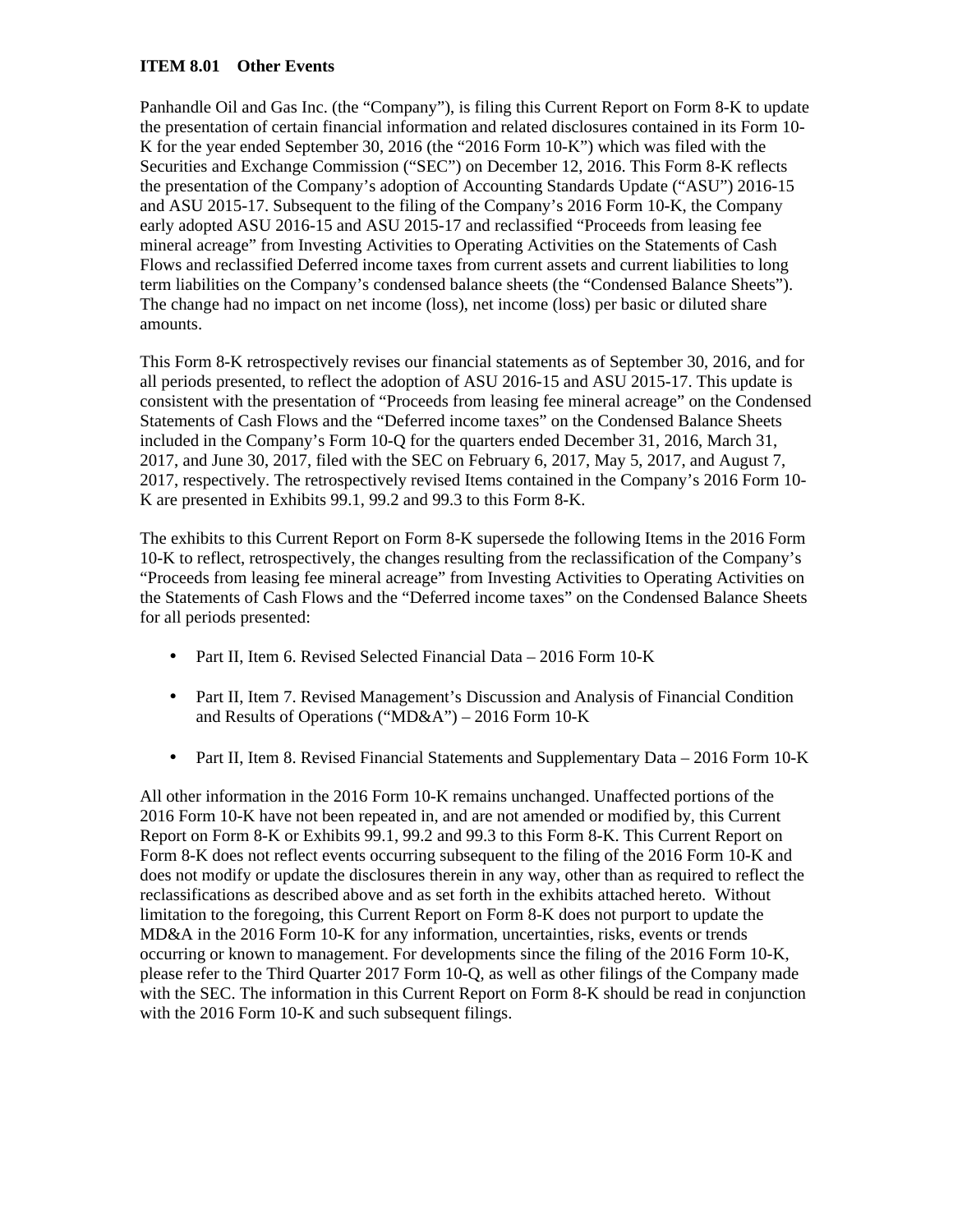# **ITEM 9.01 Financial Statements and Exhibits**

#### (d) *Exhibits*

# **Exhibit**

 $\hat{\theta}$ 

| Description                                                                |
|----------------------------------------------------------------------------|
| <b>Consent of Independent Registered Public Accounting Firm</b>            |
| <b>Consent of DeGolyer and MacNaughton</b>                                 |
| Part II, Item 6. Revised Selected Financial Data - 2016 Form 10-K          |
| Part II, Item 7. Revised Management's Discussion and Analysis of Financial |
| Condition and Results of Operations - 2016 Form 10-K                       |
| Part II, Item 8. Revised Financial Statements and Supplementary Data -     |
| 2016 Form 10-K                                                             |
| XBRL Instance Document                                                     |
| <b>XBRL Taxonomy Extension Schema</b>                                      |
| XBRL Taxonomy Extension Calculation Linkbase                               |
| <b>XBRL Taxonomy Extension Definition Linkbase</b>                         |
| XBRL Taxonomy Extension Label Linkbase                                     |
| <b>XBRL Taxonomy Extension Presentation Linkbase</b>                       |
|                                                                            |

#### **SIGNATURE**

Pursuant to the requirements of the Securities Exchange Act of 1934, the registrant has duly caused this report to be signed on its behalf by the undersigned hereunto duly authorized.

# **PANHANDLE OIL AND GAS INC.**

By: <u>/s/ Paul F. Blanchard Jr.</u>

Paul F. Blanchard Jr., President and CEO

DATE: November 6, 2017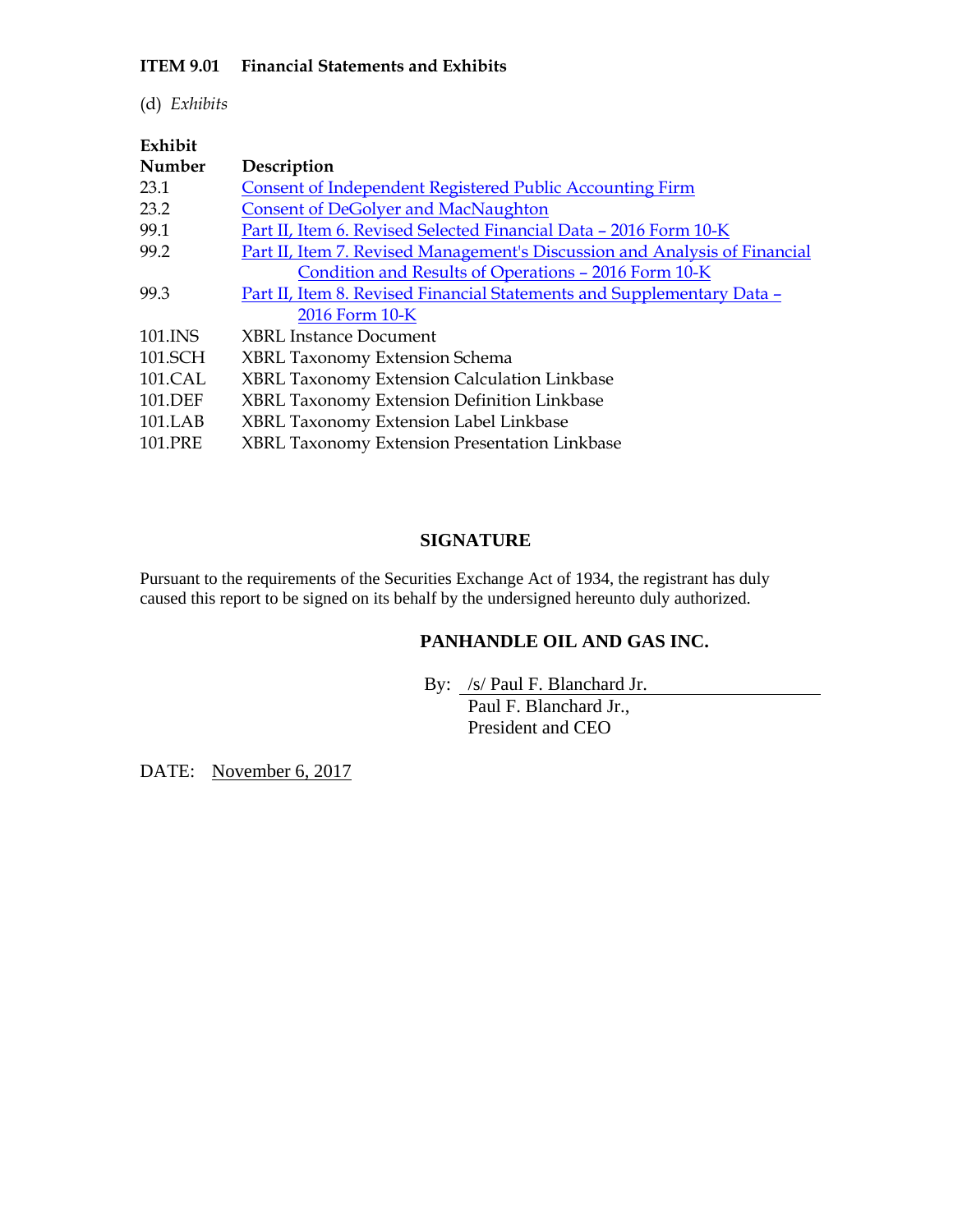#### Consent of Independent Registered Public Accounting Firm

We consent to the reference to our firm under the caption "Experts" in the Registration Statement (Form S-3) and related Prospectus of Panhandle Oil and Gas Inc. for the registration of common stock, preferred stock, warrants, debt securities and units and to the incorporation by reference of our reports dated December 12, 2016, except for the impact of the matters discussed in Note 1 pertaining to the adoption of ASU 2015-17 and ASU 2016-15, as to which the date is November 6, 2017, with respect to the financial statements of Panhandle Oil and Gas Inc. and our report dated December 12, 2016, with respect to the effectiveness of internal control over financial reporting of Panhandle Oil and Gas Inc. included in Panhandle Oil and Gas Inc.'s Current Report on Form 8-K dated November 6, 2017, filed with the Securities and Exchange Commission.

/s/ Ernst & Young LLP

Oklahoma City, Oklahoma November 6, 2017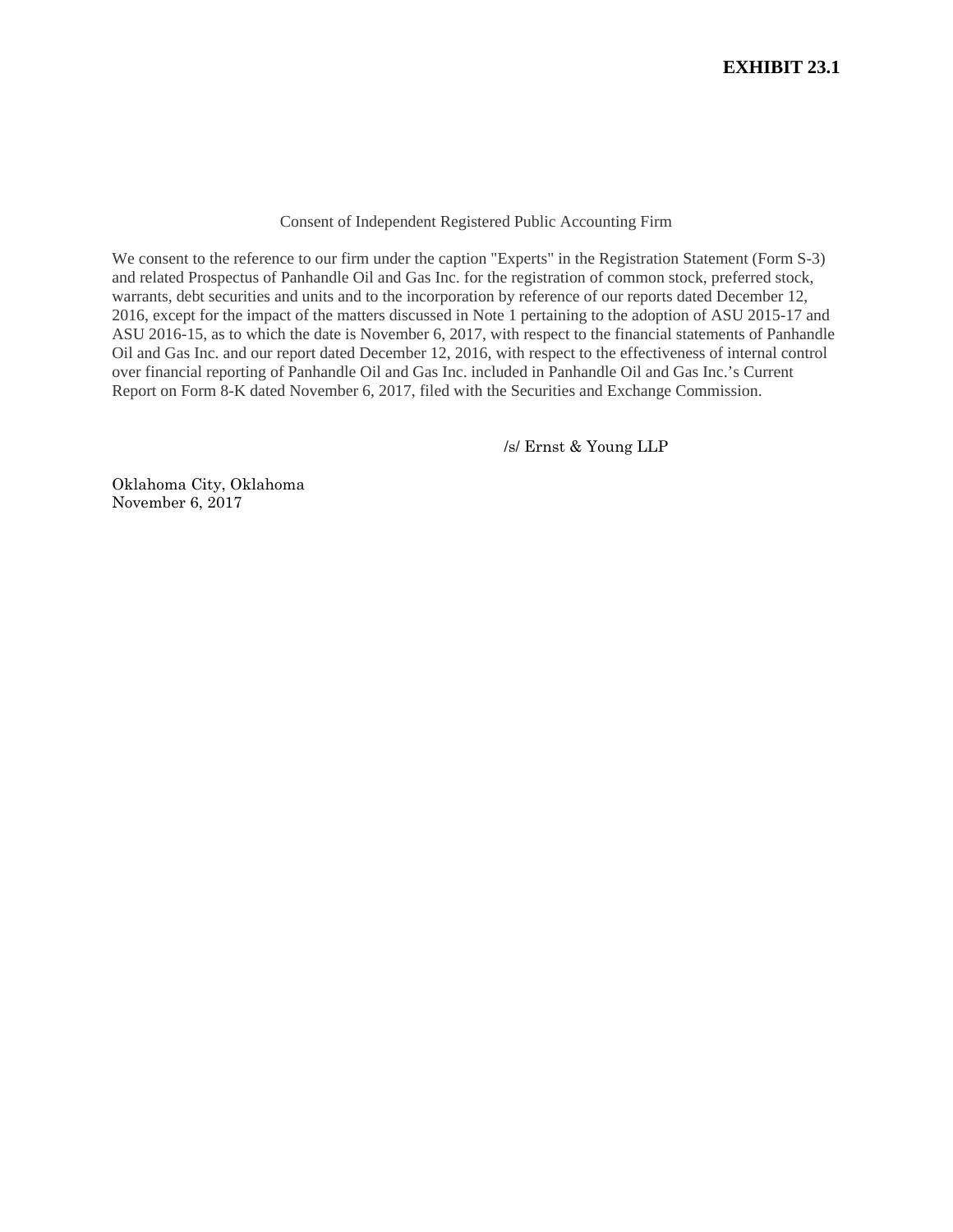#### **EXHIBIT 23.2**

#### **DeGolyer and MacNaughton**

5001 Spring Valley Road Suite 800 East Dallas, Texas 75244

October 16, 2017

Panhandle Oil and Gas Inc. Grand Centre, Suite 300 5400 North Grand Blvd Oklahoma City, OK 73112

Ladies and Gentlemen:

We hereby consent to the inclusion in this Current Report on Form 8-K of Panhandle Oil and Gas Inc. (Panhandle) of our report dated October 3, 2016, with respect to estimates of reserves and future net revenue of Panhandle, as of September 30, 2016, and to all references to our firm included in this Current Report. We also hereby consent to the incorporation by reference of the references to our firm, in the context in which they appear, and our reserves report as of September 30, 2016 and March 31, 2017, and references thereto, into Panhandle's Registration Statement on Form S-3.

Very truly yours,

/s/ DeGolyer and MacNaughton

DeGOLYER and MacNAUGHTON Texas Registered Engineering Firm F-716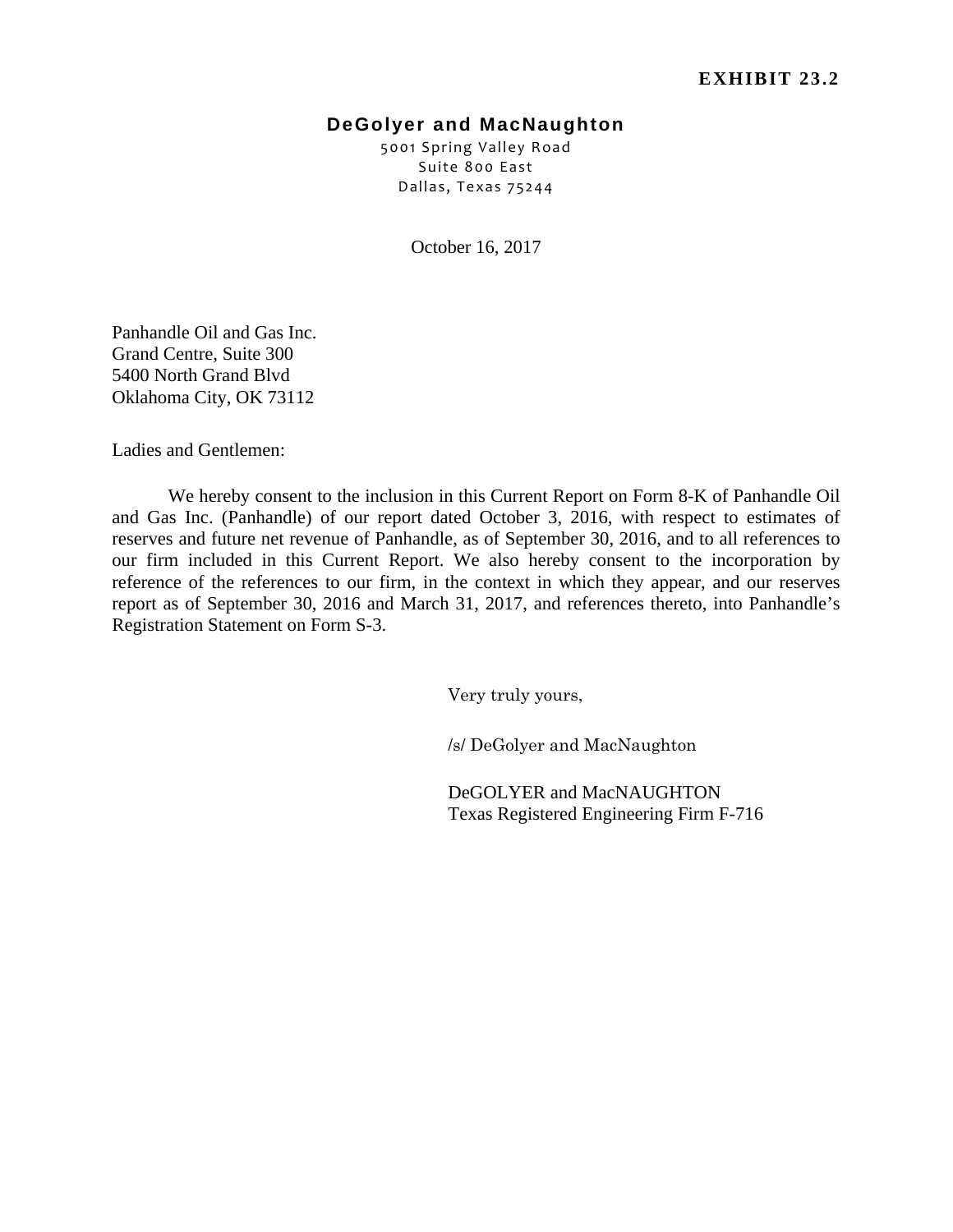#### **ITEM 6 SELECTED FINANCIAL DATA (1)**

The following table summarizes financial data of the Company for its last five fiscal years and should be read in conjunction with Item 7 – "Management's Discussion and Analysis of Financial Condition and Results of Operations" and Item 8 – "Financial Statements and Supplementary Data," including the Notes thereto, included elsewhere in this report.

|                                              | As of and for the year ended September 30,                            |              |                          |                                                                          |            |  |
|----------------------------------------------|-----------------------------------------------------------------------|--------------|--------------------------|--------------------------------------------------------------------------|------------|--|
|                                              | 2016                                                                  | 2015         | 2014                     | 2013                                                                     | 2012       |  |
| <b>Revenues</b>                              |                                                                       |              |                          |                                                                          |            |  |
| Oil, NGL and natural gas sales               | \$ 31,411,353 \$ 54,533,914 \$                                        |              |                          | 82,846,528 \$60,605,878 \$                                               | 40,818,434 |  |
| Lease bonuses and rentals                    | 7,735,785                                                             | 2,010,395    | 423,328                  | 938,846                                                                  | 7,152,991  |  |
| Gains (losses) on derivative contracts       | (86,355)                                                              | 13,822,506   | 247,414                  | 611,024                                                                  | 73,822     |  |
| Income from partnerships                     | 2,400                                                                 | 515,278      | 893,954                  | 733,372                                                                  | 487,070    |  |
|                                              | 39,063,183                                                            | 70,882,093   | 84,411,224               | 62,889,120                                                               | 48,532,317 |  |
| <b>Costs and expenses</b>                    |                                                                       |              |                          |                                                                          |            |  |
| Lease operating expense                      | 13,590,089                                                            | 17,472,408   | 13,912,792               | 11,861,403                                                               | 9,141,970  |  |
| Production taxes                             | 1,071,632                                                             | 1,702,302    | 2,694,118                | 1,834,840                                                                | 1,449,537  |  |
| <b>Exploration</b> costs                     | 31,589                                                                | 48,404       | 86,017                   | 9,795                                                                    | 979,718    |  |
| Depreciation, depletion and amortization     | 24,487,565                                                            | 23,821,139   | 21,896,902               | 21,945,768                                                               | 19,061,239 |  |
| Provision for impairment                     | 12,001,271                                                            | 5,009,191    | 1,096,076                | 530,670                                                                  | 826,508    |  |
| Loss (gain) on asset sales $&$ other         | (2,624,642)                                                           | (398, 994)   | 8,378                    | (942, 959)                                                               | (88, 477)  |  |
| Interest expense                             | 1,344,619                                                             | 1,550,483    | 462,296                  | 157,558                                                                  | 127,970    |  |
| General and administrative                   | 7,139,728                                                             | 7,339,320    | 7,433,183                | 6,801,996                                                                | 6,388,856  |  |
| Bad debt expense (recovery)                  | 19,216                                                                | 180,499      | $\overline{\phantom{a}}$ | $\blacksquare$                                                           |            |  |
|                                              | 57,061,067                                                            | 56,724,752   | 47,589,762               | 42,199,071                                                               | 37,887,321 |  |
| Income (loss) before provision (benefit) for |                                                                       |              |                          |                                                                          |            |  |
| income taxes                                 | (17,997,884)                                                          | 14,157,341   | 36,821,462               | 20,690,049                                                               | 10,644,996 |  |
| Provision (benefit) for income taxes         | (7,711,000)                                                           | 4,836,000    | 11,820,000               | 6,730,000                                                                | 3,274,000  |  |
| Net income (loss)                            | $$(10, 286, 884)$ \$                                                  | 9,321,341 \$ | 25,001,462 \$            | 13,960,049 \$                                                            | 7,370,996  |  |
| Basic and diluted earnings (loss) per share  | \$<br>$(0.61)$ \$                                                     | 0.56~\$      | $1.49 \text{ }$ \$       | $0.84~\$$                                                                | 0.44       |  |
| Dividends declared per share                 | \$<br>$0.16$ \$                                                       | $0.16$ \$    | $0.16$ \$                | $0.14 \text{ }$ \$                                                       | 0.14       |  |
|                                              |                                                                       |              |                          |                                                                          |            |  |
| Weighted average shares outstanding          |                                                                       |              |                          |                                                                          |            |  |
| Basic and diluted                            | 16,840,856                                                            | 16,768,904   | 16,727,183               | 16,713,808                                                               | 16,721,862 |  |
| Net cash provided by (used in):              |                                                                       |              |                          |                                                                          |            |  |
| Operating activities                         | \$22,639,151 \$47,624,914 \$53,099,746 \$38,425,477 \$32,637,003      |              |                          |                                                                          |            |  |
| Investing activities                         | \$                                                                    |              |                          | 565,617 \$ (31,642,385) \$ (122,428,139) \$ (27,403,043) \$ (45,638,510) |            |  |
| Financing activities                         | $$(23,337,470) $(15,888,369) $66,970,977 $(10,139,362) $11,478,606$   |              |                          |                                                                          |            |  |
| <b>Total</b> assets                          | \$197,824,326 \$238,825,273 \$246,640,604 \$147,838,430 \$135,064,830 |              |                          |                                                                          |            |  |
| Long-term debt                               | \$44,500,000 \$65,000,000 \$78,000,000 \$8,262,256 \$14,874,985       |              |                          |                                                                          |            |  |
| Shareholders' equity                         | \$115,191,819 \$127,004,675 \$119,188,653 \$95,655,486 \$83,852,146   |              |                          |                                                                          |            |  |
|                                              |                                                                       |              |                          |                                                                          |            |  |

(1) The following selected consolidated financial data were derived from our audited consolidated financial statements and should be read in conjunction with, and are qualified by reference to Item 7 - Management's Discussion and Analysis of Financial Condition and Results of Operations in Exhibit 99.2 and the audited consolidated financial statements and notes thereto in Exhibit 99.3 attached to this Form 8-K. The financial information presented may not be indicative of our future performance.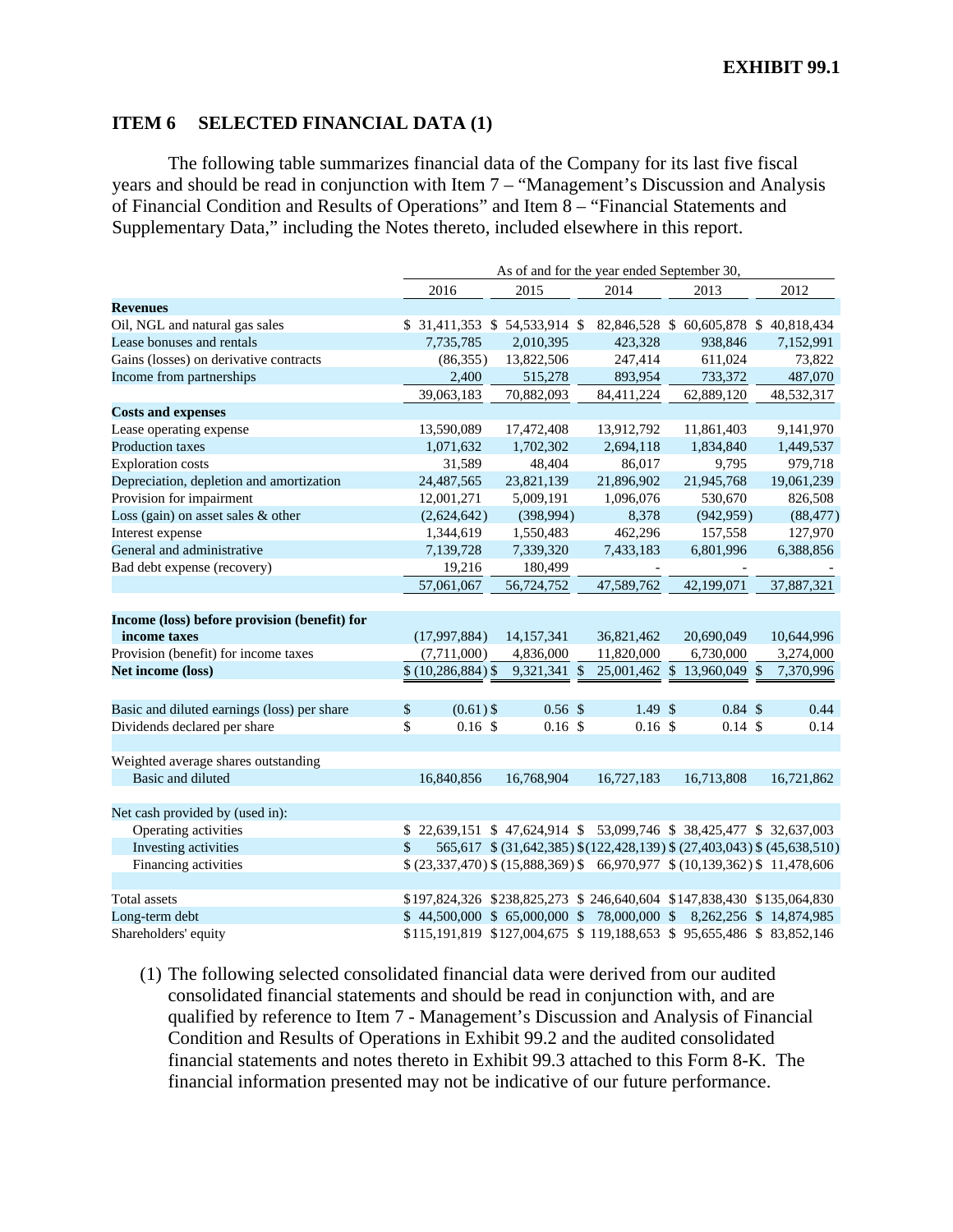# **ITEM 7 MANAGEMENT'S DISCUSSION AND ANALYSIS OF FINANCIAL CONDITION AND RESULTS OF OPERATIONS**

The following Management's Discussion and Analysis ("MD&A") of Financial Condition and Results of Operations should be read in conjunction with a review of Part II, Item 8 - Revised Financial Statements and Supplementary Data included in Exhibit 99.3. Certain statements contained in this MD&A may be deemed to be forward-looking statements. See "Safe Harbor Statement" included in our Annual Report on Form 10-K filed with the Securities and Exchange Commission ("SEC") on December 12, 2016.

#### BUSINESS OVERVIEW

The Company's principal line of business is to explore for, develop, acquire, produce and sell oil, NGL and natural gas. Results of operations are dependent primarily upon the Company's: existing reserve quantities; costs associated with acquiring, exploring for and developing new reserves; production quantities and related production costs; and oil, NGL and natural gas sales prices.

Fiscal 2016 oil, NGL and natural gas production decreased 20%, 19% and 15%, respectively, from that of 2015. The decrease in oil production was primarily the result of the production decline in the Eagle Ford Shale, which was not offset by new production in the play due to significantly reduced drilling activity. To a lesser extent, declining production from various fields in western Oklahoma, the Texas Panhandle and the Northern Oklahoma Mississippian contributed to the decrease. NGL production volume decreases were largely the result of production decline in the Anadarko Woodford Shale in western and central Oklahoma and the Anadarko Basin Granite Wash in western Oklahoma and the Texas Panhandle. Natural gas production volume decreases were primarily the result of declining production in the Fayetteville Shale. To a lesser extent, declining production from the Anadarko Basin Granite Wash and the southeastern Oklahoma Woodford Shale also contributed to the decrease.

As of September 30, 2016, the Company owned an average 3.5% net revenue interest in 45 wells that were drilling or testing.

The 2016 production decreases in oil, NGL and natural gas, combined with lower oil, NGL and natural gas prices, resulted in a 42% decrease in revenues from the sale of oil, NGL and natural gas. Based on recent forward strip pricing, the Company currently anticipates 2017 average oil, NGL and natural gas prices will be higher than their corresponding average prices in 2016.

The Company's proved developed oil, NGL and natural gas reserves decreased in 2016, compared to 2015, by 26.7 Bcfe, or 25%. The decrease was primarily due to negative pricing revisions.

Other than the lease of office space, the Company had no off balance sheet arrangements during 2016 or prior years.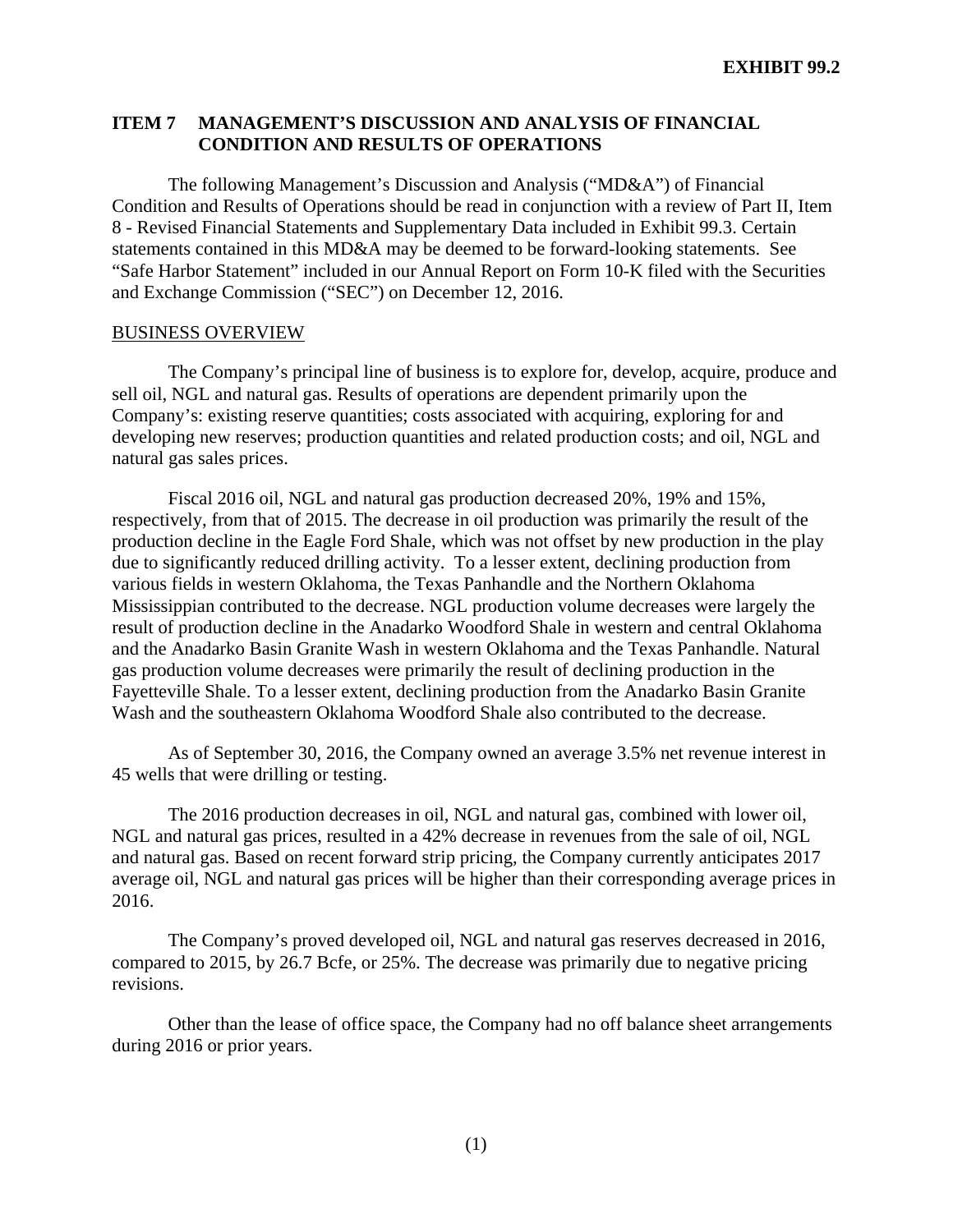|                             | For the Year Ended September 30, |                  |            |                  |            |  |
|-----------------------------|----------------------------------|------------------|------------|------------------|------------|--|
|                             |                                  | Percent          |            | Percent          |            |  |
|                             | 2016                             | Incr. or (Decr.) | 2015       | Incr. or (Decr.) | 2014       |  |
| Production:                 |                                  |                  |            |                  |            |  |
| Oil (Bbls)                  | 364,252                          | (20%)            | 453,125    | 31%              | 346,387    |  |
| NGL (Bbls)                  | 171,060                          | (19%)            | 210,960    | 2%               | 207,688    |  |
| Natural Gas (Mcf)           | 8,284,377                        | (15%)            | 9,745,223  | $(10\%)$         | 10,773,559 |  |
| Mcfe                        | 11,496,249                       | (16%)            | 13,729,733 | (3%)             | 14,098,009 |  |
| <b>Average Sales Price:</b> |                                  |                  |            |                  |            |  |
| Oil (per Bbl)               | \$36.70                          | $(31\%)$         | \$53.12    | (43%)            | \$93.68    |  |
| NGL (per Bbl)               | \$12.60                          | (31%)            | \$18.25    | (44%)            | \$32.31    |  |
| Natural Gas (per Mcf)       | \$1.92                           | (30%)            | \$2.73     | (33%)            | \$4.05     |  |
| Mcfe                        | \$2.73                           | (31%)            | \$3.97     | (32%)            | \$5.88     |  |
|                             |                                  |                  |            |                  |            |  |

The following table reflects certain operating data for the periods presented:

#### RESULTS OF OPERATIONS

#### **Fiscal Year 2016 Compared to Fiscal Year 2015**

#### **Overview**

The Company recorded net loss of \$10,286,884, or \$0.61 per share, in 2016, compared to net income of \$9,321,341, or \$0.56 per share, in 2015. Revenues decreased in 2016 primarily due to lower oil, NGL and natural gas sales and decreased gains on derivative contracts partially offset by increased lease bonuses received.

Expenses increased in 2016 mainly from a larger provision for impairment and higher DD&A partially offset by a decrease in LOE and production taxes and an increase in gain on sale of assets.

#### Oil, NGL and Natural Gas Sales

Oil, NGL and natural gas sales decreased \$23,122,561, or 42%, for 2016, as compared to 2015. The decrease was due to decreased oil, NGL and natural gas prices of 31%, 31% and 30%, respectively, coupled with lower oil, NGL and natural gas volumes of 20%, 19% and 15%, respectively, in 2016.

The decrease in oil production was primarily the result of natural production decline in the Eagle Ford Shale, which was not offset by new production in the play due to significantly reduced drilling activity. To a lesser extent, declining production from various fields in western Oklahoma, the Texas Panhandle and the Northern Oklahoma Mississippian contributed to the decrease.

NGL production volume decreases were largely the result of natural production decline in the Anadarko Woodford Shale in western and central Oklahoma and the Anadarko Basin Granite Wash in western Oklahoma and the Texas Panhandle.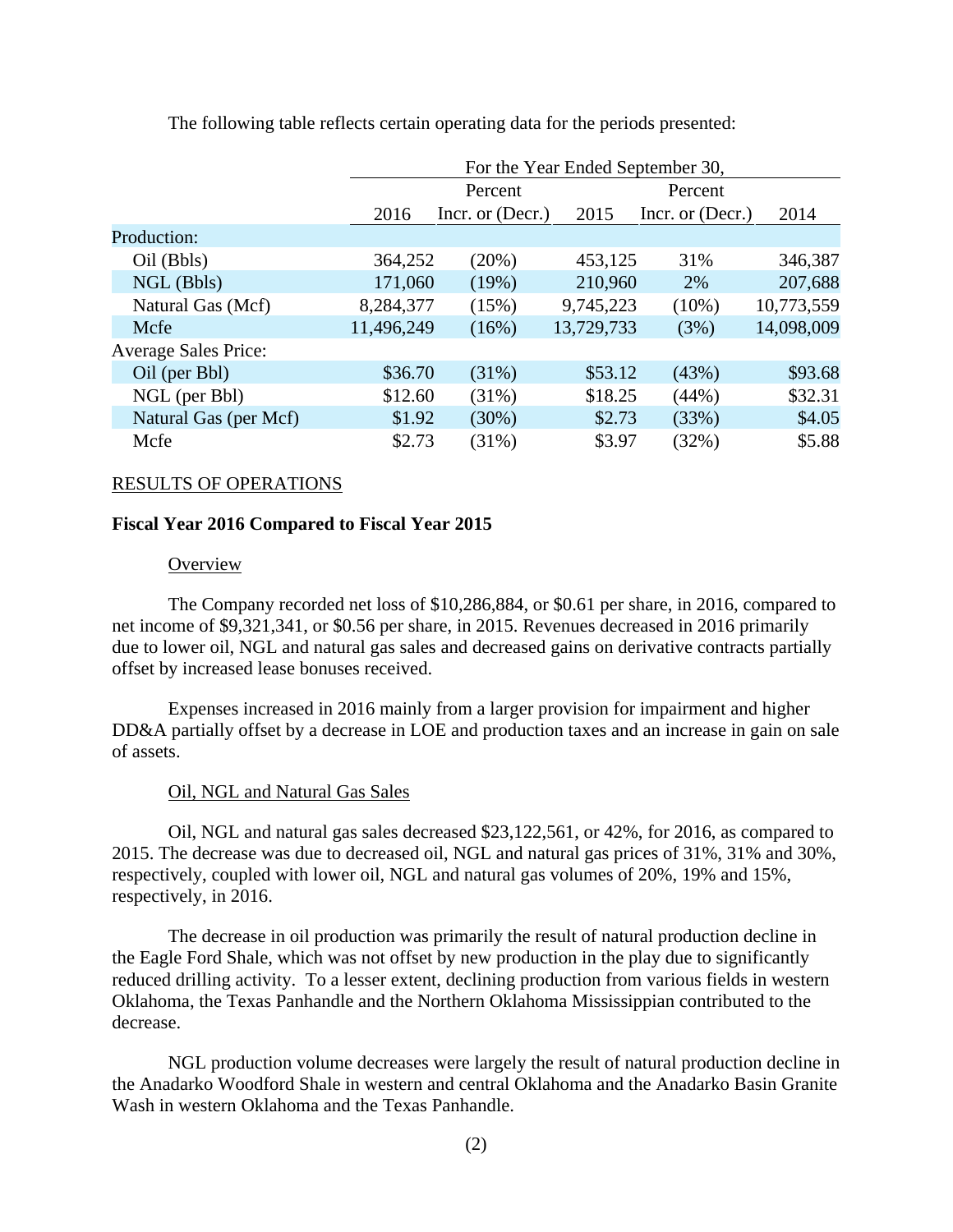Natural gas production volume decreases were primarily the result of naturally declining production in the Fayetteville Shale. To a lesser extent, declining production from the Anadarko Basin Granite Wash and the southeastern Oklahoma Woodford Shale also contributed to the decrease.

Production by quarter for 2016 and 2015 was as follows (Mcfe):

|                | 2016       | 2015       |
|----------------|------------|------------|
| First quarter  | 3,143,400  | 3,737,483  |
| Second quarter | 2,786,303  | 3,455,265  |
| Third quarter  | 2,887,821  | 3,315,899  |
| Fourth quarter | 2,678,725  | 3,221,086  |
| Total          | 11,496,249 | 13,729,733 |

#### Lease Bonus and Rentals

Lease bonuses and rentals increased \$5,725,390 in 2016. The increase was mainly due to the Company leasing 4,057 net mineral acres in Cochran County, Texas, 663 net mineral acres in Blaine, Canadian, Custer and Dewey Counties, Oklahoma, and 706 net mineral acres in Grady and McClain Counties, Oklahoma, in 2016. In 2015, the Company leased 2,407 net mineral acres in Andrews and Winkler Counties, Texas.

#### Gains (Losses) on Derivative Contracts

Gains on derivative contracts decreased \$13,908,861 in 2016. The decrease was mainly due to the oil and, to a lesser extent, natural gas collars and fixed price swaps being more beneficial in 2015, as NYMEX oil and natural gas futures had fallen further below the floor of the collars and the fixed prices of the swaps. As of September 30, 2016, the Company's natural gas costless collar contracts and natural gas fixed price swaps have expiration dates of October 2016 through December 2017; the oil costless collar contracts have expiration dates of October 2016 through March 2017.

#### Income from Partnerships

Income from partnerships decreased \$512,878 in 2016. This change was primarily due to the Company selling the assets from some of its partnerships in 2016. This was also coupled with lower oil, NGL and natural gas pricing during 2016, as compared to 2015.

#### Lease Operating Expenses (LOE)

LOE decreased \$3,882,319 or 22% in 2016. LOE costs per Mcfe of production decreased from \$1.27 in 2015 to \$1.18 in 2016. The total LOE decrease was largely due to decreased field operating costs of \$2,604,510 in 2016, compared to 2015. Field operating costs were \$.70 per Mcfe in 2016, compared to \$.78 per Mcfe in 2015, a 10% decrease. This decrease in rate was principally the result of operating efficiencies gained in the Eagle Ford Shale field due to the addition of a salt water disposal system and electrification of the field, as well as fewer workovers.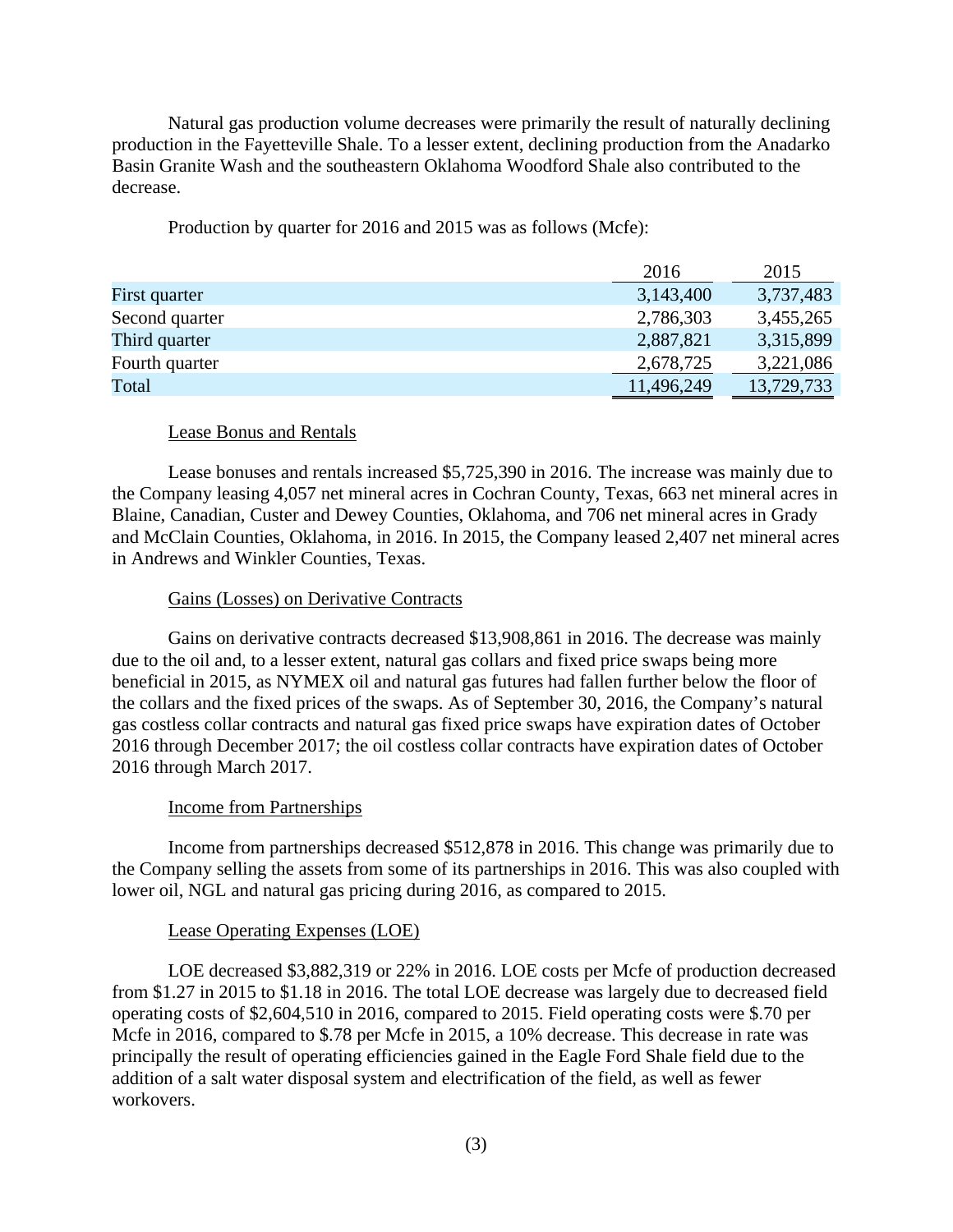The decrease in LOE related to field operating costs was coupled with a decrease in handling fees (primarily gathering, transportation and marketing costs) of \$1,277,809 in 2016, as compared to 2015. The decrease in the amount in 2016 is the result of decreased oil, NGL and natural gas production and sales. On a per Mcfe basis, these fees decreased \$.01. Natural gas sales bear the large majority of the handling fees. Handling fees are charged either as a percent of sales or based on production volumes.

#### Production Taxes

Production taxes decreased \$630,670 or 37% in 2016, as compared to 2015. The decrease in amount was primarily the result of decreased oil, NGL and natural gas sales of \$23,122,561 during 2016. Production taxes as a percentage of oil, NGL and natural gas sales increased slightly from 3.1% in 2015 to 3.4% in 2016. The increase in tax rate was the result of the expiration of production tax discounts on some of the Company's horizontally drilled wells in Oklahoma and Arkansas, as well as the increased proportionate sales coming from Texas and North Dakota, where initial tax rates are higher. The low overall production tax rate in both years was due to a large proportion of the Company's oil and natural gas revenues coming from horizontally drilled wells, which are eligible for reduced Oklahoma and Arkansas production tax rates in the first few years of production.

#### Depreciation, Depletion and Amortization (DD&A)

DD&A increased \$666,426 in 2016. DD&A per Mcfe was \$2.13 in 2016, compared to \$1.74 in 2015. DD&A increased \$4,541,529 as the result of a \$.39 increase in the DD&A rate. This rate increase was principally due to lower oil, NGL and natural gas prices utilized in the reserve calculations during 2016, as compared to 2015, shortening the economic life of wells thus resulting in lower projected remaining reserves on a significant number of wells causing increased units of production DD&A. An offsetting decrease of \$3,875,103 was due to oil, NGL and natural gas production volumes decreasing 16% collectively in 2016, compared to 2015.

#### Provision for Impairment

Provision for impairment increased \$6,992,080 in 2016, as compared to 2015. During 2016, impairment of \$12,001,271 was recorded on 44 fields primarily in Oklahoma, Kansas and Texas. Two fields in western Oklahoma and the Texas Panhandle accounted for \$7,548,533 or 63% of the impairment due mainly to declining oil, NGL and natural gas prices. During 2015, impairment of \$5,009,191 was recorded on 27 fields primarily in Oklahoma, Kansas and Texas. One oil field in Hemphill County, Texas, accounted for \$1,846,488 of the impairment due mainly to declining oil prices.

#### Loss (Gain) on Asset Sales and Other

Loss (gain) on asset sales and other was a net gain of \$2,624,642 in 2016, as compared to a net gain of \$398,994 in 2015. The net gain in 2016 was largely due to the gain on sale of assets from two of the Company's partnerships. The net gain in 2015 was mainly the result of a lawsuit settlement related to participation rights on some of the Company's mineral acreage in Arkansas.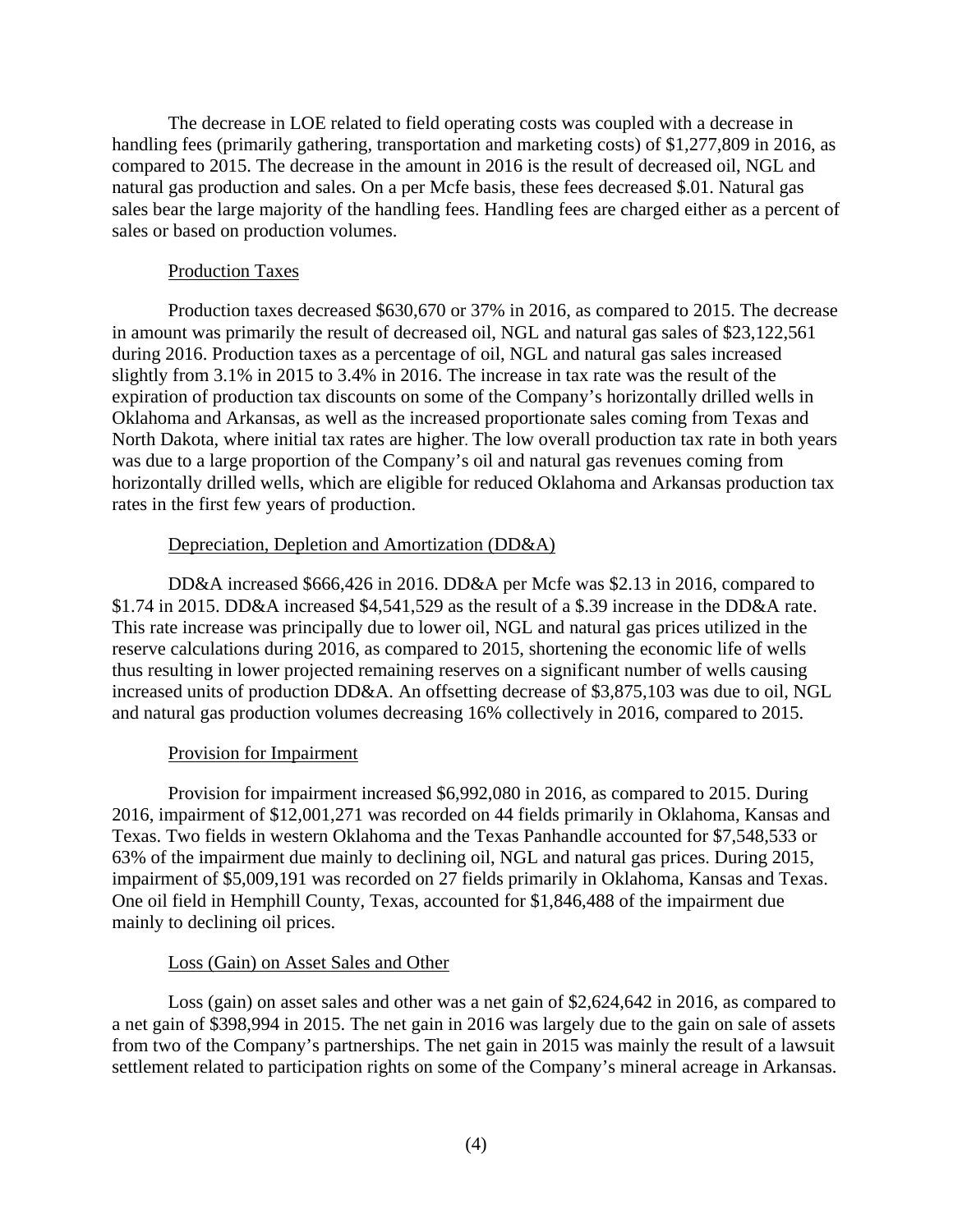#### Interest Expense

Interest expense decreased \$205,864 in 2016, as compared to 2015. The decrease was due to a lower outstanding debt balance in 2016.

#### General and Administrative Costs (G&A)

G&A decreased \$199,592 in 2016, as compared to 2015. This decrease was primarily the result of lower legal and technical consulting fees in 2016.

#### Provision (Benefit) for Income Taxes

The 2016 benefit for income taxes of \$7,711,000 was based on a pre-tax loss of \$17,997,884, as compared to a provision for income taxes of \$4,836,000 in 2015, based on a pretax income of \$14,157,341. The effective tax rate for 2016 was 43%, compared to an effective tax rate for 2015 of 34%. When a provision for income taxes is recorded, federal and Oklahoma excess percentage depletion decreases the effective tax rate, while the effect is to increase the effective tax rate when a benefit for income taxes is recorded, as was the case in 2016.

#### **Fiscal Year 2015 Compared to Fiscal Year 2014**

#### **Overview**

The Company recorded net income of \$9,321,341, or \$0.56 per share, in 2015, compared to net income of \$25,001,462, or \$1.49 per share, in 2014. Revenues decreased in 2015 primarily due to lower oil, NGL and natural gas sales, partially offset by increased gains on derivative contracts and increased lease bonuses received.

Expenses increased in 2015 due mainly to higher LOE, DD&A, interest expense and provision for impairment, partially offset by a decrease in production taxes and an increase in other miscellaneous income.

#### Oil, NGL and Natural Gas Sales

Oil, NGL and natural gas sales decreased \$28,312,614, or 34%, for 2015, as compared to 2014. The decrease was due to decreased oil, NGL and natural gas prices of 43%, 44% and 33%, respectively coupled with lower gas volumes of 10%, offset by increased oil and NGL volumes of 31% and 2%, respectively, in 2015.

The oil production volume increase was primarily the result of the Company's acquisition of producing properties in the Eagle Ford Shale in South Texas in June 2014 and the associated horizontal drilling on that leasehold. To a lesser extent, Woodford Shale drilling in the Anadarko Basin in western and southern Oklahoma and drilling in the Bakken Shale in North Dakota contributed to the increase. The increase in oil production volumes during 2015 was partially offset by naturally declining oil production from the Company's properties in Oklahoma and the Texas Panhandle.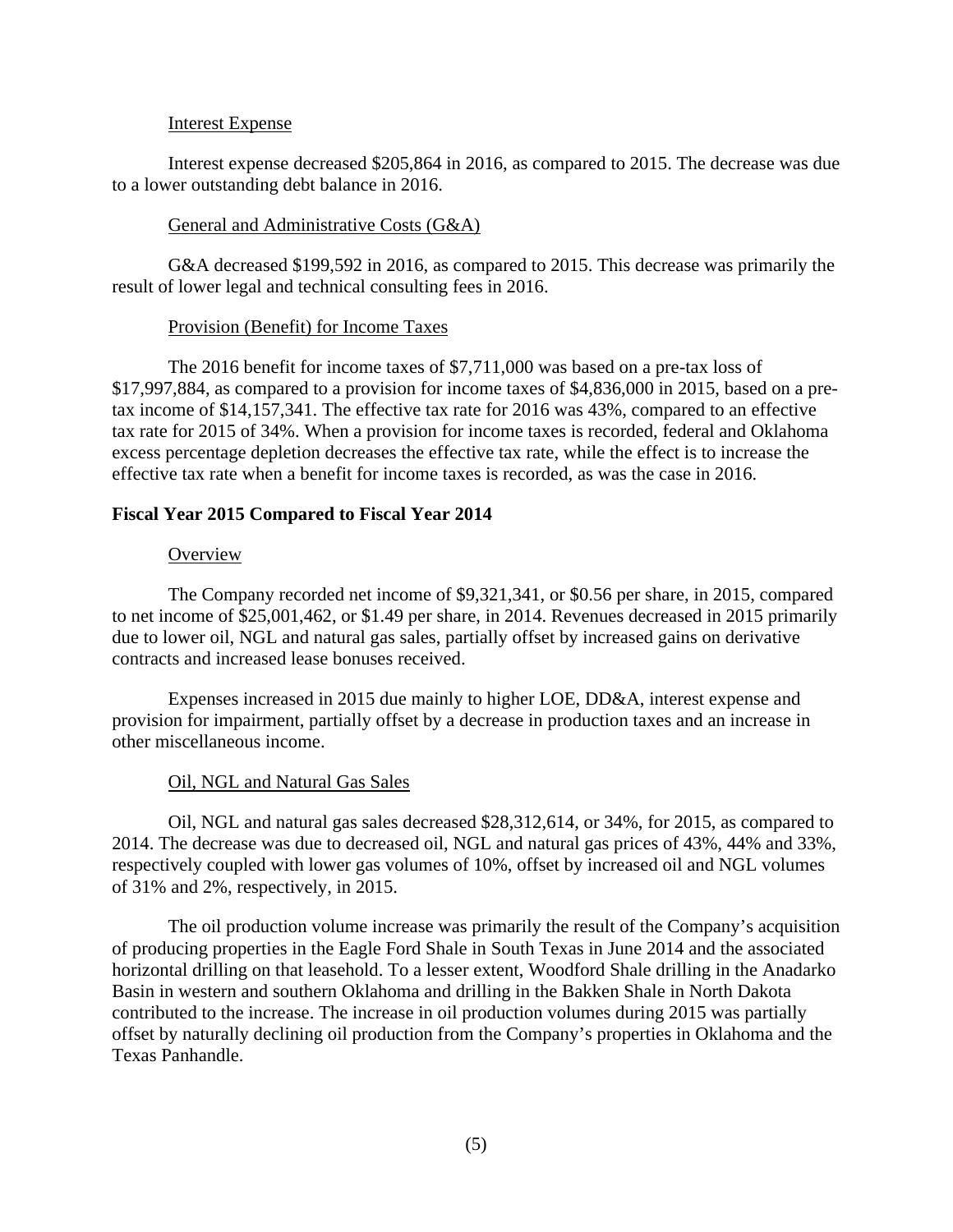The NGL production volume increase was primarily the result of Woodford Shale drilling in the Anadarko Basin in western and southern Oklahoma, the Eagle Ford Shale acquisition and subsequent drilling and drilling in the Bakken Shale in North Dakota. The increase in NGL production volumes during 2015 was largely offset by naturally declining NGL production from the Company's properties in Oklahoma and the Texas Panhandle.

The natural gas production volume decrease was largely the result of naturally declining production in the Fayetteville Shale, which was not offset by new production in the play due to significantly reduced drilling activity. Declining production from several of the Company's properties in western Oklahoma and the Texas Panhandle, as well as from the southeastern Oklahoma Woodford, also contributed to the decrease. Lower production volumes were partially offset by production increases in the Anadarko Basin Woodford in western and southern Oklahoma and the Eagle Ford Shale in South Texas.

Production by quarter for 2015 and 2014 was as follows (Mcfe):

|                | 2015       | 2014       |
|----------------|------------|------------|
| First quarter  | 3,737,483  | 3,509,270  |
| Second quarter | 3,455,265  | 3,496,222  |
| Third quarter  | 3,315,899  | 3,309,394  |
| Fourth quarter | 3,221,086  | 3,783,123  |
| Total          | 13,729,733 | 14,098,009 |

#### Lease Bonus and Rentals

Lease bonuses and rentals increased \$1,587,067 in 2015. The increase was mainly due to the Company leasing 2,407 net mineral acres in Andrews and Winkler Counties, Texas, for \$1.2 million. There were no significant leases of the Company's mineral acreage in 2014.

#### Gains (Losses) on Derivative Contracts

Gains on derivative contracts increased \$13,575,092 in 2015. The increase in gains was mainly due to the oil and natural gas collars and fixed price swaps being more beneficial in 2015, as NYMEX oil and natural gas futures had fallen further below the floor of the collars and the fixed prices of the swaps. As of September 30, 2015, the Company's natural gas costless collar contracts have expiration dates of October and December 2015; the oil costless collar contracts and the oil fixed price swaps have an expiration date of December 2015.

#### Lease Operating Expenses (LOE)

LOE increased \$3,559,616 or 26% in 2015. LOE costs per Mcfe of production increased from \$0.99 in 2014 to \$1.27 in 2015. The total LOE increase was primarily due to increased field operating costs of \$3,598,103 in 2015, compared to 2014. Field operating costs increased mainly due to the acquisition of the Eagle Ford Shale properties and additional wells drilled in late 2014 and during 2015. Field operating costs were \$.78 per Mcfe in 2015, compared to \$.50 per Mcfe in 2014, a 56% increase. This increase in rate was principally the result of the significant number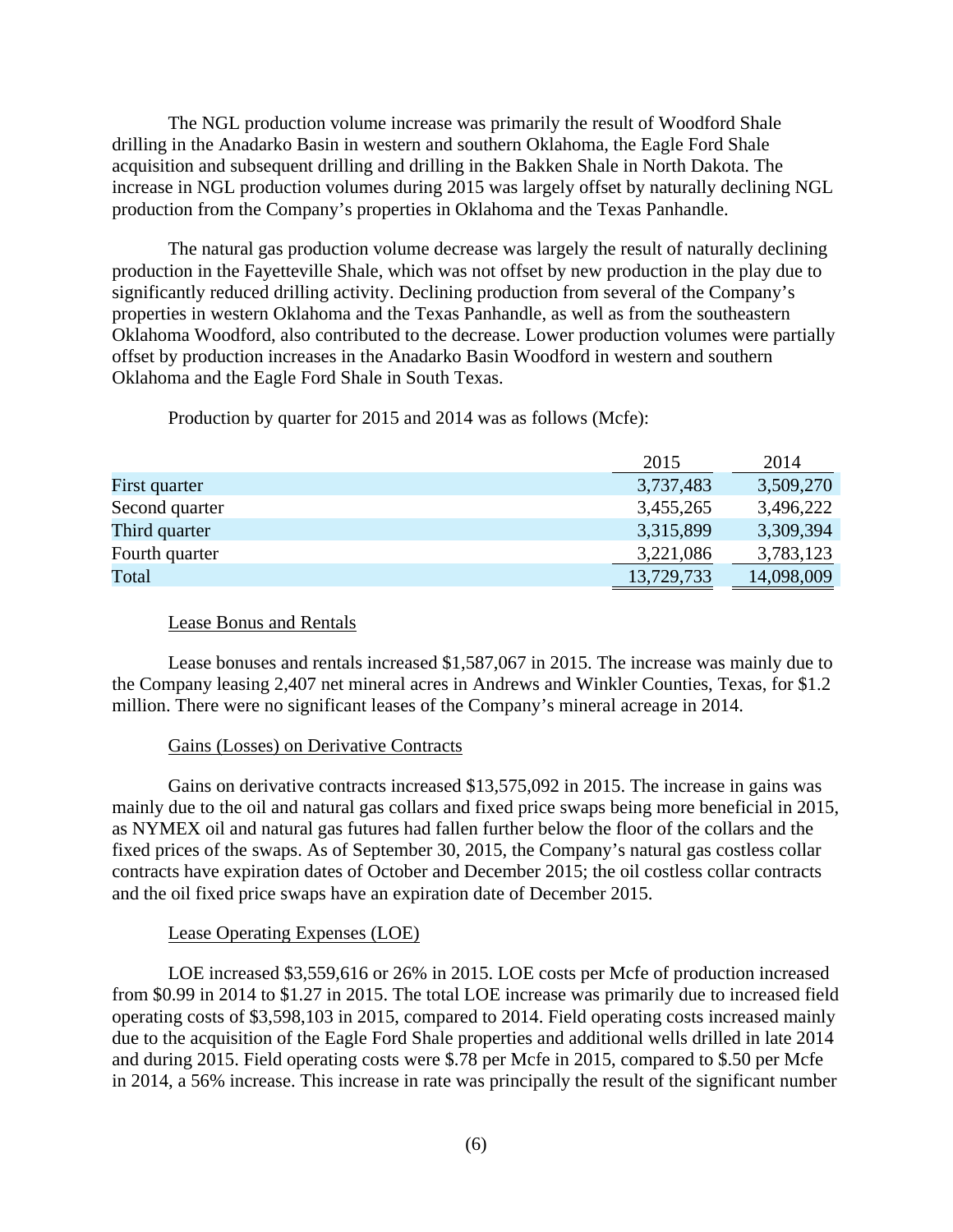of oil and NGL rich wells drilled in recent years. These wells have higher lifting costs than our overall well population, which is and has been heavily gas weighted for several years.

The increase in LOE related to field operating costs was partially offset by a decrease in handling fees (primarily gathering, transportation and marketing costs) on natural gas of \$38,487 in 2015, as compared to 2014. On a per Mcfe basis, these fees increased \$.01 due to increased fees in areas that are currently being drilled. Natural gas sales bear the large majority of the handling fees. Handling fees are charged either as a percent of sales or based on production volumes.

# Production Taxes

Production taxes decreased \$991,816 or 37% in 2015, as compared to 2014. The decrease in amount was primarily the result of decreased oil, NGL and natural gas sales of \$28,312,614 during 2015. Production taxes as a percentage of oil, NGL and natural gas sales decreased slightly from 3.3% in 2014 to 3.1% in 2015. The low overall production tax rate was due to a large proportion of the Company's oil and natural gas revenues coming from horizontally drilled wells, which are eligible for reduced Oklahoma and Arkansas production tax rates.

# Depreciation, Depletion and Amortization (DD&A)

DD&A increased \$1,924,237 in 2015. DD&A per Mcfe was \$1.74 in 2015, compared to \$1.55 in 2014. DD&A increased \$2,496,240 as the result of a \$.19 increase in the DD&A rate. This rate increase was principally due to higher per Mcfe finding costs experienced in oil and liquids rich areas where the Company has added production, as well as much lower oil, NGL and natural gas prices utilized in the reserve calculations during 2015, as compared to 2014, resulting in lower projected remaining reserves on a significant number of wells. An offsetting decrease of \$572,003 was due to oil, NGL and natural gas production volumes decreasing 3% collectively in 2015, compared to 2014.

# Provision for Impairment

Provision for impairment increased \$3,913,115 in 2015, as compared to 2014. During 2015, impairment of \$5,009,191 was recorded on 27 fields primarily in Oklahoma, Kansas and Texas. One oil field in Hemphill County, Texas, accounted for \$1,846,488 of the impairment due mainly to declining oil prices. During 2014, impairment of \$1,096,076 was primarily recorded on 10 small fields in Oklahoma and Texas.

# Loss (Gain) on Asset Sales and Other

Loss (gain) on asset sales and other was a net gain of \$398,994 in 2015, as compared to a net loss of \$8,378 in 2014. The net gain in 2015 was mainly the result of a lawsuit settlement of approximately \$331,000 related to participation rights on some of the Company's mineral acreage in Arkansas. The net loss in 2014 was primarily the result of a loss on the sale of marginal properties partially offset by higher interest income from operators.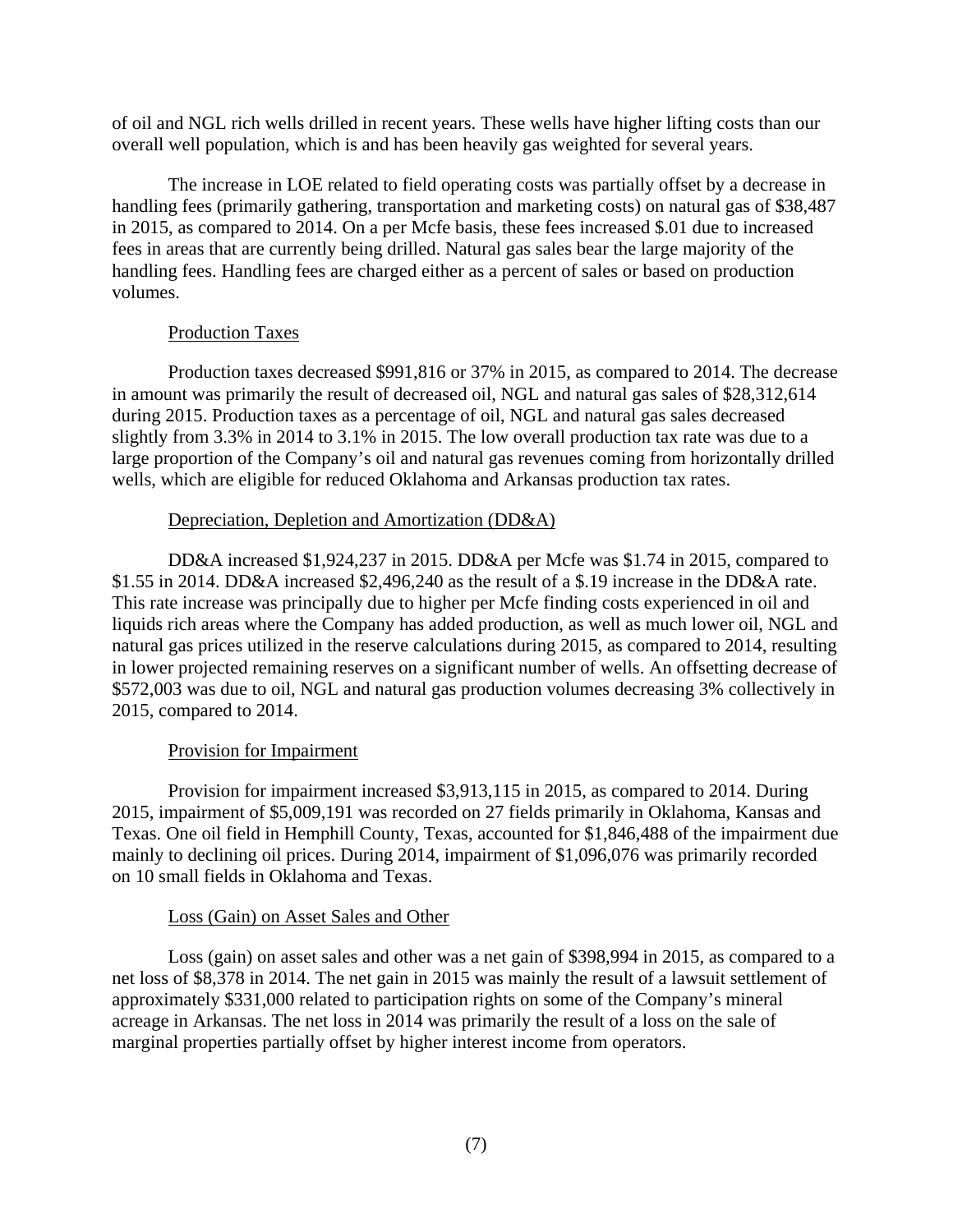#### Interest Expense

Interest expense increased \$1,088,187 in 2015, as compared to 2014. The increase was primarily due to a larger average outstanding debt balance in 2015. The debt was used to purchase the Eagle Ford Shale properties on June 17, 2014.

#### Provision (Benefit) for Income Taxes

The 2015 provision for income taxes of \$4,836,000 was based on a pre-tax income of \$14,157,341, as compared to a provision for income taxes of \$11,820,000 in 2014, based on a pre-tax income of \$36,821,462. The effective tax rate for 2015 was 34%, compared to an effective tax rate for 2014 of 32%. The Company's utilization of excess percentage depletion, which is a permanent tax benefit, decreased the provision for income taxes and reduced the effective tax rate below the statutory rate for both years.

# LIQUIDITY AND CAPITAL RESOURCES

At September 30, 2016, the Company had positive working capital of \$2,098,460, as compared to positive working capital of \$8,907,437 at September 30, 2015.

# **Liquidity**

Cash and cash equivalents were \$471,213 as of September 30, 2016, compared to \$603,915 at September 30, 2015, a decrease of \$132,702. Cash flows for the 12 months ended September 30 are summarized as follows:

Net cash provided (used) by:

|                                                  | 2016           | 2015                          | Change                                    |
|--------------------------------------------------|----------------|-------------------------------|-------------------------------------------|
| Operating activities                             |                |                               | $$22,639,151 \$47,624,914 \$(24,985,763)$ |
| Investing activities                             | 565.617        |                               | $(31,642,385)$ $32,208,002$               |
| Financing activities                             |                | $(23,337,470)$ $(15,888,369)$ | (7,449,101)                               |
| Increase (decrease) in cash and cash equivalents | $(132,702)$ \$ | 94,160 \$                     | (226, 862)                                |

Operating activities:

Net cash provided by operating activities decreased \$24,985,763 during 2016, as compared to 2015, the result of the following:

- Receipts of oil, NGL and natural gas sales (net of production taxes and gathering, transportation and marketing costs) and other decreased \$27,789,295.
- Increased receipts from leasing of fee mineral acreage of \$5,995,534.
- Decreased income tax payments of \$979,962.
- Decreased net receipts on derivative contracts of \$6,960,904.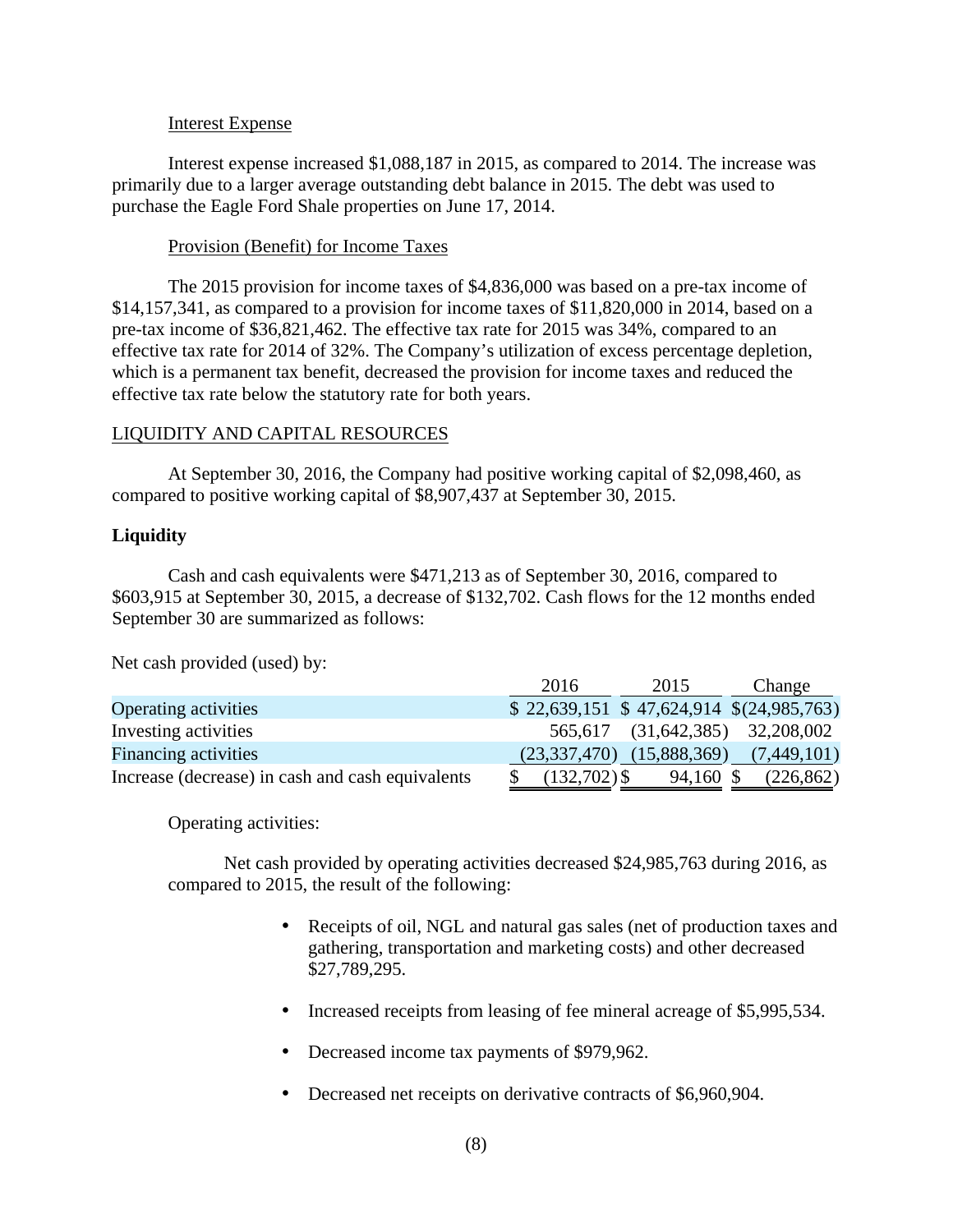- Decreased payments for interest expense of \$193,411.
- Decreased payments for G&A and other expense of \$367,436.
- Decreased payments for field operating expenses of \$2,228,093.

Investing activities:

Net cash used in investing activities decreased \$32,208,002 during 2016, as compared to 2015, due to:

- Lower drilling and completion activity during 2016 decreased capital expenditures by \$26,814,390.
- Higher proceeds from sale of assets of \$4,501,726.

Financing activities:

Net cash used in financing activities increased \$7,449,101 during 2016, as compared to 2015, the result of the following:

> • During 2016, net borrowings decreased \$20,500,000. During 2015, net borrowings decreased \$13,000,000.

#### **Capital Resources**

Capital expenditures to drill and complete wells decreased \$26,814,390 (87%) in 2016, as compared to 2015. In the Eagle Ford Shale oil play in South Texas and in the Arkansas Fayetteville Shale natural gas play there was very limited drilling activity on the Company's acreage in 2016. The Company received 58 well proposals in fiscal 2016, and working interest participation decisions were as follows: 20 wells met the Company's participation criteria and elections were made to participate; 34 wells did not meet participation criteria with no participation elected; and 4 wells did not meet participation criteria, but election was made to participate with only one acre, in order to receive well information. The drilling activity decrease resulted in the 87% decline in capital expenditures.

Drilling began in August 2016 and continues into fiscal 2017 on the eight wells proposed on Company owned mineral acres in the southeast Oklahoma Woodford Shale play. The Company agreed to participate in these wells with an average 20% working interest, which combined with the royalty interest to be received on the portion of the minerals leased, will average net revenue interests of 27.4%. The Company's capital obligation to drill and complete these eight wells is approximately \$7.4 million. Completion of all eight wells is projected to be in the second quarter of fiscal 2017.

Panhandle recently received notice from an operator in the core of the STACK/CANA play of their plans to drill six wells in one unit beginning in December 2016. Panhandle has elected to participate with 17.5% working interest and a 16.25% net revenue interest in these six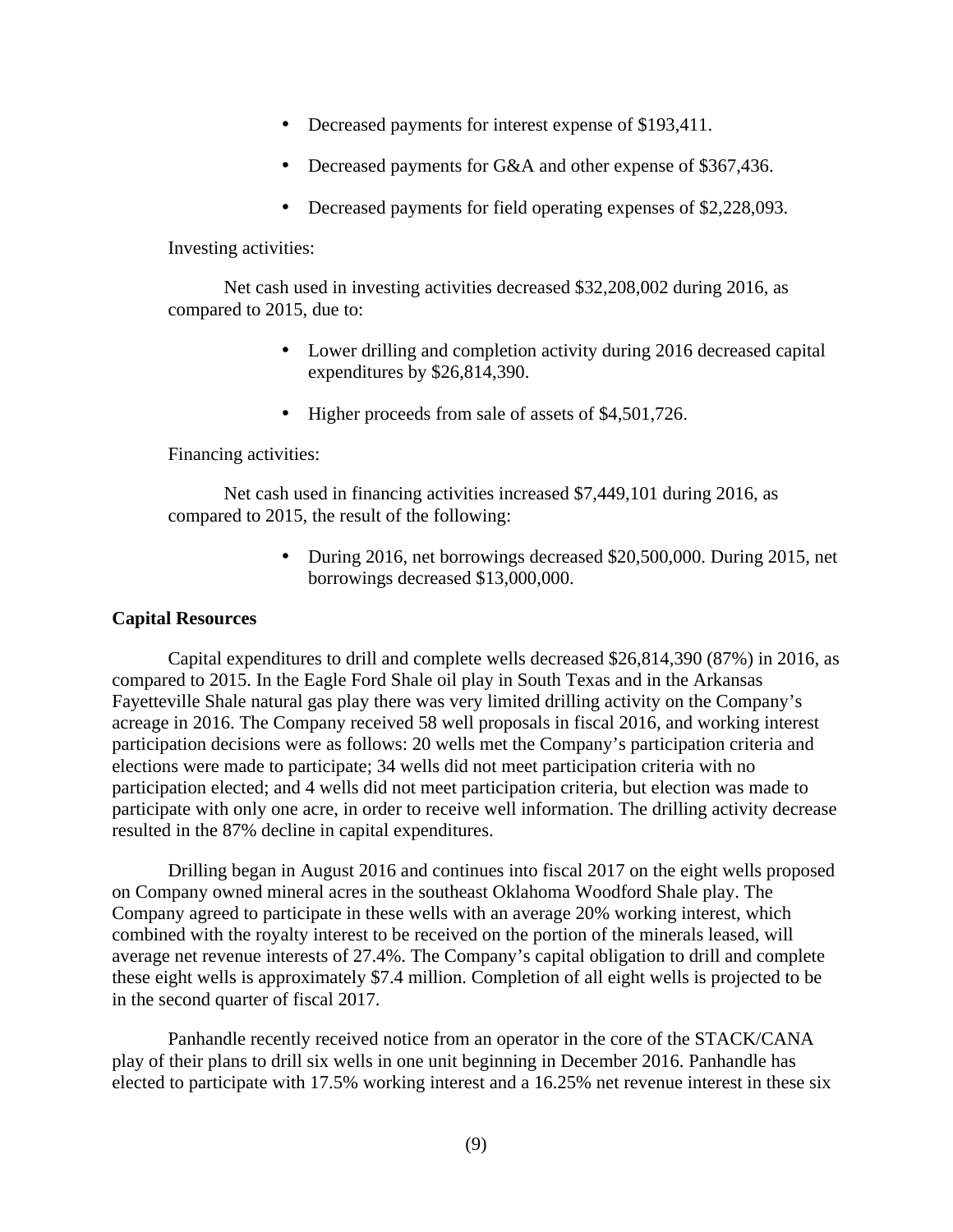Woodford Shale wells. The operator plans to drill the wells with two rigs and projects will begin producing early in the third fiscal quarter of 2017.

Pad drilling is scheduled to resume on our Eagle Ford leasehold acreage in our second fiscal quarter of 2017. The operator plans to move in one rig and drill a ten-well program. This activity should occur over a roughly six to seven month period. Panhandle will have 16% working interest in six of the wells that are entirely located on our acreage and approximately 8.2% working interest in the other four that are roughly half on our acreage.

Activity from these three plays is expected to significantly increase our capital expenditures in fiscal 2017 compared to fiscal 2016. Capital expenditures on these wells in fiscal 2017 are expected to be partially funded by utilization of the Company's credit facility.

Oil, NGL and natural gas production volumes decreased 16% on an Mcfe basis during 2016, as compared to 2015. Low drilling activity during 2016 resulted in new production coming on line falling considerably short of replacing the natural decline of existing wells.

Oil production decreased 20%, primarily the result of the production decline in the Eagle Ford Shale, which was not offset by new production in the play due to significantly reduced drilling activity. Declining production from various fields in western Oklahoma, the Texas Panhandle and the Northern Oklahoma Mississippian also contributed to the decrease, to a lesser extent.

NGL production decreased 19%, largely the result of production decline in the Anadarko Woodford Shale in western and central Oklahoma and the Anadarko Basin Granite Wash in western Oklahoma and the Texas Panhandle.

Natural gas production decreased 15%, principally due to declining production in the Fayetteville Shale. To a lesser extent, declining production from the Anadarko Basin Granite Wash and the southeastern Oklahoma Woodford Shale also contributed to the decrease.

As of September 30, 2016, the Company owned an average 3.5% net revenue interest in 45 wells that were drilling or testing. Of these 45 wells, only four of the southeast Oklahoma Woodford Shale wells are included as the other four had not yet begun drilling.

Since the Company is not the operator of any of its oil and natural gas properties, it is extremely difficult for us to predict levels of future participation in the drilling and completion of new wells and their associated capital expenditures. This makes 2017 capital expenditures for drilling and completion projects difficult to forecast.

The Company received lease bonus payments during 2016 totaling approximately \$8 million. The Company has also received \$4.5 million during 2016 from the sale of properties. Cash provided by these and other operating activities allowed the Company to fund all overhead costs, capital expenditures, treasury stock purchases and dividend payments, while also reducing the Company's outstanding borrowings on the credit facility by \$20.5 million during 2016. Looking forward, the cash flow benefit from bonus payments associated with the leasing of drilling rights on the Company's mineral acreage is very difficult to project as the Company's mineral acreage position is so diverse and spread across several states. However, management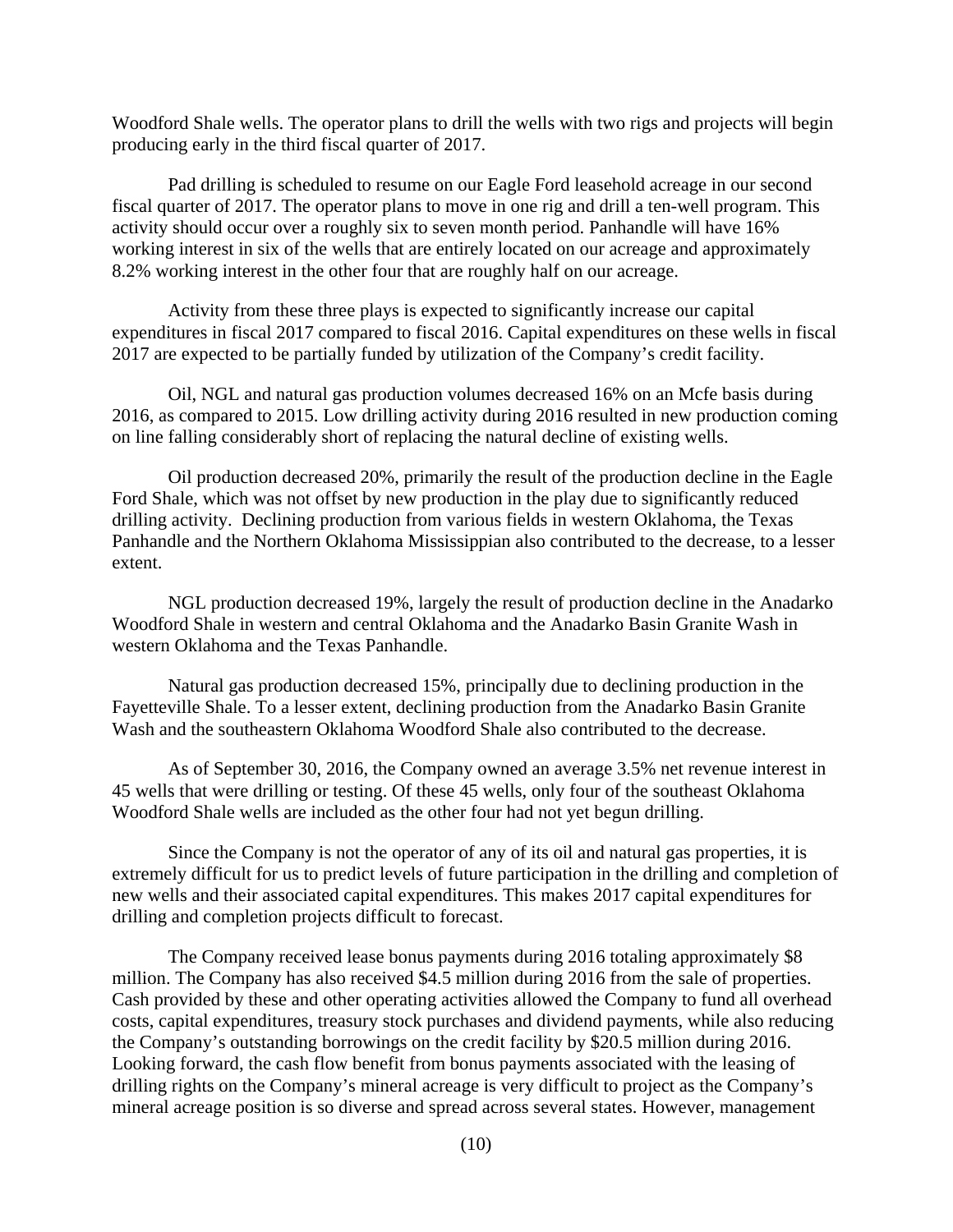will continue to strategically evaluate the merit of leasing certain of the Company's mineral acres.

With continued oil and natural gas price volatility, management continues to evaluate opportunities for product price protection through additional hedging of the Company's future oil and natural gas production. See Note 1 to the financial statements included in Exhibit 99.3 attached to this Form 8-K for a complete list of the Company's outstanding derivative contracts.

The use of the Company's cash provided by operating activities and resultant change to cash is summarized in the table below:

|                                                         | Twelve months<br>ended<br>9/30/2016 |
|---------------------------------------------------------|-------------------------------------|
| Cash provided by operating activities                   | \$<br>22,639,151                    |
| Cash used for (provided by):                            |                                     |
| Capital expenditures - drilling and completion of wells | 3,986,235                           |
| Quarterly dividends of \$.04 per share                  | 2,677,305                           |
| Treasury stock purchases                                | 117,165                             |
| Net payments (borrowings) on credit facility            | 20,500,000                          |
| Proceeds from sales of assets                           | (4,501,726)                         |
| Other investing activities                              | (7, 126)                            |
| Net cash used                                           | 22,771,853                          |
| Net increase (decrease) in cash                         | \$<br>(132,702)                     |

Outstanding borrowings on the credit facility at September 30, 2016, were \$44,500,000.

Looking forward, the Company intends to fund overhead costs, capital additions related to the drilling and completion of wells, treasury stock purchases, if any, and dividend payments primarily from cash provided by operating activities, cash on hand and borrowings utilizing our bank credit facility. Any excess cash is intended to be used to reduce existing bank debt. The Company had availability (\$35,500,000 at September 30, 2016) under its revolving credit facility and was in compliance with its debt covenants (current ratio, debt to trailing 12 month EBITDA, as defined, and dividends as a percent of operating cash flow). Non-cash expenses (such as impairment) are excluded from the EBITDA calculation. The debt covenants require a maximum ratio of the Company's debt to EBITDA of 4:1. As of September 30, 2016, the debt to EBITDA ratio was 1.82:1.

The borrowing base under the credit facility was redetermined in December 2016 and left unchanged at \$80 million, which is a level that is expected to provide ample liquidity for the Company to continue to employ its normal operating strategies.

Based on expected capital expenditure levels, anticipated cash provided by operating activities for 2017, combined with availability under its credit facility, the Company has sufficient liquidity to fund its ongoing operations.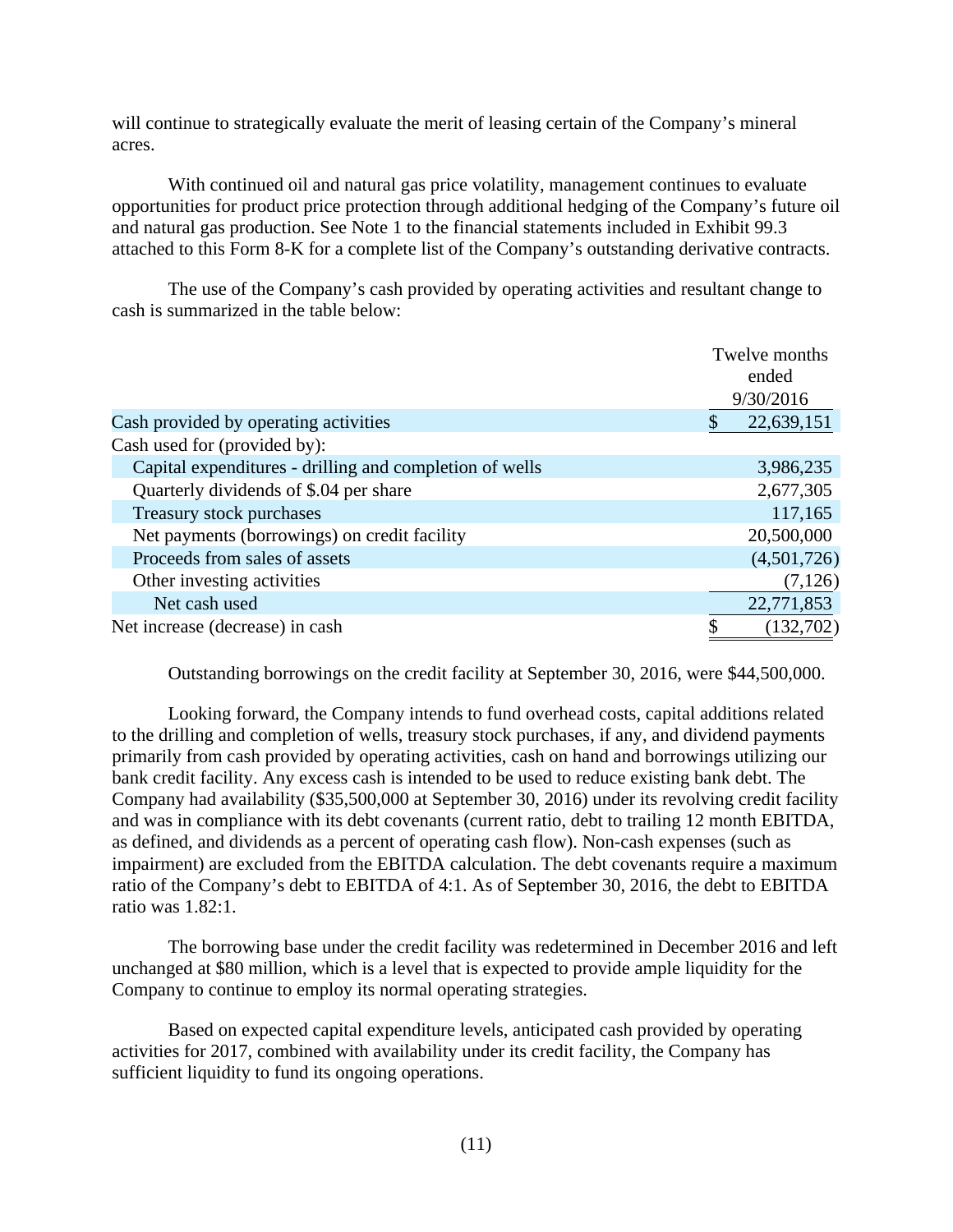#### CONTRACTUAL OBLIGATIONS AND COMMITMENTS

The Company has a credit facility with a group of banks headed by Bank of Oklahoma (BOK) consisting of a revolving loan of \$200,000,000, which is subject to a semi-annual borrowing base determination. The current borrowing base is \$80,000,000 and is secured by certain of the Company's properties with a carrying value of \$166,720,207 at September 30, 2016. The revolving loan matures on November 30, 2018. Borrowings under the revolving loan are due at maturity. The revolving loan bears interest at the BOK prime rate plus a range of 0.375% to 1.125%, or 30 day LIBOR plus a range of 1.875% to 2.625% annually. At September 30, 2016, the effective rate was 2.73%. The election of BOK prime or LIBOR is at the Company's discretion. The interest rate spread from LIBOR or the prime rate increases as a larger percent of the loan value of the Company's oil and natural gas properties is advanced.

Determinations of the borrowing base are made semi-annually, whenever BOK believes there has been a material change in the value of the Company's oil and natural gas properties or upon reasonable request by the Company. The loan agreement contains customary covenants, which, among other things, require periodic financial and reserve reporting and limit the Company's incurrence of indebtedness, liens, dividends and acquisitions of treasury stock and require the Company to maintain certain financial ratios. At September 30, 2016, the Company was in compliance with these covenants and projects compliance during 2017.

The table below summarizes the Company's contractual obligations and commitments as of September 30, 2016:

|                            | Payments due by period |           |                                          |  |           |  |
|----------------------------|------------------------|-----------|------------------------------------------|--|-----------|--|
| Contractual Obligations    |                        | Less than |                                          |  | More than |  |
| and Commitments            | Total                  |           | 1 Year 1-3 Years 3-5 Years 5 Years       |  |           |  |
| Long-term debt obligations | $$44,500,000$ \$       |           | $-$ \$44,500,000 \$                      |  | $-$ S     |  |
| Building lease             |                        |           | 743,686 \$204,089 \$416,938 \$122,659 \$ |  |           |  |

The Company's building lease is accounted for as an operating lease and therefore the leased asset and associated liabilities of future rent payments are not included on the Company's balance sheets.

At September 30, 2016, the Company's derivative contracts were in a net liability position of \$428,271. The ultimate settlement amounts of the derivative contracts are unknown because they are subject to continuing market risk. Please read Item 7A – "Quantitative and Qualitative Disclosures about Market Risk" and Note 1 to the financial statements included in Exhibit 99.3 attached to this Form 8-K for additional information regarding the derivative contracts.

As of September 30, 2016, the Company's estimate for asset retirement obligations was \$2,958,048. Asset retirement obligations represent the Company's share of the future expenditures to plug and abandon the wells in which the Company owns a working interest at the end of their economic lives. These amounts were not included in the schedule above due to the uncertainty of timing of the obligations. Please read Note 1 to the financial statements included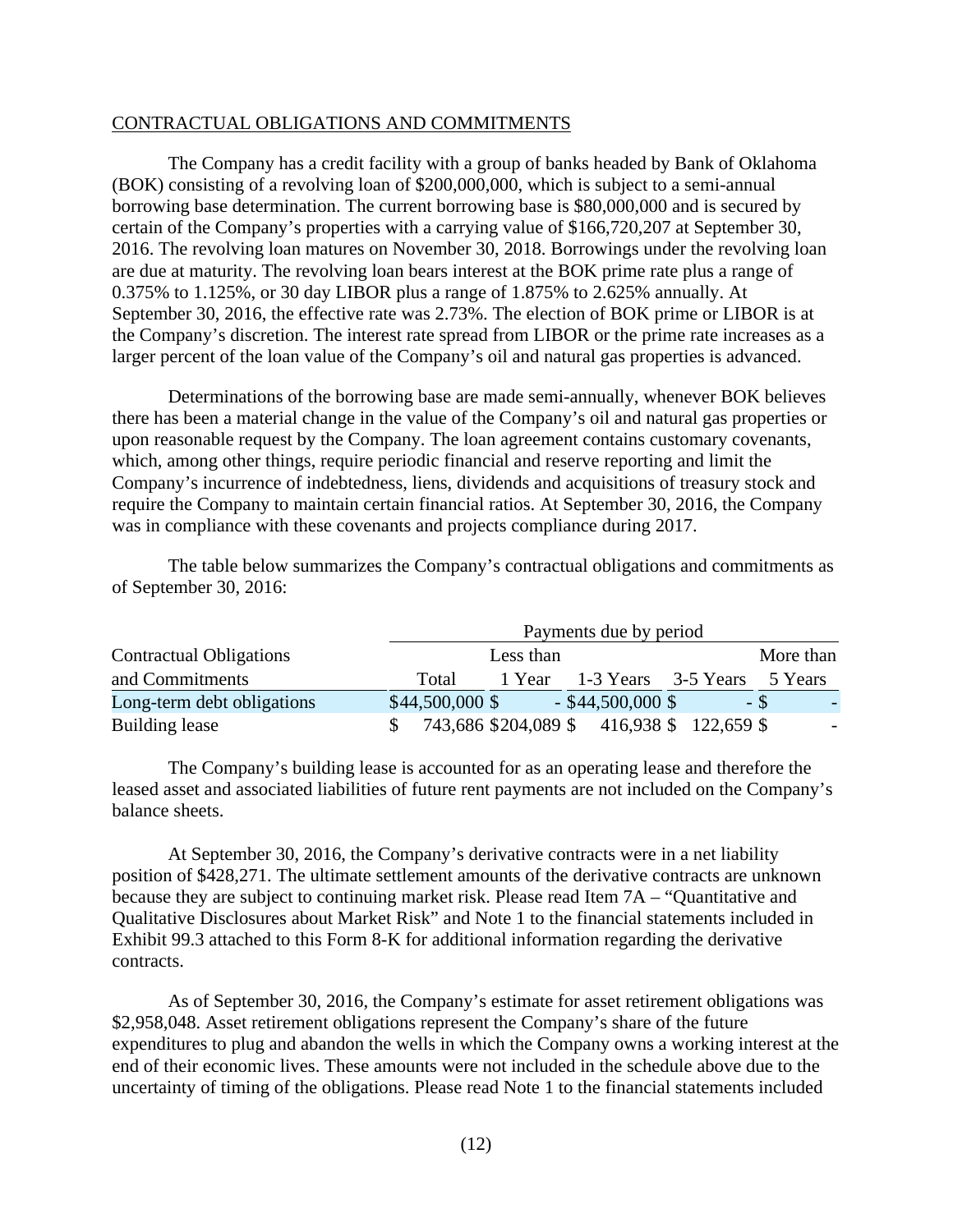in Exhibit 99.3 attached to this Form 8-K for additional information regarding the Company's asset retirement obligations.

#### CRITICAL ACCOUNTING POLICIES

Preparation of financial statements in conformity with accounting principles generally accepted in the United States requires management to make estimates, judgments and assumptions that affect the reported amounts of assets, liabilities, revenues and expenses, and the disclosure of contingent assets and liabilities. However, the accounting principles used by the Company generally do not change the Company's reported cash flows or liquidity. Existing rules must be interpreted and judgments made on how the specifics of a given rule apply to the Company.

The more significant reporting areas impacted by management's judgments and estimates are: crude oil, NGL and natural gas reserve estimation; derivative contracts; impairment of assets; oil, NGL and natural gas sales revenue accruals; refundable production taxes and provision for income taxes. Management's judgments and estimates in these areas are based on information available from both internal and external sources, including engineers, geologists, consultants and historical experience in similar matters. Actual results could differ from the estimates as additional information becomes known. The oil, NGL and natural gas sales revenue accrual is particularly subject to estimate inaccuracies due to the Company's status as a nonoperator on all of its properties. As such, production and price information obtained from well operators is substantially delayed. This causes the estimation of recent production and prices used in the oil, NGL and natural gas revenue accrual to be subject to future change.

#### **Oil, NGL and Natural Gas Reserves**

Management considers the estimation of the Company's crude oil, NGL and natural gas reserves to be the most significant of its judgments and estimates. These estimates affect the unaudited standardized measure disclosures included in Note 11 to the financial statements included in Exhibit 99.3 attached to this Form 8-K as well as DD&A and impairment calculations. Changes in crude oil, NGL and natural gas reserve estimates affect the Company's calculation of DD&A, asset retirement obligations and assessment of the need for asset impairments. On an annual basis, with a semi-annual update, the Company's Independent Consulting Petroleum Engineer, with assistance from Company staff, prepares estimates of crude oil, NGL and natural gas reserves based on available geologic and seismic data, reservoir pressure data, core analysis reports, well logs, analogous reservoir performance history, production data and other available sources of engineering, geological and geophysical information. Between periods in which reserves would normally be calculated, the Company updates the reserve calculations utilizing prices which are updated through the current period. In accordance with the SEC rules, the reserve estimates were based on average individual product prices during the 12-month period prior to September 30 determined as an unweighted arithmetic average of the first-day-of-the-month price for each month within such period, unless prices were defined by contractual arrangements, excluding escalations based upon future conditions. Based on the Company's 2016 DD&A, a 10% change in the DD&A rate per Mcfe would result in a corresponding \$2,448,757 annual change in DD&A expense. Crude oil, NGL and natural gas prices are volatile and largely affected by worldwide production and consumption and are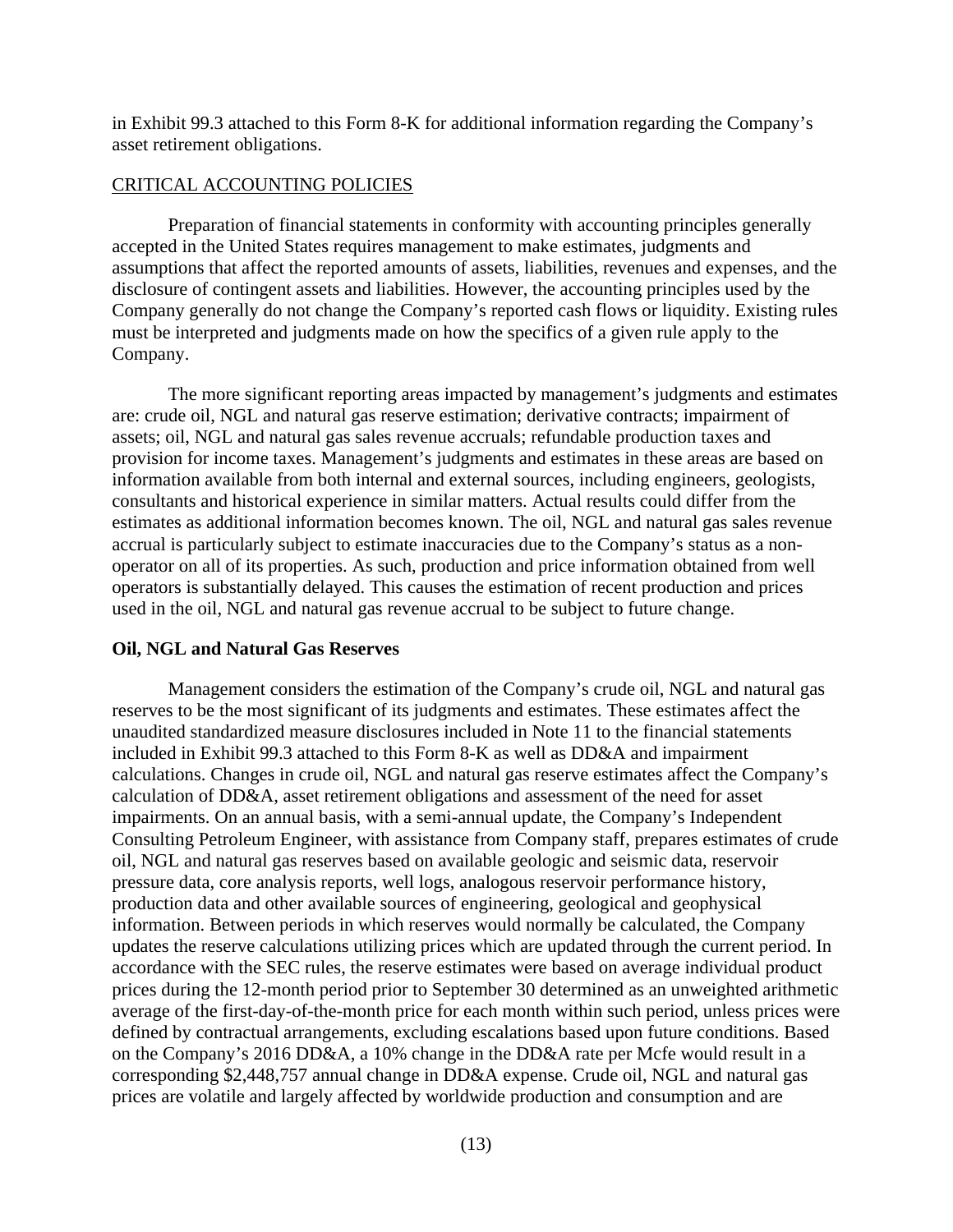outside the control of management. However, projected future crude oil, NGL and natural gas pricing assumptions are used by management to prepare estimates of crude oil, NGL and natural gas reserves and future net cash flows used in asset impairment assessments and in formulating management's overall operating decisions.

#### **Successful Efforts Method of Accounting**

The Company has elected to utilize the successful efforts method of accounting for its oil and natural gas exploration and development activities. This means exploration expenses, including geological and geophysical costs, non-producing lease impairment, rentals and exploratory dry holes, are charged against income as incurred. Costs of successful wells and related production equipment and developmental dry holes are capitalized and amortized by property using the unit-of-production method (the ratio of oil, NGL and natural gas volumes produced to total proved or proved developed reserves is used to amortize the remaining asset basis on each producing property) as oil, NGL and natural gas is produced. The Company's exploratory wells are all on-shore and primarily located in the Mid-Continent area. Generally, expenditures on exploratory wells comprise less than 10% of the Company's total expenditures for oil and natural gas properties. This accounting method may yield significantly different operating results than the full cost method.

#### **Derivative Contracts**

The Company has entered into oil and natural gas costless collar contracts and oil and natural gas fixed swap contracts. These instruments are intended to reduce the Company's exposure to short-term fluctuations in the price of oil and natural gas. Collar contracts set a fixed floor price and a fixed ceiling price and provide payments to the Company if the index price falls below the floor or require payments by the Company if the index price rises above the ceiling. Fixed swap contracts set a fixed price and provide for payments to the Company if the index price is below the fixed price, or require payments by the Company if the index price is above the fixed price. These contracts cover only a portion of the Company's oil and natural gas production and provide only partial price protection against declines in oil and natural gas prices. These derivative instruments expose the Company to risk of financial loss and may limit the benefit of future increases in prices. All of the Company's derivative contracts are with Bank of Oklahoma and are secured under its credit facility with Bank of Oklahoma.

The Company is required to recognize all derivative instruments as either assets or liabilities in the balance sheet at fair value. The accounting for changes in the fair value of a derivative depends on the intended use of the derivative and resulting designation. At September 30, 2016, the Company had no derivative contracts designated as cash flow hedges, and therefore, changes in the fair value of derivatives are reflected in earnings.

#### **Impairment of Assets**

All long-lived assets, principally oil and natural gas properties, are monitored for potential impairment when circumstances indicate that the carrying value of the asset may be greater than its estimated future net cash flows. The evaluations involve significant judgment, since the results are based on estimated future events, such as: inflation rates; future sales prices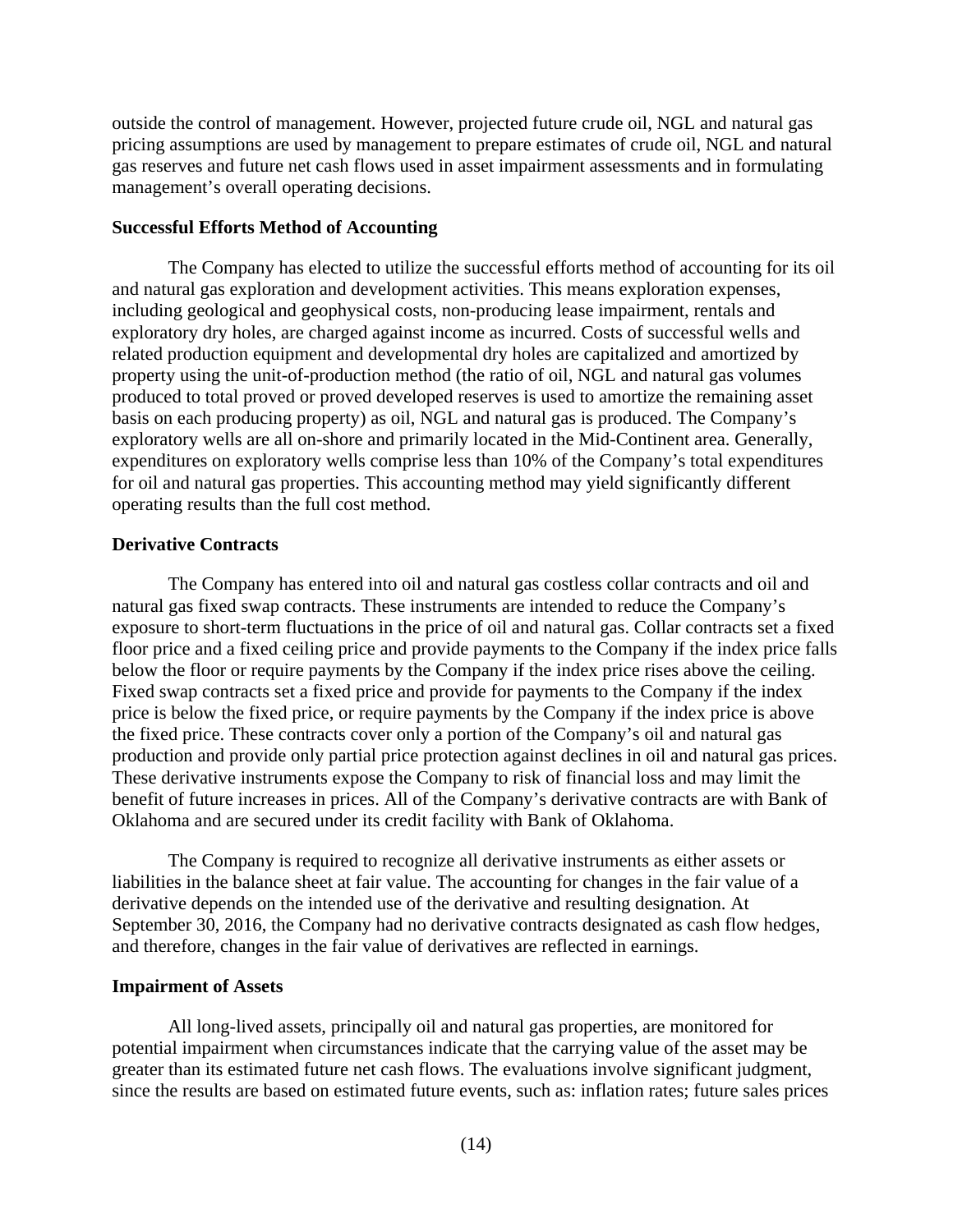for oil, NGL and natural gas; future production costs; estimates of future oil, NGL and natural gas reserves to be recovered and the timing thereof; economic and regulatory climates and other factors. The Company estimates future net cash flows on its oil and natural gas properties utilizing differentially adjusted forward pricing curves for oil, NGL and natural gas and a discount rate in line with the discount rate we believe is most commonly used by market participants (10% for all periods presented). The need to test a property for impairment may result from significant declines in sales prices or unfavorable adjustments to oil, NGL and natural gas reserves. A further reduction in oil, NGL and natural gas prices (which are reviewed quarterly) or a decline in reserve volumes (which are re-evaluated semi-annually) would likely lead to additional impairment that may be material to the Company. Should product price expectations decline below levels seen at September 30, 2016, in future periods, impairment charges significantly greater than the Company has incurred in prior periods could result. Any assets held for sale are reviewed for impairment when the Company approves the plan to sell. Estimates of anticipated sales prices are highly judgmental and subject to material revision in future periods. Because of the uncertainty inherent in these factors, the Company cannot predict when or if future impairment charges will be recorded.

Non-producing oil and natural gas leases are assessed for impairment on a property-byproperty basis for individually significant balances and on an aggregate basis for individually insignificant balances. If the assessment indicates an impairment, a loss is recognized by providing a valuation allowance at the level at which impairment was assessed. The impairment assessment is affected by economic factors such as the results of exploration activities, commodity price outlooks, remaining lease terms and potential shifts in business strategy employed by management. In the case of individually insignificant balances, the amount of the impairment loss recognized is determined by amortizing the portion of these properties' costs, which the Company believes will not be transferred to proved properties over the remaining lives of the leases. Impairment loss is charged to exploration costs when recognized. As of September 30, 2016, the remaining carrying cost of non-producing oil and natural gas leases was \$153,884.

#### **Oil, NGL and Natural Gas Sales Revenue Accrual**

The Company does not operate its oil and natural gas properties and, therefore, receives actual oil, NGL and natural gas sales volumes and prices (in the normal course of business) more than a month later than the information is available to the operators of the wells. This being the case, on wells with greater significance to the Company, the most current available production data is gathered from the appropriate operators, and oil, NGL and natural gas index prices local to each well are used to estimate the accrual of revenue on these wells. Obtaining timely production data on all other wells from the operators is not feasible; therefore, the Company utilizes past production receipts and estimated sales price information to estimate its accrual of revenue on all other wells each quarter. The oil, NGL and natural gas sales revenue accrual can be impacted by many variables including rapid production decline rates, production curtailments by operators, the shut-in of wells with mechanical problems and rapidly changing market prices for oil, NGL and natural gas. These variables could lead to an over or under accrual of oil, NGL and natural gas sales at the end of any particular quarter. Based on past history, the Company's estimated accruals have been materially accurate.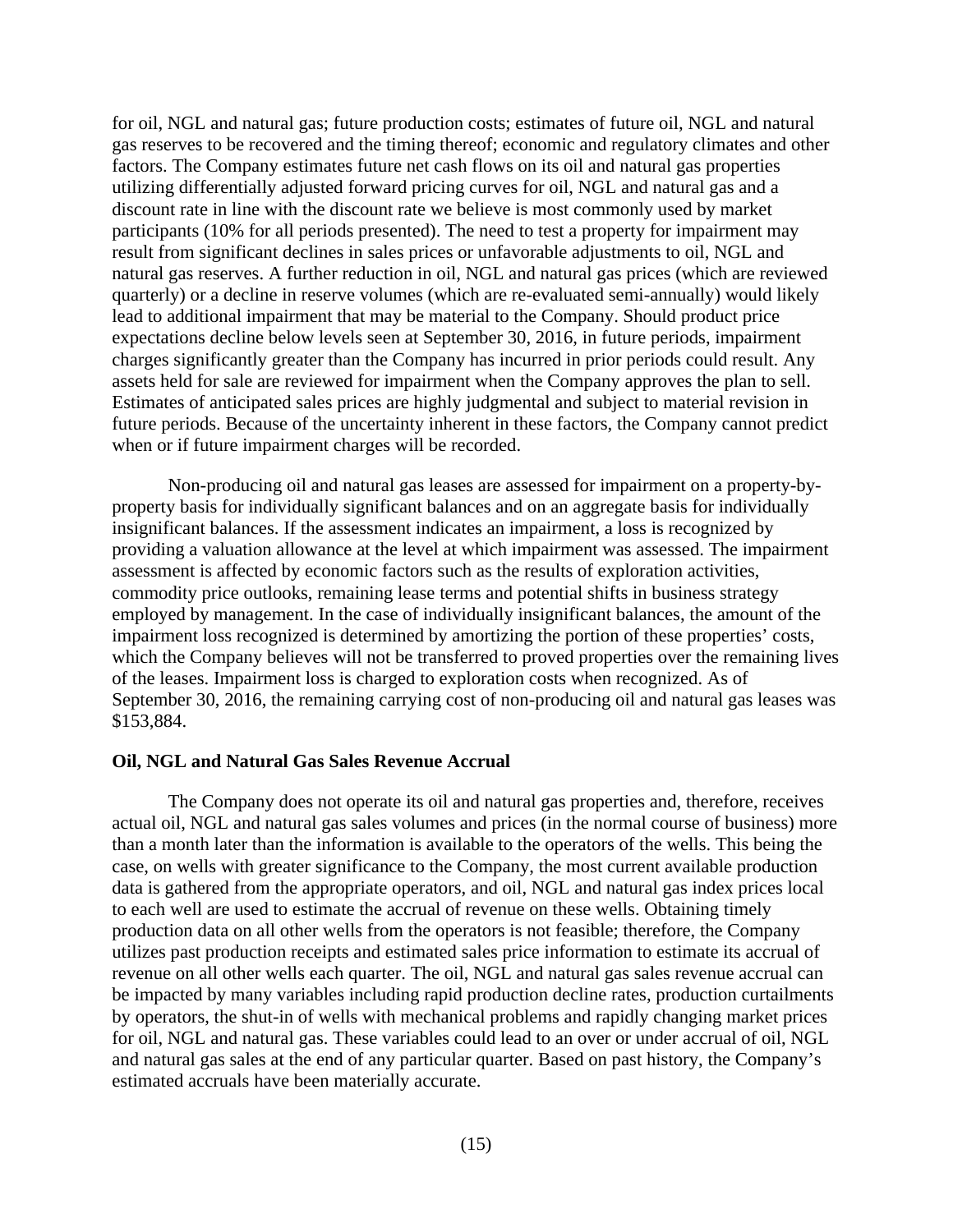#### **Income Taxes**

The estimation of the amounts of income tax to be recorded by the Company involves interpretation of complex tax laws and regulations, as well as the completion of complex calculations, including the determination of the Company's percentage depletion deduction, if any. To calculate the exact excess percentage depletion allowance, a well-by-well calculation is, and can only be, performed at the end of each fiscal year. During interim periods, an estimate is made taking into account historical data and current pricing. The Company has certain state net operating loss carry forwards (NOLs) that are recognized as tax assets when assessed as more likely than not to be utilized before their expiration dates. Criteria such as expiration dates, future excess state depletion and reversing taxable temporary differences are evaluated to determine whether the NOLs are more likely than not to be utilized before they expire. If any NOLs are determined to no longer be more likely than not to be utilized, then a valuation allowance is recognized to reduce the tax benefit of such NOLs. As of September 30, 2016, the Company had no valuation allowances on NOLs. Although the Company's management believes its tax accruals are adequate, differences may occur in the future depending on the resolution of pending and new tax matters.

The above description of the Company's critical accounting policies is not intended to be an all-inclusive discussion of the uncertainties considered and estimates made by management in applying generally accepted accounting principles and policies. Results may vary significantly if different policies were used or required and if new or different information becomes known to management.

# **ITEM 7A QUANTITATIVE AND QUALITATIVE DISCLOSURES ABOUT MARKET RISK**

#### **Market Risk**

Oil, NGL and natural gas prices historically have been volatile, and this volatility is expected to continue. Uncertainty continues to exist as to the direction of oil, NGL and natural gas price trends, and there remains a wide divergence in the opinions held in the industry. The Company can be significantly impacted by changes in oil and natural gas prices. The market price of oil, NGL and natural gas in 2017 will impact the amount of cash generated from operating activities, which will in turn impact the level of the Company's capital expenditures and production. Excluding the impact of the Company's 2017 derivative contracts (see below), the price sensitivity for each \$0.10 per Mcf change in wellhead natural gas price is approximately \$828,438 for operating revenue based on the Company's prior year natural gas volumes. The price sensitivity in 2017 for each \$1.00 per barrel change in wellhead oil is approximately \$364,252 for operating revenue based on the Company's prior year oil volumes.

#### **Commodity Price Risk**

The Company periodically utilizes derivative contracts to reduce its exposure to unfavorable changes in natural gas and oil prices. The Company does not enter into these derivatives for speculative or trading purposes. All of our outstanding derivative contracts are with Bank of Oklahoma and are secured. These arrangements cover only a portion of the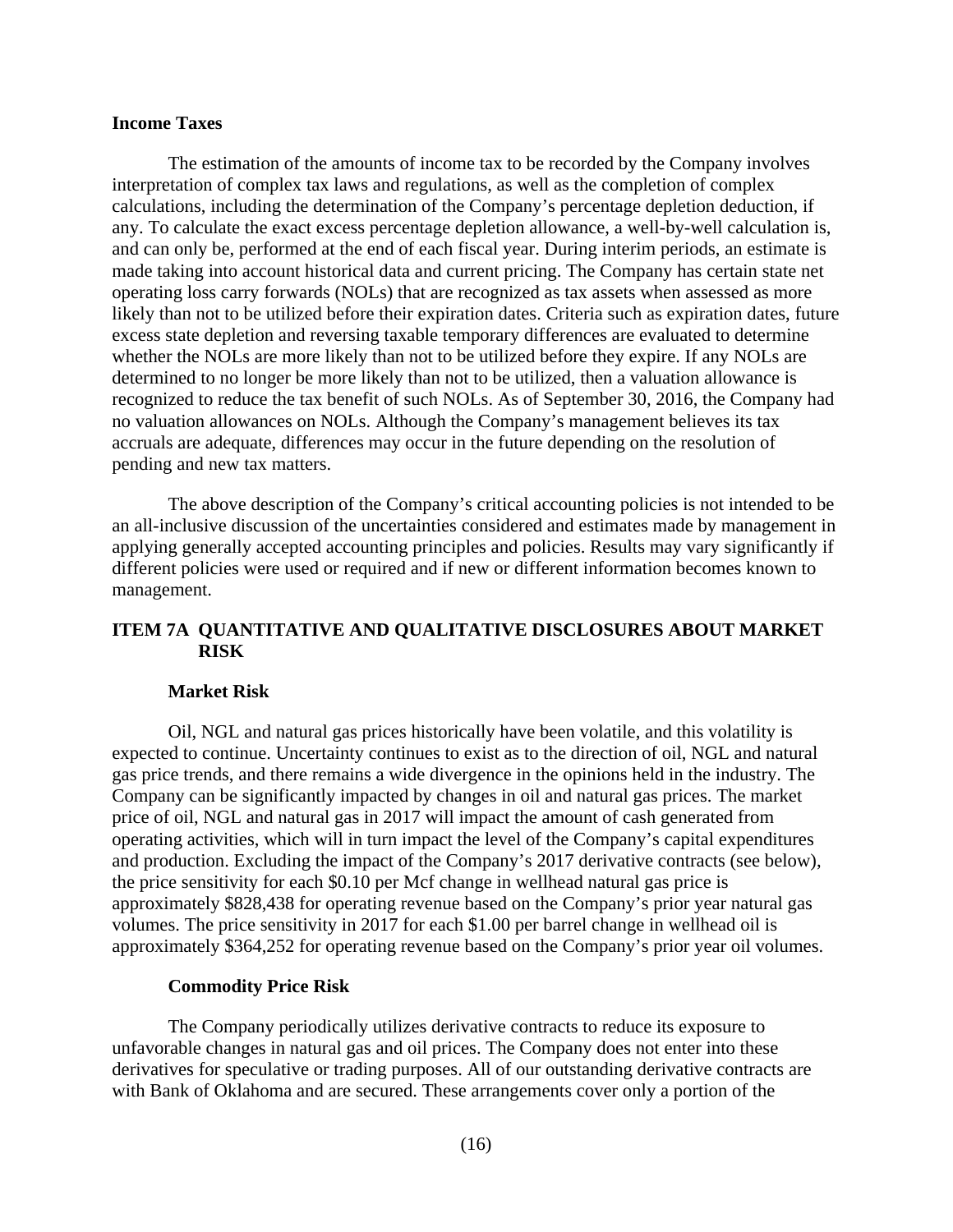Company's production and provide only partial price protection against declines in natural gas and oil prices. These derivative contracts expose the Company to risk of financial loss and limit the benefit of future increases in prices. For the Company's natural gas fixed price swaps, a change of \$.10 in the NYMEX Henry Hub forward strip pricing would result in a change to pretax operating income of approximately \$146,000. For the Company's natural gas collars, a change of \$.10 in the NYMEX Henry Hub forward strip pricing would result in a change to pretax operating income of approximately \$247,000. For the Company's oil collars, a change of \$1.00 in the NYMEX WTI forward strip prices would result in a change to pre-tax operating income of approximately \$51,000. See Note 1 to the financial statements included in Exhibit 99.3 attached to this Form 8-K for additional information regarding the derivative contracts.

#### **Financial Market Risk**

Operating income could also be impacted, to a lesser extent, by changes in the market interest rates related to the Company's credit facility. The revolving loan bears interest at the BOK prime rate plus from 0.375% to 1.125%, or 30 day LIBOR plus from 1.875% to 2.625%. At September 30, 2016, the Company had \$44,500,000 outstanding under this facility and the effective interest rate was 2.73%. At this point, the Company does not believe that its liquidity has been materially affected by the debt market uncertainties noted in the last few years and the Company does not believe that its liquidity will be impacted in the near future.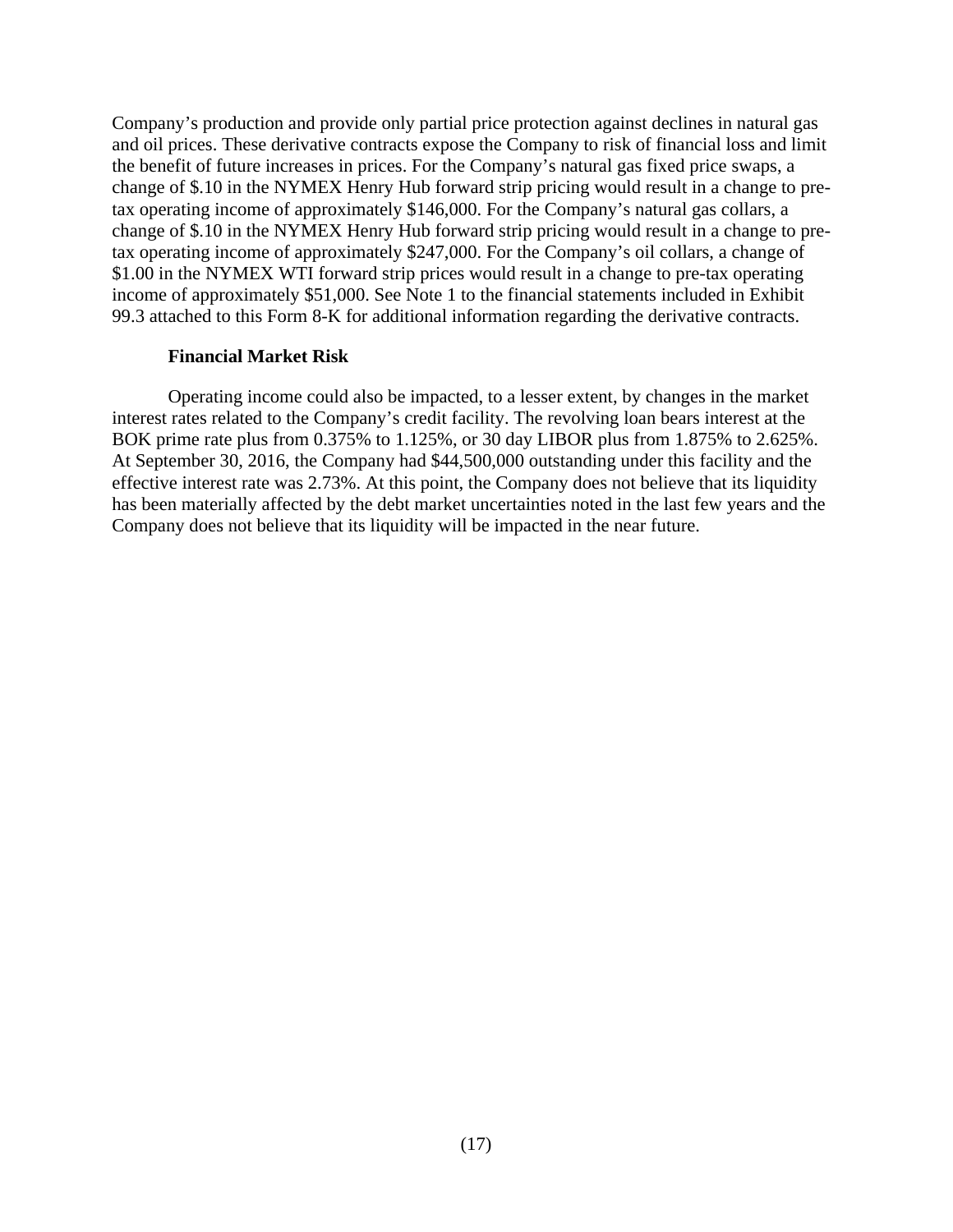This exhibit does not reflect events occurring after the filing date of Panhandle Oil and Gas Inc.'s Annual Report on Form 10-K for the year ended September 30, 2016, other than to give effect to the reclassification of our proceeds from leasing fee mineral acreage on the Statements of Cash Flows and deferred income taxes on the Balance Sheets and does not modify or update the disclosures therein in anyway, other than described above.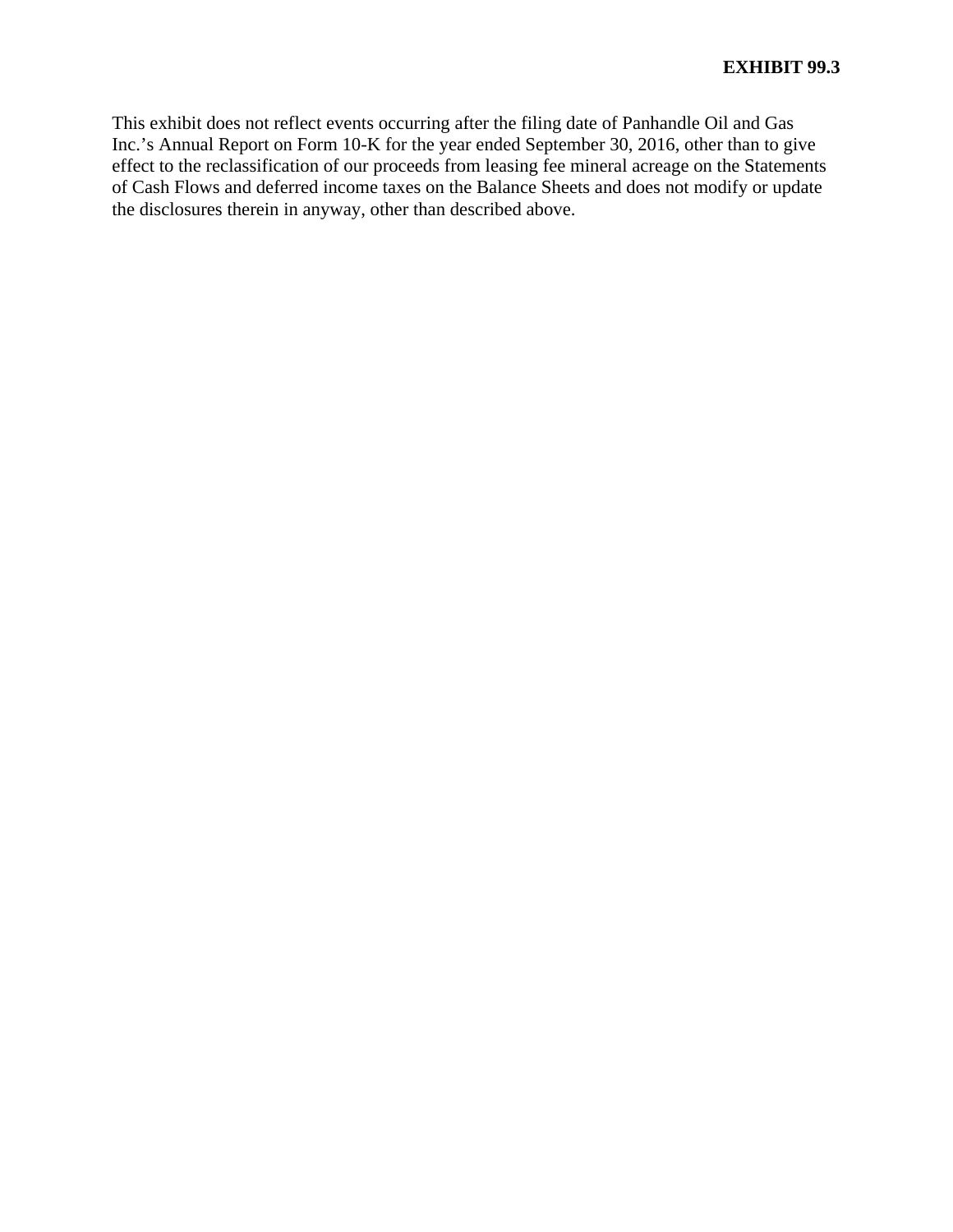# **ITEM 8 FINANCIAL STATEMENTS AND SUPPLEMENTARY DATA**

| Management's Annual Report on Internal Control Over Financial Reporting                            | 3              |
|----------------------------------------------------------------------------------------------------|----------------|
| Report of Registered Public Accounting Firm on Internal Control Over Financial<br><b>Reporting</b> | $\overline{4}$ |
| Report of Independent Registered Public Accounting Firm                                            | 5              |
| Balance Sheets As of September 30, 2016 and 2015                                                   | 6              |
| Statements of Operations for the Years Ended September 30, 2016, 2015 and 2014                     | 8              |
| Statements of Stockholders' Equity for the Years Ended September 30, 2016, 2015 and<br>2014        | 9              |
| Statements of Cash Flows for the Years Ended September 30, 2016, 2015 and 2014                     | 10             |
| <b>Notes to Financial Statements</b>                                                               | 12             |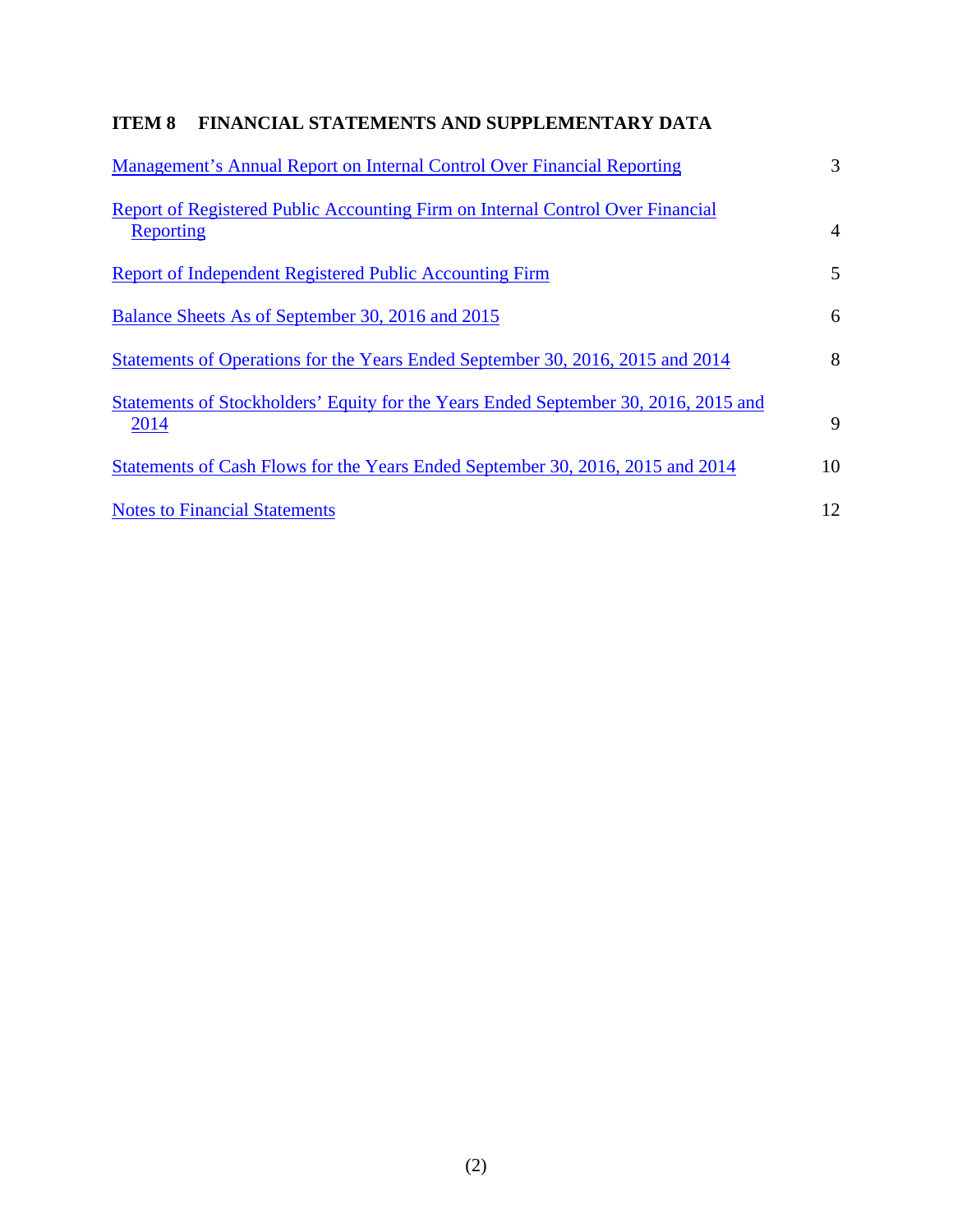#### <span id="page-25-0"></span>**Management's Annual Report on Internal Control Over Financial Reporting**

Management of the Company is responsible for establishing and maintaining adequate internal control over financial reporting. Internal control over financial reporting is defined in Rules 13a-15(f) and 15d-15(f) under the Securities Exchange Act of 1934 (the "Exchange Act") as a process designed by, or under the supervision of, the Company's principal executive and principal financial officers and effected by the Company's board of directors, management and other personnel, to provide reasonable assurance regarding the reliability of financial reporting and the preparation of financial statements for external purposes in accordance with generally accepted accounting principles, and includes those policies and procedures that:

- pertain to the maintenance of records that in reasonable detail accurately and fairly reflect the transactions and dispositions of the assets of the Company;
- provide reasonable assurance that transactions are recorded as necessary to permit preparation of financial statements in accordance with generally accepted accounting principles in the United States, and that receipts and expenditures of the Company are being made only in accordance with authorizations of management and directors of the Company; and
- provide reasonable assurance regarding prevention or timely detection of unauthorized acquisition, use or disposition of the Company's assets that could have a material effect on the financial statements.

Because of its inherent limitations, internal control over financial reporting may not prevent or detect misstatements. Also, projections of any evaluation of effectiveness to future periods are subject to the risk that controls may become inadequate because of changes in conditions, or that the degree of compliance with the policies or procedures may deteriorate. Internal control over financial reporting cannot provide absolute assurance of achieving financial reporting objectives because of its inherent limitations. Internal control over financial reporting is a process that involves human diligence and compliance and is subject to lapses in judgment and breakdowns resulting from human failures. Internal control over financial reporting also can be circumvented by collusion or improper management override. Because of such limitations, there is a risk that material misstatements may not be prevented or detected on a timely basis by internal control over financial reporting. However, these inherent limitations are known features of the financial reporting process. Therefore, it is possible to design into the process safeguards to reduce, though not eliminate, this risk.

The Company's management assessed the effectiveness of the Company's internal control over financial reporting as of September 30, 2016. In making this assessment, the Company's management used the criteria set forth in *Internal Control – Integrated Framework* (as updated in 2013) issued by the Committee of Sponsoring Organizations of the Treadway Commission (COSO). Based on our assessment, management has concluded that, as of September 30, 2016, the Company's internal control over financial reporting was effective based on those criteria.

Our independent registered public accounting firm has issued an attestation report on our internal control over financial reporting. This report appears on the following page.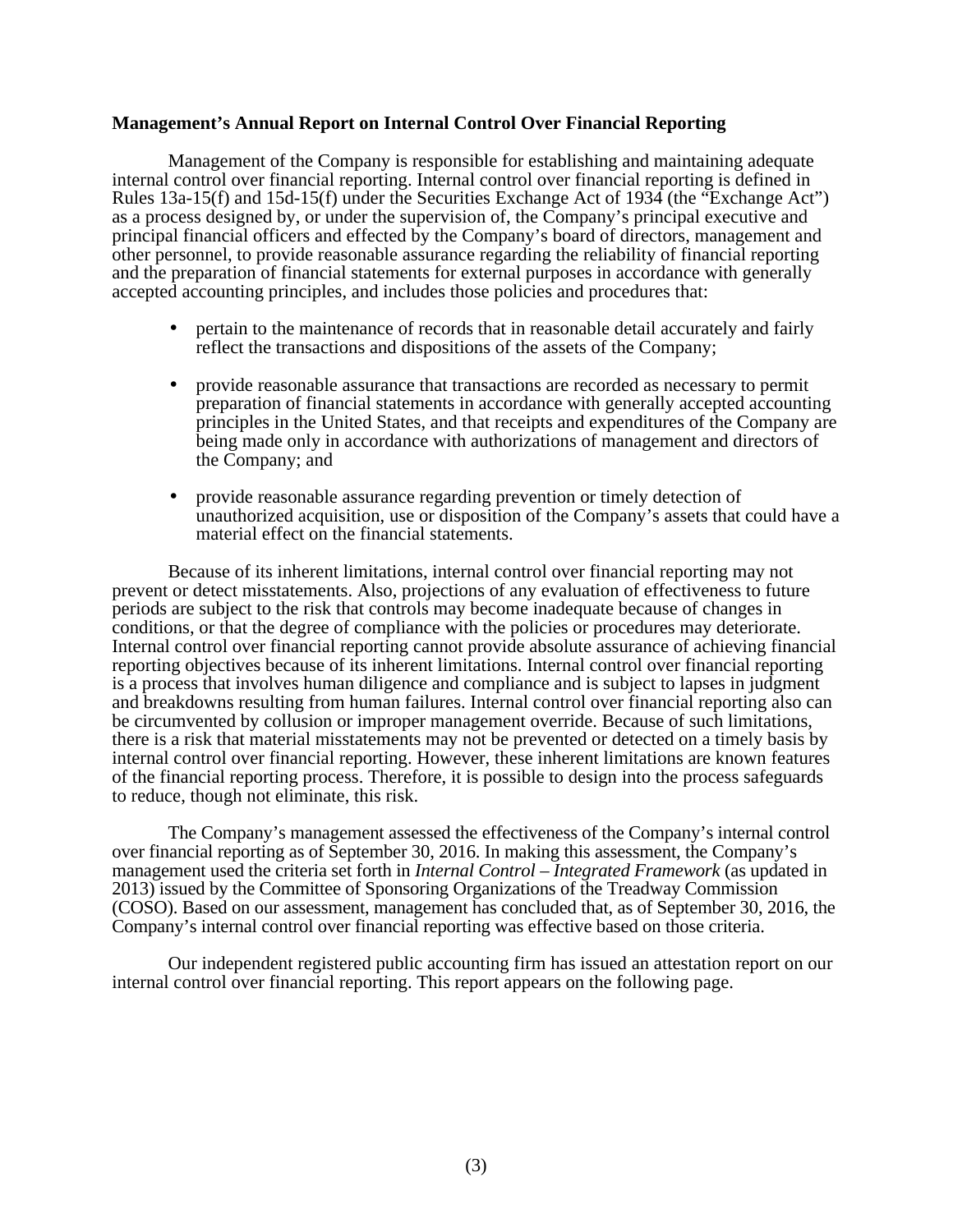<span id="page-26-0"></span>Report of Independent Registered Public Accounting Firm on Internal Control Over Financial Reporting

The Board of Directors and Stockholders of Panhandle Oil and Gas Inc.

We have audited Panhandle Oil and Gas Inc.'s internal control over financial reporting as of September 30, 2016, based on criteria established in Internal Control—Integrated Framework issued by the Committee of Sponsoring Organizations of the Treadway Commission (2013 framework) (the COSO criteria). Panhandle Oil and Gas Inc.'s management is responsible for maintaining effective internal control over financial reporting, and for its assessment of the effectiveness of internal control over financial reporting included in the accompanying Management's Annual Report on Internal Control Over Financial Reporting. Our responsibility is to express an opinion on the Company's internal control over financial reporting based on our audit.

We conducted our audit in accordance with the standards of the Public Company Accounting Oversight Board (United States). Those standards require that we plan and perform the audit to obtain reasonable assurance about whether effective internal control over financial reporting was maintained in all material respects. Our audit included obtaining an understanding of internal control over financial reporting, assessing the risk that a material weakness exists, testing and evaluating the design and operating effectiveness of internal control based on the assessed risk, and performing such other procedures as we considered necessary in the circumstances. We believe that our audit provides a reasonable basis for our opinion.

A company's internal control over financial reporting is a process designed to provide reasonable assurance regarding the reliability of financial reporting and the preparation of financial statements for external purposes in accordance with generally accepted accounting principles. A company's internal control over financial reporting includes those policies and procedures that (1) pertain to the maintenance of records that, in reasonable detail, accurately and fairly reflect the transactions and dispositions of the assets of the company; (2) provide reasonable assurance that transactions are recorded as necessary to permit preparation of financial statements in accordance with generally accepted accounting principles, and that receipts and expenditures of the company are being made only in accordance with authorizations of management and directors of the company; and (3) provide reasonable assurance regarding prevention or timely detection of unauthorized acquisition, use, or disposition of the company's assets that could have a material effect on the financial statements.

Because of its inherent limitations, internal control over financial reporting may not prevent or detect misstatements. Also, projections of any evaluation of effectiveness to future periods are subject to the risk that controls may become inadequate because of changes in conditions, or that the degree of compliance with the policies or procedures may deteriorate.

In our opinion, Panhandle Oil and Gas Inc. maintained, in all material respects, effective internal control over financial reporting as of September 30, 2016, based on the COSO criteria**.**

We also have audited, in accordance with the standards of the Public Company Accounting Oversight Board (United States), the balance sheets of Panhandle Oil and Gas Inc. as of September 30, 2016 and 2015, and the related statements of operations, stockholders' equity, and cash flows for each of the three years in the period ended September 30, 2016 and our report dated December 12, 2016 expressed an unqualified opinion thereon.

/s/ Ernst & Young LLP

Oklahoma City, Oklahoma December 12, 2016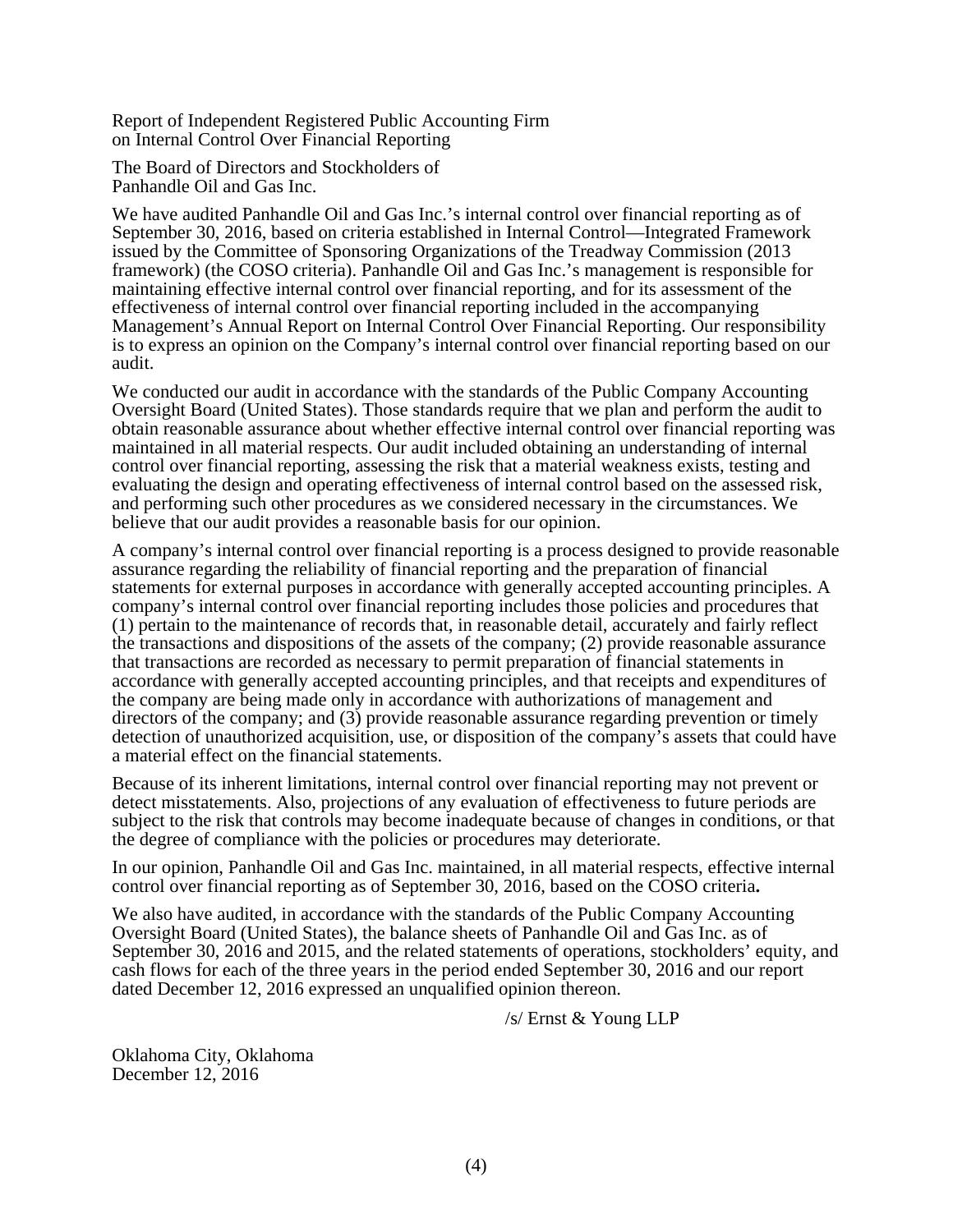<span id="page-27-0"></span>Report of Independent Registered Public Accounting Firm

The Board of Directors and Stockholders of Panhandle Oil and Gas Inc.

We have audited the accompanying balance sheets of Panhandle Oil and Gas Inc. (the Company) as of September 30, 2016 and 2015, and the related statements of operations, stockholders' equity, and cash flows for each of the three years in the period ended September 30, 2016. These financial statements are the responsibility of the Company's management. Our responsibility is to express an opinion on these financial statements based on our audits.

We conducted our audits in accordance with the standards of the Public Company Accounting Oversight Board (United States). Those standards require that we plan and perform the audit to obtain reasonable assurance about whether the financial statements are free of material misstatement. An audit includes examining, on a test basis, evidence supporting the amounts and disclosures in the financial statements. An audit also includes assessing the accounting principles used and significant estimates made by management, as well as evaluating the overall financial statement presentation. We believe that our audits provide a reasonable basis for our opinion.

In our opinion, the financial statements referred to above present fairly, in all material respects, the financial position of Panhandle Oil and Gas Inc. at September 30, 2016 and 2015, and the results of its operations and its cash flows for each of the three years in the period ended September 30, 2016, in conformity with U.S. generally accepted accounting principles.

We also have audited, in accordance with the standards of the Public Company Accounting Oversight Board (United States), Panhandle Oil and Gas Inc.'s internal control over financial reporting as of September 30, 2016, based on criteria established in Internal Control—Integrated Framework issued by the Committee of Sponsoring Organizations of the Treadway Commission (2013 framework) and our report dated December 12, 2016, expressed an unqualified opinion thereon.

/s/ Ernst & Young LLP

Oklahoma City, Oklahoma December 12, 2016, except for the impact of the matters discussed in Note 1 pertaining to the adoption of ASU 2015-17 and ASU 2016-15, as to which the date is November 6, 2017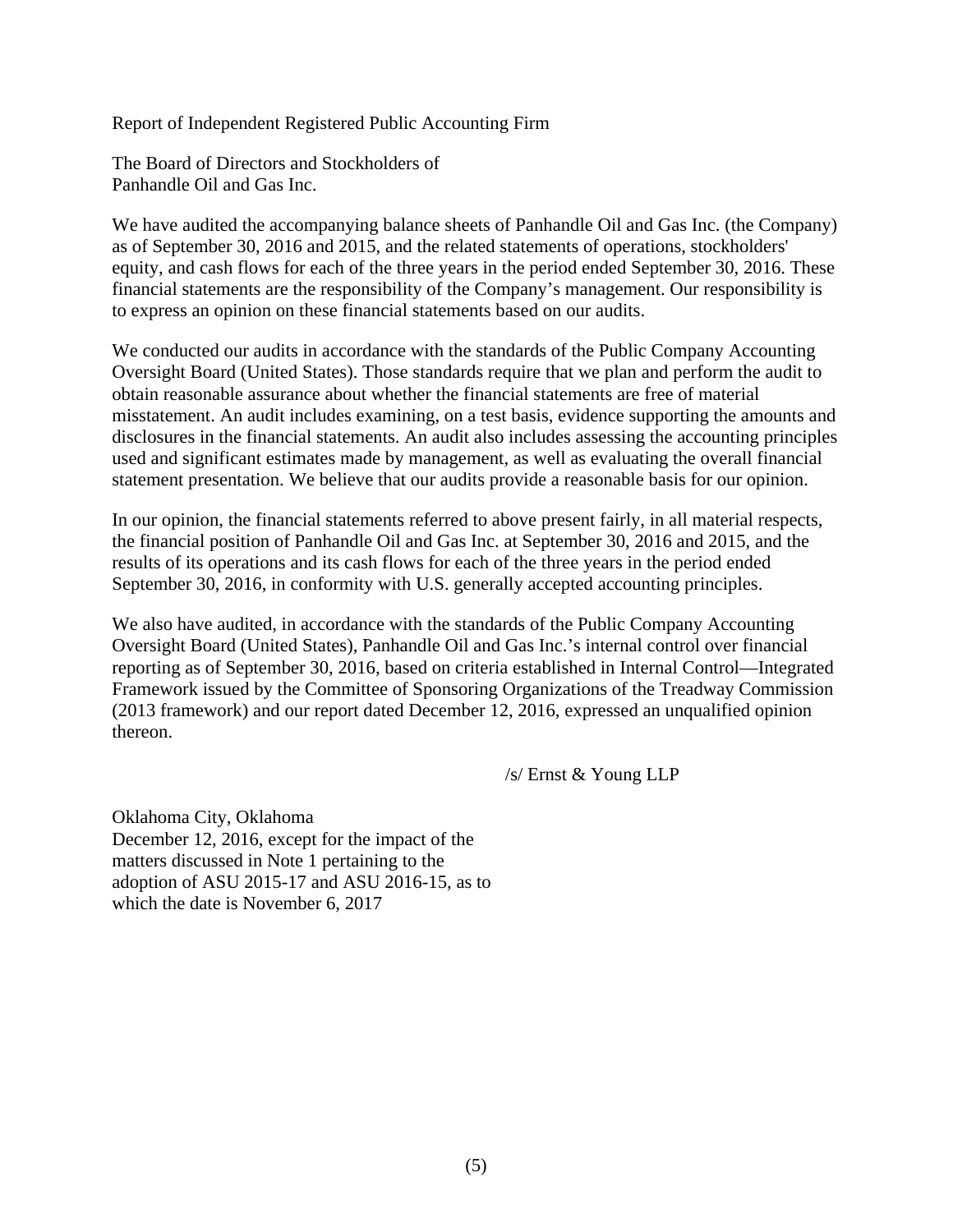# <span id="page-28-0"></span>Panhandle Oil and Gas Inc. Balance Sheets

|                                                               | September 30, |                 |  |                             |
|---------------------------------------------------------------|---------------|-----------------|--|-----------------------------|
|                                                               |               | 2016            |  | 2015                        |
| <b>Assets</b>                                                 |               |                 |  |                             |
| <b>Current Assets:</b>                                        |               |                 |  |                             |
| Cash and cash equivalents                                     | $\mathcal{S}$ | 471,213 \$      |  | 603,915                     |
| Oil, NGL and natural gas sales receivables (net of allowance  |               |                 |  |                             |
| for uncollectable accounts)                                   |               | 5,287,229       |  | 7,895,591                   |
| Refundable income taxes                                       |               | 83,874          |  | 345,897                     |
| Refundable production taxes                                   |               |                 |  | 476,001                     |
| Derivative contracts, net                                     |               |                 |  | 4,210,764                   |
| Other                                                         |               | 419,037         |  | 252,016                     |
| <b>Total current assets</b>                                   |               | 6,261,353       |  | 13,784,184                  |
|                                                               |               |                 |  |                             |
| Properties and equipment at cost, based on successful efforts |               |                 |  |                             |
| accounting:                                                   |               |                 |  |                             |
| Producing oil and natural gas properties                      |               | 434,469,093     |  | 441, 141, 337               |
| Non-producing oil and natural gas properties                  |               | 7,574,649       |  | 8,293,997                   |
| Furniture and fixtures                                        |               | 1,069,658       |  | 1,393,559                   |
|                                                               |               | 443,113,400     |  | 450,828,893                 |
| Less accumulated depreciation, depletion and                  |               |                 |  |                             |
| amortization                                                  |               | (251, 707, 749) |  | (228, 036, 803)             |
| Net properties and equipment                                  |               | 191,405,651     |  | 222,792,090                 |
|                                                               |               |                 |  |                             |
| <b>Investments</b>                                            |               | 157,322         |  | 2,248,999                   |
|                                                               |               |                 |  |                             |
| <b>Total assets</b>                                           |               |                 |  | \$197,824,326 \$238,825,273 |
|                                                               |               |                 |  |                             |
|                                                               |               |                 |  |                             |

(Continued on next page)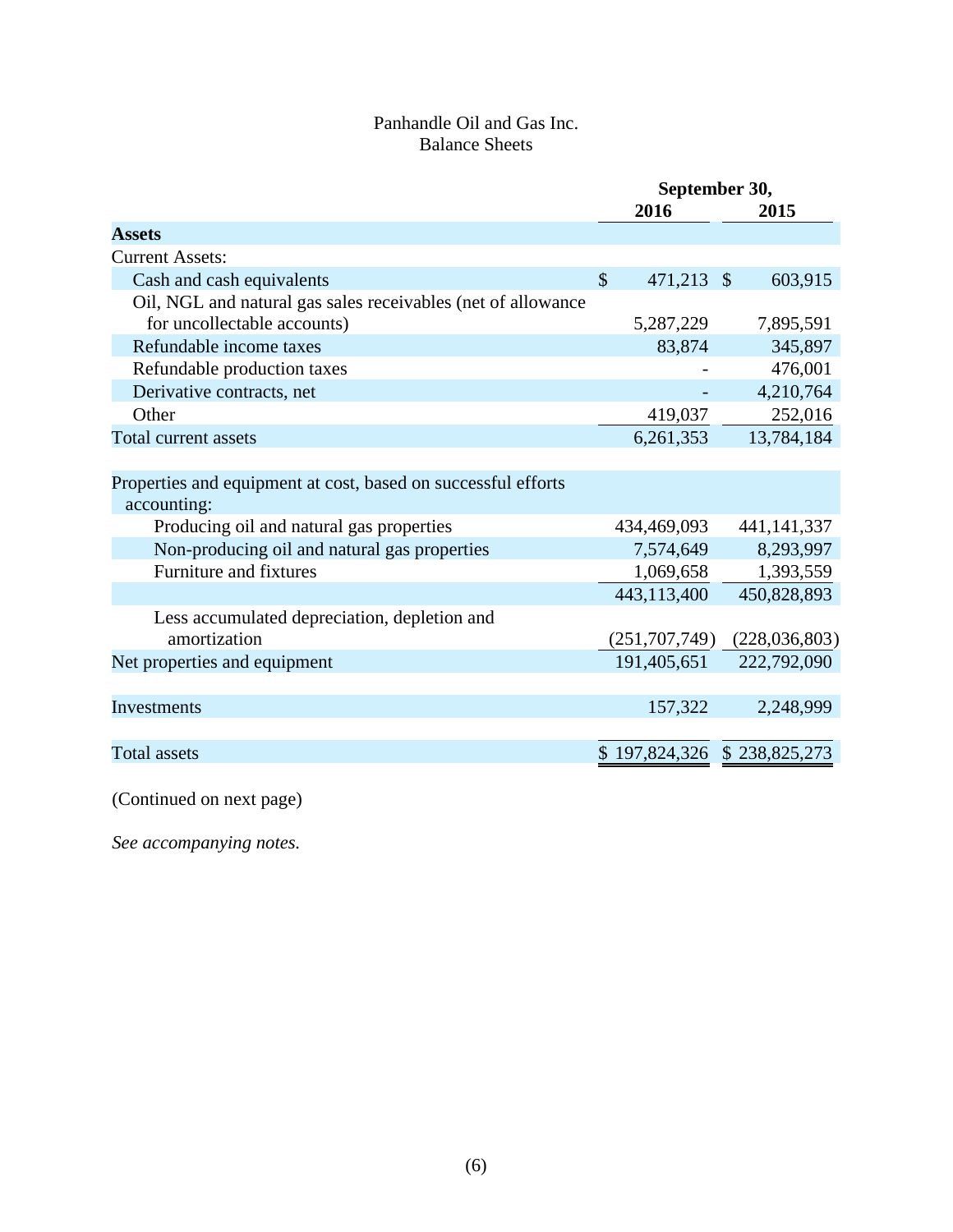# Panhandle Oil and Gas Inc. Balance Sheets

|                                                            |               | September 30, |             |               |  |
|------------------------------------------------------------|---------------|---------------|-------------|---------------|--|
|                                                            |               | 2016          |             | 2015          |  |
| <b>Liabilities and Stockholders' Equity</b>                |               |               |             |               |  |
| <b>Current Liabilities:</b>                                |               |               |             |               |  |
| Accounts payable                                           | $\mathcal{S}$ | 2,351,623     | $\sqrt{\ }$ | 2,028,746     |  |
| Derivative contracts, net                                  |               | 403,612       |             |               |  |
| Accrued liabilities and other                              |               | 1,718,558     |             | 1,330,901     |  |
| Total current liabilities                                  |               | 4,473,793     |             | 3,359,647     |  |
|                                                            |               |               |             |               |  |
| Long-term debt                                             |               | 44,500,000    |             | 65,000,000    |  |
|                                                            |               |               |             |               |  |
| Deferred income taxes                                      |               | 30,676,007    |             | 40,636,007    |  |
|                                                            |               |               |             |               |  |
| Asset retirement obligations                               |               | 2,958,048     |             | 2,824,944     |  |
|                                                            |               |               |             |               |  |
| Derivative contracts, net                                  |               | 24,659        |             |               |  |
|                                                            |               |               |             |               |  |
| Stockholders' equity:                                      |               |               |             |               |  |
| Class A voting common stock, \$.0166 par value; 24,000,000 |               |               |             |               |  |
| shares authorized; 16,863,004 issued at September 30, 2016 |               |               |             |               |  |
| and 2015                                                   |               | 280,938       |             | 280,938       |  |
| Capital in excess of par value                             |               | 3,191,056     |             | 2,993,119     |  |
| Deferred directors' compensation                           |               | 3,403,213     |             | 3,084,289     |  |
| Retained earnings                                          |               | 112,482,284   |             | 125,446,473   |  |
|                                                            |               | 119,357,491   |             | 131,804,819   |  |
|                                                            |               |               |             |               |  |
| Treasury stock, at cost; 262,708 shares at September 30,   |               |               |             |               |  |
| 2016, and 302,623 shares at September 30, 2015             |               | (4,165,672)   |             | (4,800,144)   |  |
| Total stockholders' equity                                 |               | 115,191,819   |             | 127,004,675   |  |
|                                                            |               |               |             |               |  |
| Total liabilities and stockholders' equity                 |               | \$197,824,326 |             | \$238,825,273 |  |
|                                                            |               |               |             |               |  |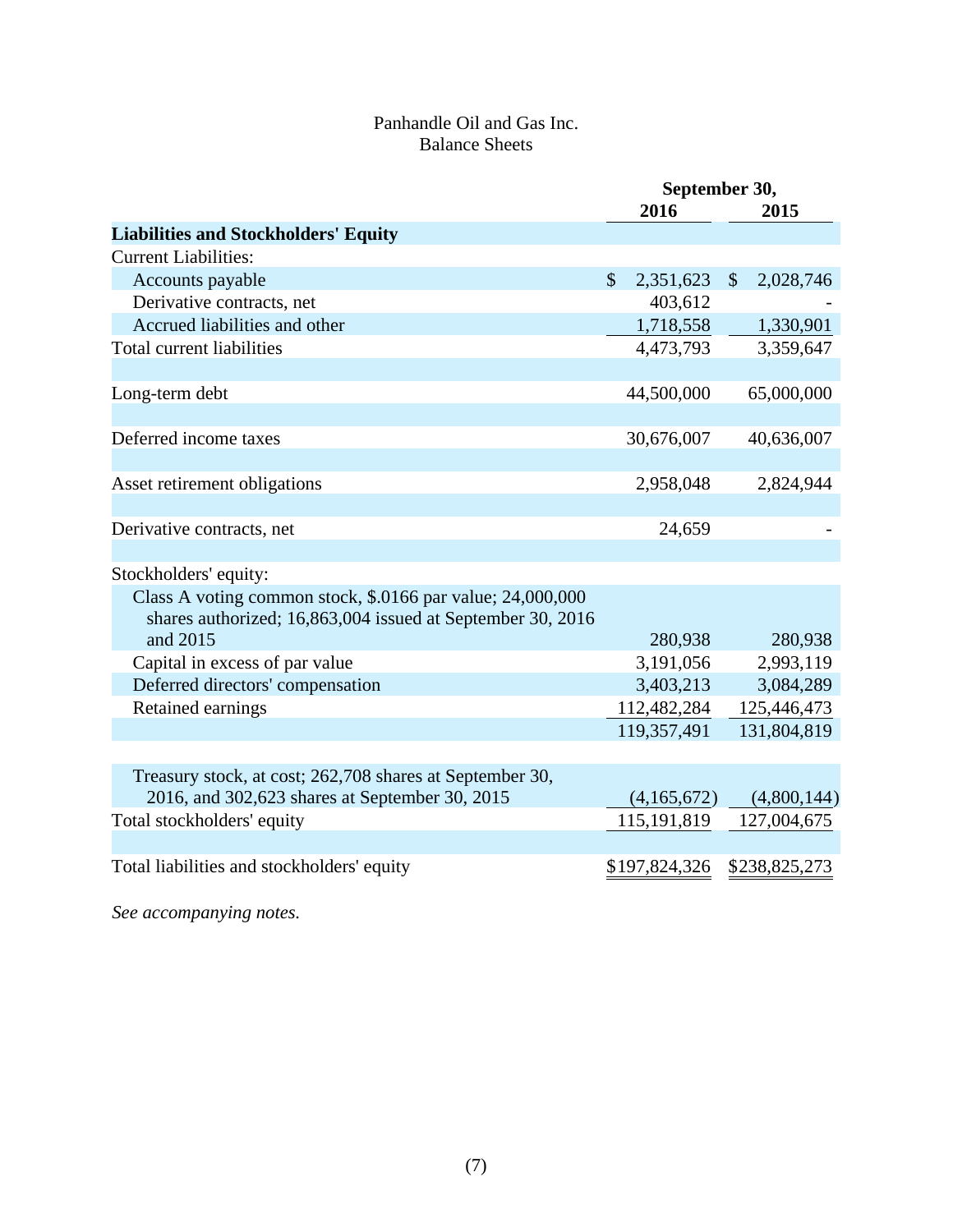# <span id="page-30-0"></span>Panhandle Oil and Gas Inc. Statements of Operations

|                                                     | Year ended September 30,                    |              |            |  |
|-----------------------------------------------------|---------------------------------------------|--------------|------------|--|
|                                                     | 2016                                        | 2015         | 2014       |  |
| Revenues:                                           |                                             |              |            |  |
| Oil, NGL and natural gas sales                      | \$31,411,353 \$54,533,914 \$82,846,528      |              |            |  |
| Lease bonuses and rentals                           | 7,735,785                                   | 2,010,395    | 423,328    |  |
| Gains (losses) on derivative contracts              | (86,355)                                    | 13,822,506   | 247,414    |  |
| Income from partnerships                            | 2,400                                       | 515,278      | 893,954    |  |
|                                                     | 39,063,183                                  | 70,882,093   | 84,411,224 |  |
| Costs and expenses:                                 |                                             |              |            |  |
| Lease operating expenses                            | 13,590,089                                  | 17,472,408   | 13,912,792 |  |
| <b>Production taxes</b>                             | 1,071,632                                   | 1,702,302    | 2,694,118  |  |
| <b>Exploration costs</b>                            | 31,589                                      | 48,404       | 86,017     |  |
| Depreciation, depletion and amortization            | 24,487,565                                  | 23,821,139   | 21,896,902 |  |
| Provision for impairment                            | 12,001,271                                  | 5,009,191    | 1,096,076  |  |
| Loss (gain) on asset sales and other                | (2,624,642)                                 | (398, 994)   | 8,378      |  |
| Interest expense                                    | 1,344,619                                   | 1,550,483    | 462,296    |  |
| General and administrative                          | 7,139,728                                   | 7,339,320    | 7,433,183  |  |
| Bad debt expense (recovery)                         | 19,216                                      | 180,499      |            |  |
|                                                     | 57,061,067                                  | 56,724,752   | 47,589,762 |  |
| Income (loss) before provision (benefit) for income |                                             |              |            |  |
| taxes                                               | (17,997,884)                                | 14, 157, 341 | 36,821,462 |  |
| Provision (benefit) for income taxes                | (7,711,000)                                 | 4,836,000    | 11,820,000 |  |
|                                                     |                                             |              |            |  |
| Net income (loss)                                   | $$(10,286,884)$ \$ $9,321,341$ \$25,001,462 |              |            |  |
|                                                     |                                             |              |            |  |
|                                                     |                                             |              |            |  |
| Basic and diluted earnings (loss) per common share  | \$<br>$(0.61)$ \$                           | 0.56         | \$<br>1.49 |  |
|                                                     |                                             |              |            |  |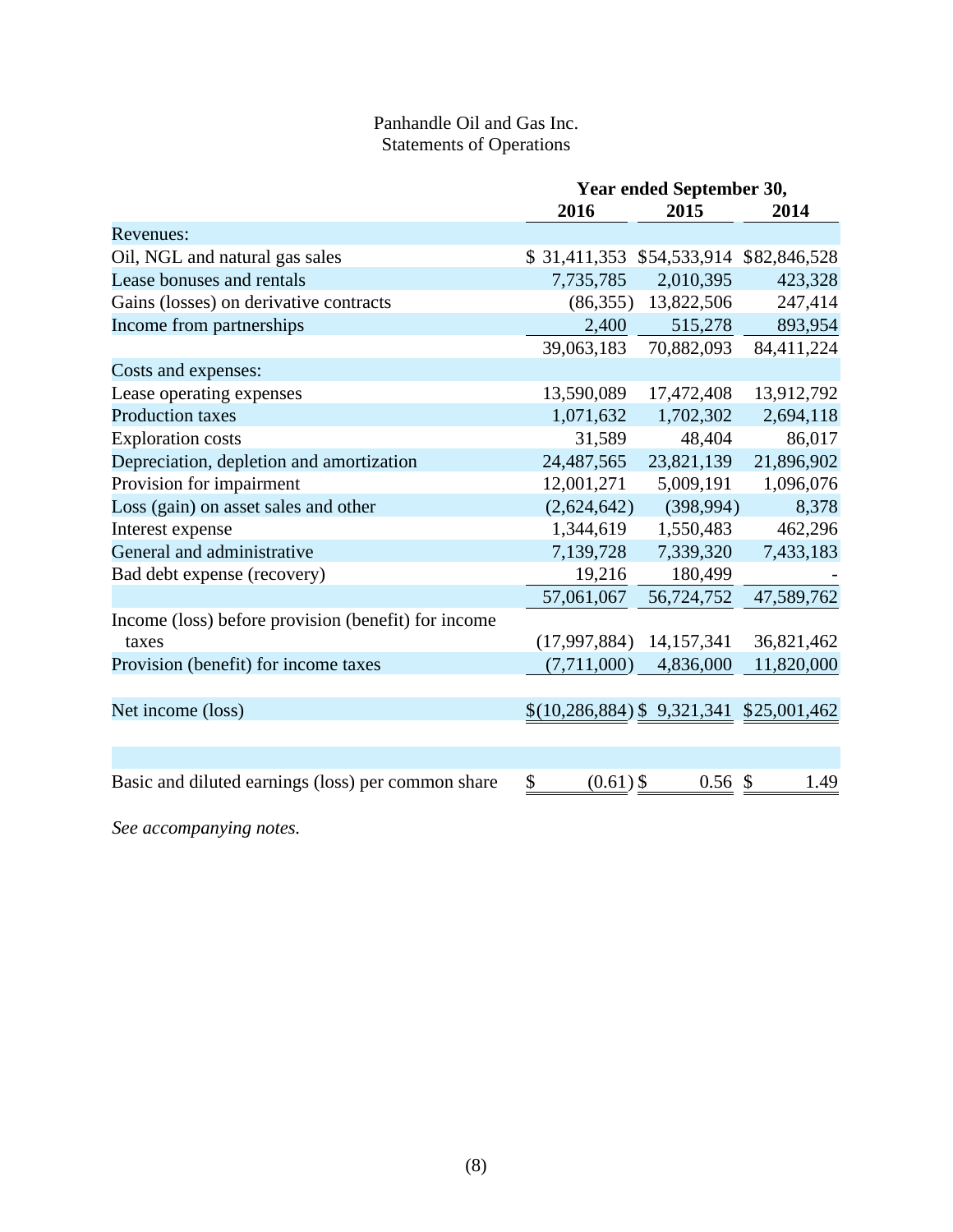# <span id="page-31-0"></span>Panhandle Oil and Gas Inc. Statements of Stockholders' Equity

|                                                               | Class A voting |                          | Capital in | Deferred                                        |                                                                                                  |                |                                               |                |
|---------------------------------------------------------------|----------------|--------------------------|------------|-------------------------------------------------|--------------------------------------------------------------------------------------------------|----------------|-----------------------------------------------|----------------|
|                                                               | Common Stock   |                          | Excess of  | Directors'                                      | Retained                                                                                         | Treasury       | Treasury                                      |                |
|                                                               | <b>Shares</b>  | Amount                   | Par Value  | Compensation                                    | Earnings                                                                                         | <b>Shares</b>  | Stock                                         | Total          |
| Balances at September 30, 2013                                |                |                          |            | 16,863,004 \$280,938 \$2,447,424 \$2,756,526 \$ | 96,454,449                                                                                       |                | $(400, 496)$ \$ $(6, 283, 851)$ \$ 95,655,486 |                |
| Purchase of treasury stock                                    |                |                          |            |                                                 |                                                                                                  | (7, 444)       | (122,044)                                     | (122, 044)     |
| Issuance of treasury shares to ESOP                           |                | $\overline{a}$           | 161,363    |                                                 |                                                                                                  | 11,428         | 179,762                                       | 341,125        |
| Restricted stock awards                                       |                | $\blacksquare$           | 659,320    |                                                 |                                                                                                  | $\overline{a}$ |                                               | 659,320        |
| Distribution of restricted stock to                           |                |                          |            |                                                 |                                                                                                  |                |                                               |                |
| officers and directors                                        |                |                          | (406, 764) |                                                 |                                                                                                  | 24,148         | 367,966                                       | (38, 798)      |
| Common shares to be issued to                                 |                |                          |            |                                                 |                                                                                                  |                |                                               |                |
| directors for services                                        |                |                          |            | 353,825                                         |                                                                                                  |                |                                               | 353,825        |
| Dividends declared (\$.16 per share)                          |                |                          |            | $\frac{1}{2}$                                   | (2,661,723)                                                                                      |                |                                               | (2,661,723)    |
| Net income (loss)                                             |                |                          |            | $\overline{\phantom{a}}$                        | 25,001,462                                                                                       |                | $\sim$                                        | 25,001,462     |
|                                                               |                |                          |            |                                                 |                                                                                                  |                |                                               |                |
| Balances at September 30, 2014                                |                |                          |            |                                                 | 16,863,004 \$280,938 \$2,861,343 \$3,110,351 \$118,794,188 (372,364) \$(5,858,167) \$119,188,653 |                |                                               |                |
| Purchase of treasury stock                                    |                | $\overline{a}$           |            | $\overline{\phantom{a}}$                        |                                                                                                  | (12,719)       | (242, 313)                                    | (242, 313)     |
| Issuance of treasury shares to ESOP                           |                | $\overline{\phantom{a}}$ | 3,437      |                                                 |                                                                                                  | 11,455         | 181,676                                       | 185,113        |
| Restricted stock awards                                       |                | $\overline{\phantom{a}}$ | 895,127    | L.                                              | ÷.                                                                                               | $\overline{a}$ |                                               | 895,127        |
| Distribution of restricted stock to<br>officers and directors |                |                          | (782, 832) |                                                 |                                                                                                  | 48.633         | 766,301                                       | (16, 531)      |
| Distribution of deferred directors'                           |                |                          |            |                                                 |                                                                                                  |                |                                               |                |
| compensation                                                  |                |                          | 16,044     | (328, 415)                                      |                                                                                                  | 22,372         | 352,359                                       | 39,988         |
| Common shares to be issued to                                 |                |                          |            |                                                 |                                                                                                  |                |                                               |                |
| directors for services                                        |                |                          |            | 302,353                                         |                                                                                                  |                |                                               | 302,353        |
| Dividends declared (\$.16 per share)                          |                |                          |            | $\overline{\phantom{a}}$                        | (2,669,056)                                                                                      |                |                                               | (2,669,056)    |
| Net income (loss)                                             |                |                          |            |                                                 | 9,321,341                                                                                        |                |                                               | 9,321,341      |
|                                                               |                |                          |            |                                                 |                                                                                                  |                |                                               |                |
| Balances at September 30, 2015                                |                |                          |            |                                                 | 16,863,004 \$280,938 \$2,993,119 \$3,084,289 \$125,446,473 (302,623) \$(4,800,144) \$127,004,675 |                |                                               |                |
| Purchase of treasury stock                                    |                |                          |            |                                                 |                                                                                                  | (7, 477)       | (117, 165)                                    | (117, 165)     |
| Issuance of treasury shares to ESOP                           |                | $\blacksquare$           | 19.068     |                                                 | $\blacksquare$                                                                                   | 11,418         | 181,090                                       | 200,158        |
| Restricted stock awards                                       |                | $\overline{\phantom{a}}$ | 781,479    |                                                 |                                                                                                  |                |                                               | 781,479        |
| Distribution of restricted stock to                           |                |                          |            |                                                 |                                                                                                  |                |                                               |                |
| officers and directors                                        |                |                          | (601,779)  |                                                 |                                                                                                  | 35,257         | 559,175                                       | (42, 604)      |
| Distribution of deferred directors'                           |                |                          |            |                                                 |                                                                                                  |                |                                               |                |
| compensation                                                  |                |                          | (831)      | (10, 541)                                       |                                                                                                  | 717            | 11,372                                        |                |
| Common shares to be issued to                                 |                |                          |            |                                                 |                                                                                                  |                |                                               |                |
| directors for services                                        |                |                          | ÷.         | 329,465                                         |                                                                                                  |                |                                               | 329,465        |
| Dividends declared (\$.16 per share)                          |                |                          |            | $\overline{a}$                                  | (2,677,305)                                                                                      |                | $\overline{\phantom{a}}$                      | (2,677,305)    |
| Net income (loss)                                             |                |                          |            |                                                 | (10, 286, 884)                                                                                   |                |                                               | (10, 286, 884) |
|                                                               |                |                          |            |                                                 |                                                                                                  |                |                                               |                |
| Balances at September 30, 2016                                |                |                          |            |                                                 | 16,863,004 \$280,938 \$3,191,056 \$3,403,213 \$112,482,284 (262,708) \$(4,165,672) \$115,191,819 |                |                                               |                |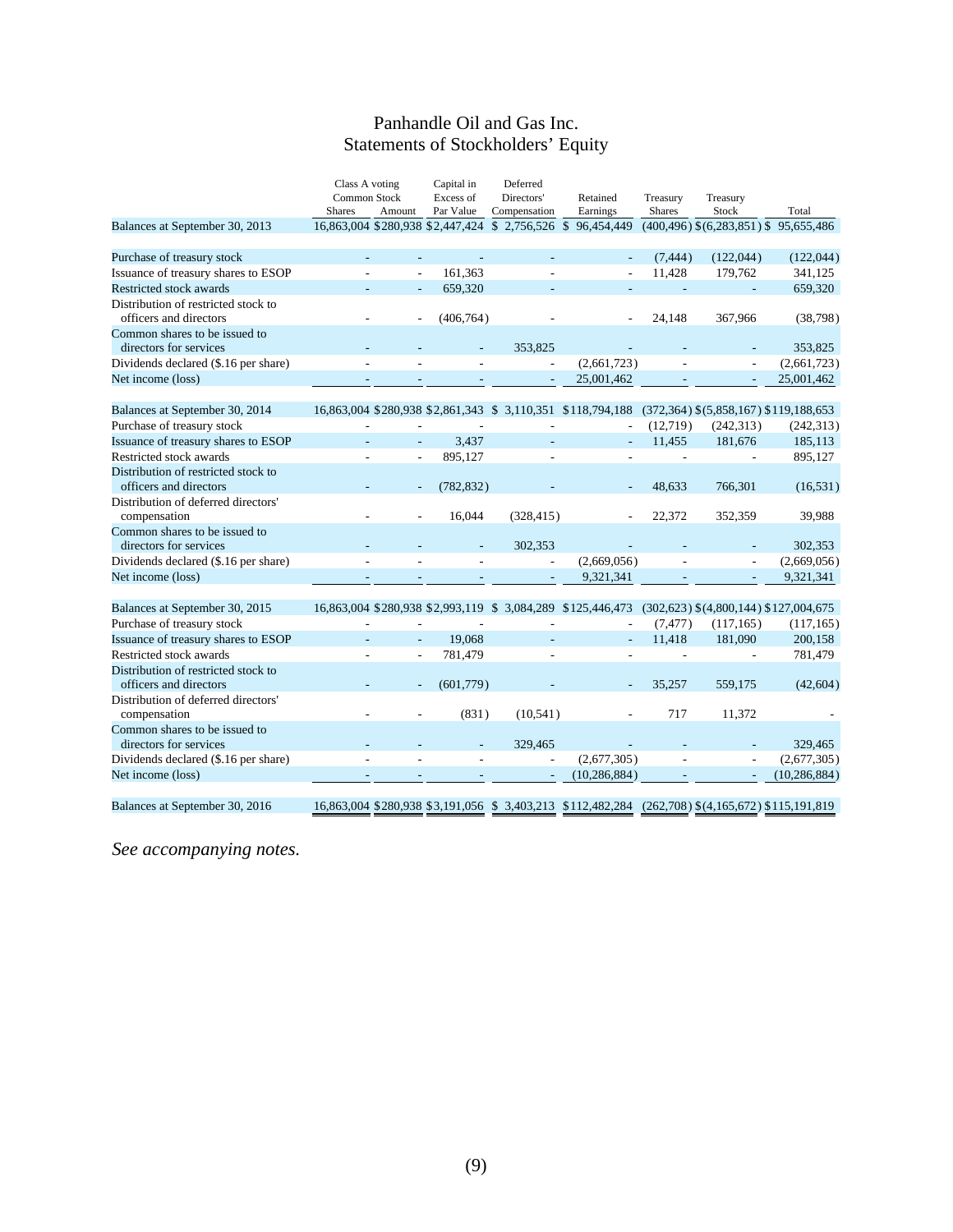# <span id="page-32-0"></span>Panhandle Oil and Gas Inc. Statements of Cash Flows

|                                                               | Year ended September 30,                  |              |             |  |
|---------------------------------------------------------------|-------------------------------------------|--------------|-------------|--|
|                                                               | 2016                                      | 2015         | 2014        |  |
| <b>Operating Activities</b>                                   |                                           |              |             |  |
|                                                               |                                           |              |             |  |
| Net income (loss)                                             | $$(10,286,884)$ \$ 9,321,341 \$25,001,462 |              |             |  |
| Adjustments to reconcile net income (loss) to net cash        |                                           |              |             |  |
| provided by operating activities:                             |                                           |              |             |  |
| Depreciation, depletion and amortization                      | 24,487,565                                | 23,821,139   | 21,896,902  |  |
| Impairment                                                    | 12,001,271                                | 5,009,191    | 1,096,076   |  |
| Provision for deferred income taxes                           | (9,960,000)                               | 2,672,000    | 6,610,000   |  |
| <b>Exploration costs</b>                                      | 31,589                                    | 48,404       | 86,017      |  |
| Gain from leasing fee mineral acreage                         | (7, 732, 023)                             | (2,007,993)  | (422, 818)  |  |
| Proceeds from leasing fee mineral acreage                     | 8,049,434                                 | 2,053,900    | 477,144     |  |
| Net (gain) loss on sales of assets                            | (2,688,408)                               |              | 149,062     |  |
| Income from partnerships                                      | (2,400)                                   | (515, 278)   | (893, 954)  |  |
| Distributions received from partnerships                      | 33,201                                    | 736,280      | 1,129,324   |  |
| Common stock contributed to ESOP                              | 200,158                                   | 185,113      | 341,125     |  |
| Common stock (unissued) to Directors' Deferred                |                                           |              |             |  |
| <b>Compensation Plan</b>                                      | 329,465                                   | 302,353      | 353,825     |  |
| Restricted stock awards                                       | 781,479                                   | 895,127      | 659,320     |  |
| Bad debt expense (recovery)                                   | 19,216                                    | 180,499      |             |  |
| Cash provided (used) by changes in assets and<br>liabilities: |                                           |              |             |  |
| Oil, NGL and natural gas sales receivables                    | 2,589,146                                 | 8,151,379    | (2,506,708) |  |
| Fair value of derivative contracts                            | 4,639,035                                 | (2,308,922)  | (1,476,644) |  |
| Refundable income taxes                                       | 262,023                                   | (345, 897)   |             |  |
| Refundable production taxes                                   | 476,001                                   | 149,995      | 576,537     |  |
| Other current assets                                          | (167, 021)                                | 102,812      | (224, 830)  |  |
| Accounts payable                                              | (811,749)                                 | (343, 186)   | 252,860     |  |
| Income taxes payable                                          |                                           | (523, 843)   | (284, 149)  |  |
| <b>Accrued liabilities</b>                                    | 388,053                                   | 40,500       | 279,195     |  |
| Total adjustments                                             | 32,926,035                                | 38, 303, 573 | 28,098,284  |  |
| Net cash provided by operating activities                     | 22,639,151                                | 47,624,914   | 53,099,746  |  |

(Continued on next page)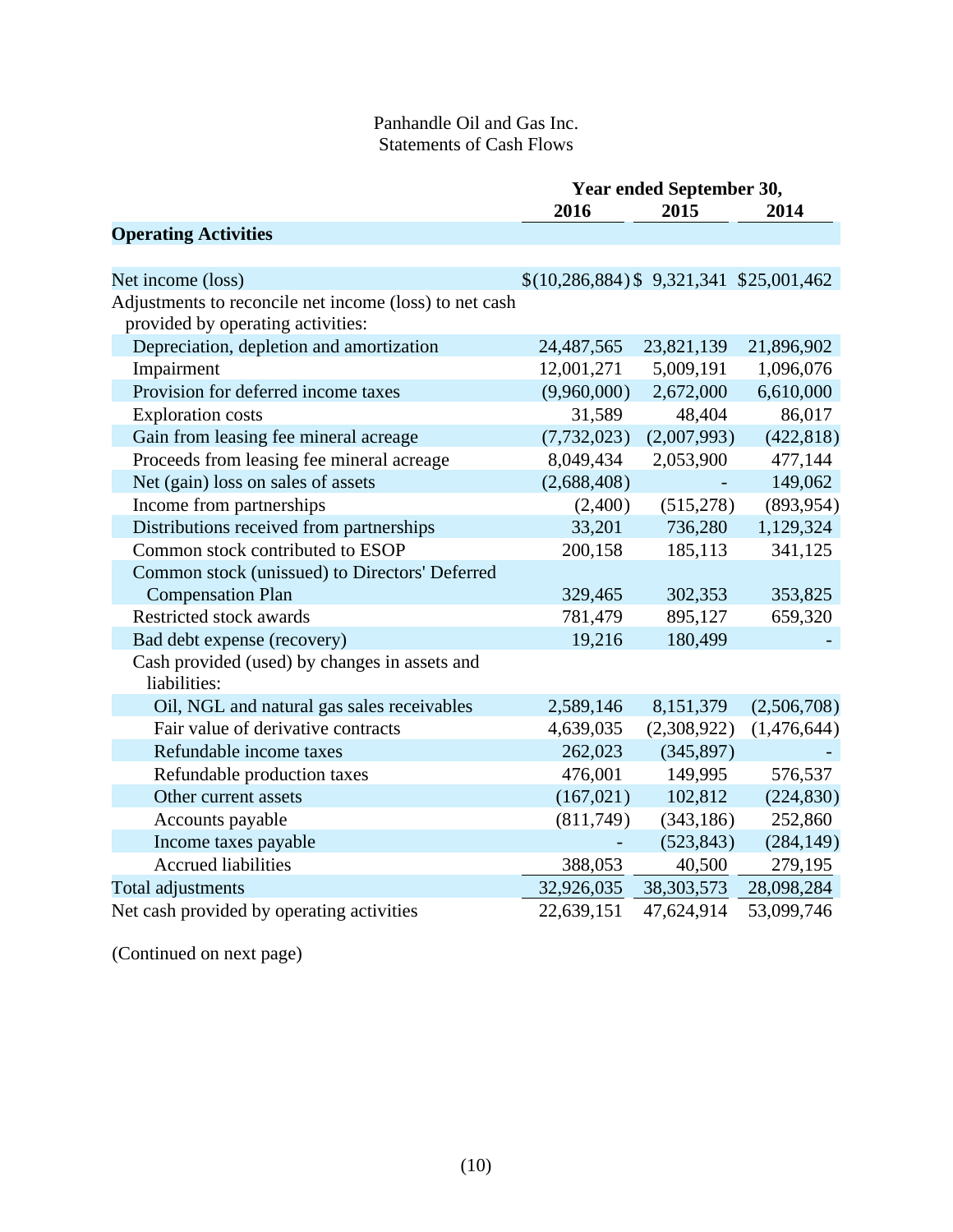# Panhandle Oil and Gas Inc. Statements of Cash Flows (continued)

|                                                                    |               |                | Year ended September 30, |                                                  |
|--------------------------------------------------------------------|---------------|----------------|--------------------------|--------------------------------------------------|
|                                                                    |               | 2016           | 2015                     | 2014                                             |
| <b>Investing Activities</b>                                        |               |                |                          |                                                  |
|                                                                    |               |                |                          |                                                  |
| Capital expenditures, including dry hole costs                     |               |                |                          | $$$ (3,986,235) $$(30,800,625)$ $$$ (38,612,788) |
| Acquisition of working interest properties                         |               |                | (308, 180)               | (83, 253, 952)                                   |
| Acquisition of minerals and overrides                              |               |                |                          | (56,250)                                         |
| Investments in partnerships                                        |               | 50,126         | (533,580)                | (597, 149)                                       |
| Proceeds from sales of assets                                      |               | 4,501,726      |                          | 92,000                                           |
| Net cash used in investing activities                              |               | 565,617        |                          | $(31, 642, 385)$ $(122, 428, 139)$               |
| <b>Financing Activities</b>                                        |               |                |                          |                                                  |
|                                                                    |               |                |                          |                                                  |
| Borrowings under debt agreement                                    |               | 12,339,101     | 25,833,116               | 99,846,333                                       |
| Payments of loan principal                                         |               | (32, 839, 101) | (38, 833, 116)           | (30, 108, 589)                                   |
| Purchases of treasury stock                                        |               | (117, 165)     | (242, 313)               | (122, 044)                                       |
| Payments of dividends                                              |               | (2,677,305)    | (2,669,056)              | (2,661,723)                                      |
| Excess tax benefit on stock-based compensation                     |               | (43,000)       | 23,000                   | 17,000                                           |
| Net cash provided by (used in) financing activities                |               | (23, 337, 470) | (15,888,369)             | 66,970,977                                       |
| Increase (decrease) in cash and cash equivalents                   |               | (132,702)      | 94,160                   | (2,357,416)                                      |
| Cash and cash equivalents at beginning of year                     |               | 603,915        | 509,755                  | 2,867,171                                        |
| Cash and cash equivalents at end of year                           | \$            | 471,213 \$     | 603,915 \$               | 509,755                                          |
|                                                                    |               |                |                          |                                                  |
| <b>Supplemental Disclosures of Cash Flow</b><br><b>Information</b> |               |                |                          |                                                  |
|                                                                    |               |                |                          |                                                  |
| Interest paid (net of capitalized interest)                        | \$            | 1,365,474 \$   | 1,558,885 \$             | 380,451                                          |
| Income taxes paid, net of refunds received                         | $\mathcal{S}$ | 2,029,977 \$   | 3,009,939 \$             | 5,477,147                                        |
|                                                                    |               |                |                          |                                                  |
| Supplemental schedule of noncash investing and                     |               |                |                          |                                                  |
| financing activities:                                              |               |                |                          |                                                  |
| Additions and revisions, net, to asset retirement<br>obligations   | \$            | $14,095$ \$    | 70,529 \$                | 225,453                                          |
|                                                                    |               |                |                          |                                                  |
| Gross additions to properties and equipment                        | \$            |                |                          | 5, 118, 733 \$ 26, 183, 115 \$ 120, 284, 639     |
| Net (increase) decrease in accounts payable for                    |               |                |                          |                                                  |
| properties and equipment additions                                 |               | (1,132,498)    | 4,925,690                | 1,638,351                                        |
| Capital expenditures, including dry hole costs                     | $\mathbb{S}$  |                |                          | 3,986,235 \$ 31,108,805 \$ 121,922,990           |
| See accompanying notes.                                            |               |                |                          |                                                  |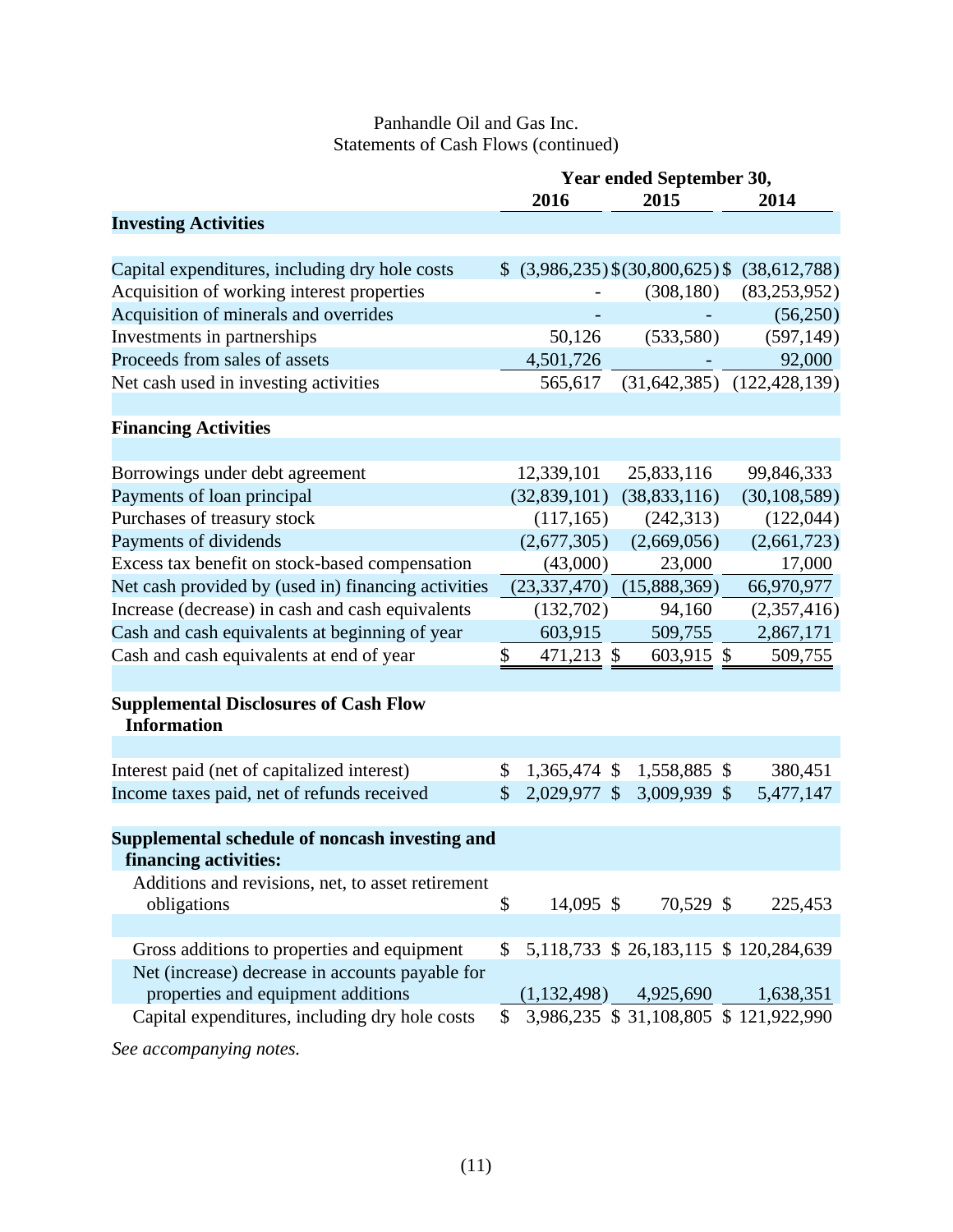<span id="page-34-0"></span>September 30, 2016, 2015 and 2014

#### 1. SUMMARY OF SIGNIFICANT ACCOUNTING POLICIES

#### **Nature of Business**

Through management of its fee mineral and leasehold acreage, the Company's principal line of business is to explore for, develop, acquire, produce and sell oil, NGL and natural gas. Panhandle's mineral and leasehold properties and other oil and natural gas interests are all located in the contiguous United States, primarily in Arkansas, New Mexico, North Dakota, Oklahoma and Texas, with properties located in several other states. The Company also owns immaterial international overriding royalty interests. The Company's oil, NGL and natural gas production is from interests in 6,233 wells located principally in Arkansas, Oklahoma and Texas. The Company is not the operator of any wells. Approximately 51% of oil, NGL and natural gas revenues were derived from the sale of natural gas in 2016. Approximately 72% of the Company's total sales volumes in 2016 were derived from natural gas. Substantially all the Company's oil, NGL and natural gas production is sold through the operators of the wells. From time to time, the Company sells certain non-material, non-core or small-interest oil and natural gas properties in the normal course of business.

#### **Use of Estimates**

Preparation of financial statements in conformity with accounting principles generally accepted in the United States requires management to make estimates and assumptions that affect the amounts and disclosures reported in the financial statements and accompanying notes. Actual results could differ from those estimates.

Of these estimates and assumptions, management considers the estimation of crude oil, NGL and natural gas reserves to be the most significant. These estimates affect the unaudited standardized measure disclosures, as well as DD&A and impairment calculations. On an annual basis, with a semi-annual update, the Company's Independent Consulting Petroleum Engineer, with assistance from the Company, prepares estimates of crude oil, NGL and natural gas reserves based on available geologic and seismic data, reservoir pressure data, core analysis reports, well logs, analogous reservoir performance history, production data and other available sources of engineering, geological and geophysical information. For DD&A purposes, and as required by the guidelines and definitions established by the SEC, the reserve estimates were based on average individual product prices during the 12-month period prior to September 30, determined as an unweighted arithmetic average of the first-day-of-the-month price for each month within such period, unless prices were defined by contractual arrangements, excluding escalations based upon future conditions. For impairment purposes, projected future crude oil, NGL and natural gas prices as estimated by management are used. Crude oil, NGL and natural gas prices are volatile and largely affected by worldwide production and consumption and are outside the control of management. Management uses projected future crude oil, NGL and natural gas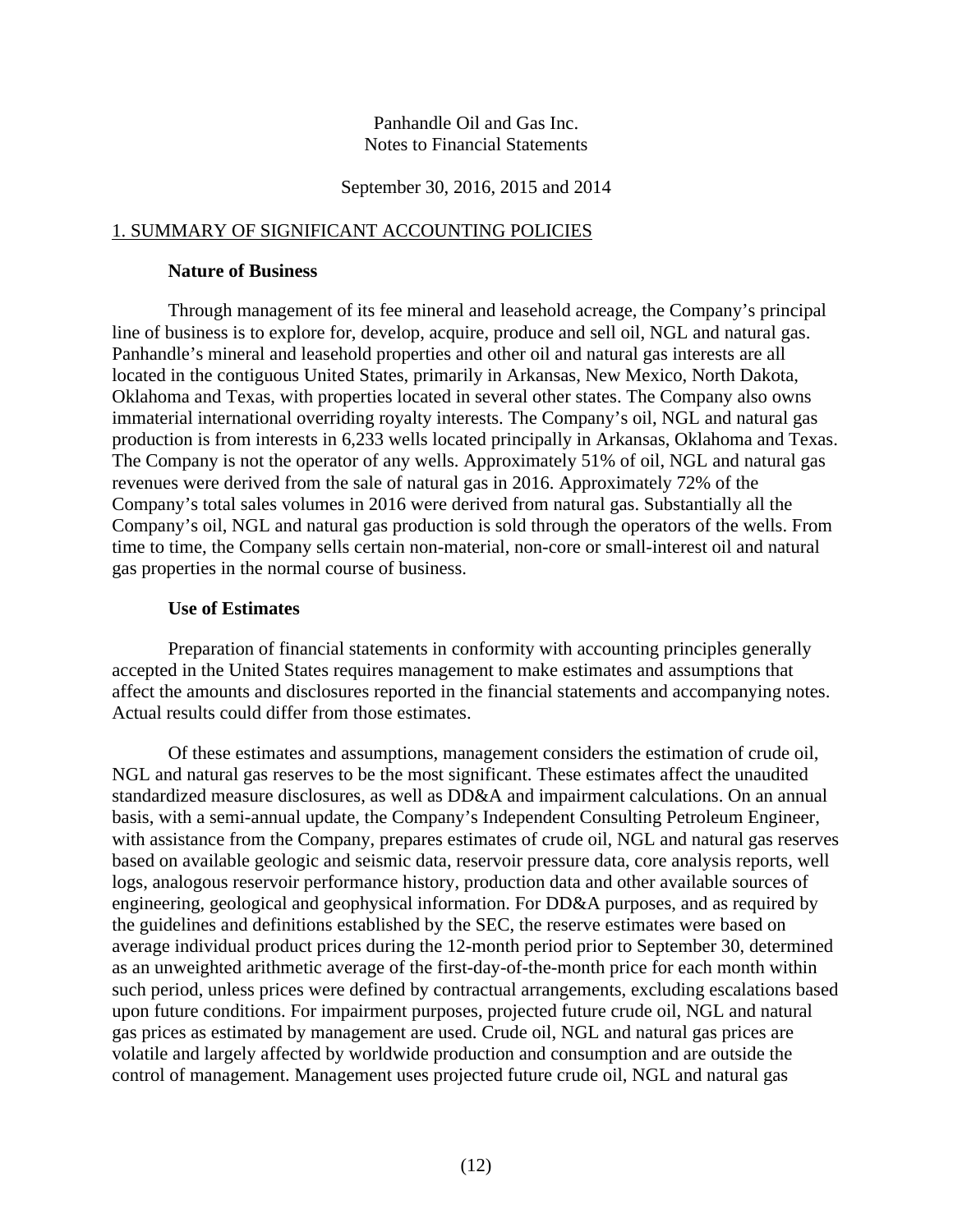pricing assumptions to prepare estimates of crude oil, NGL and natural gas reserves used in formulating management's overall operating decisions.

The Company does not operate its oil and natural gas properties and, therefore, receives actual oil, NGL and natural gas sales volumes and prices (in the normal course of business) more than a month later than the information is available to the operators of the wells. This being the case, on wells with greater significance to the Company, the most current available production data is gathered from the appropriate operators, and oil, NGL and natural gas index prices local to each well are used to estimate the accrual of revenue on these wells. Timely obtaining production data on all other wells from the operators is not feasible; therefore, the Company utilizes past production receipts and estimated sales price information to estimate its accrual of revenue on all other wells each quarter. The oil, NGL and natural gas sales revenue accrual can be impacted by many variables including rapid production decline rates, production curtailments by operators, the shut-in of wells with mechanical problems and rapidly changing market prices for oil, NGL and natural gas. These variables could lead to an over or under accrual of oil, NGL and natural gas sales at the end of any particular quarter. Based on past history, the Company's estimated accrual has been materially accurate.

#### **Cash and Cash Equivalents**

Cash and cash equivalents consist of all demand deposits and funds invested in shortterm investments with original maturities of three months or less.

# **Oil, NGL and Natural Gas Sales and Natural Gas Imbalances**

The Company sells oil, NGL and natural gas to various customers, recognizing revenues as oil, NGL and natural gas is produced and sold. Charges for compression, marketing, gathering and transportation of natural gas are included in lease operating expenses.

The Company uses the sales method of accounting for natural gas imbalances in those circumstances where it has underproduced or overproduced its ownership percentage in a property. Under this method, a receivable or liability is recorded to the extent that an underproduced or overproduced position in a well cannot be recouped through the production of remaining reserves. At September 30, 2016 and 2015, the Company had no material natural gas imbalances.

#### **Accounts Receivable and Concentration of Credit Risk**

Substantially all of the Company's accounts receivable are due from purchasers of oil, NGL and natural gas or operators of the oil and natural gas properties. Oil, NGL and natural gas sales receivables are generally unsecured. This industry concentration has the potential to impact our overall exposure to credit risk, in that the purchasers of our oil, NGL and natural gas and the operators of the properties in which we have an interest may be similarly affected by changes in economic, industry or other conditions. During 2016 and 2015, the Company recognized a reserve for bad debt expense of \$19,216 and \$180,499, respectively.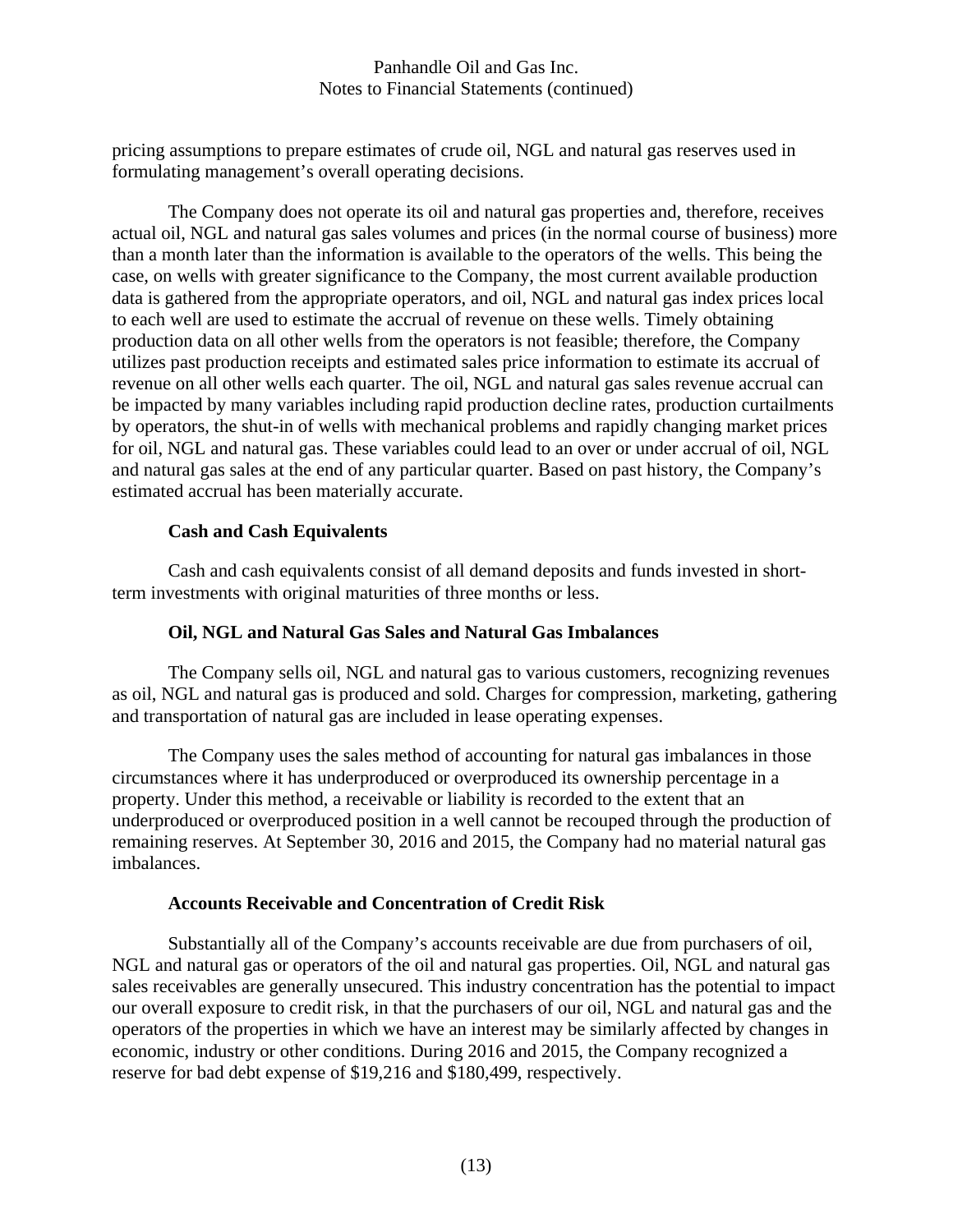# **Oil and Natural Gas Producing Activities**

The Company follows the successful efforts method of accounting for oil and natural gas producing activities. Intangible drilling and other costs of successful wells and development dry holes are capitalized and amortized. The costs of exploratory wells are initially capitalized, but charged against income, if and when the well does not commercially produce. Oil and natural gas mineral and leasehold costs are capitalized when incurred.

Non-producing oil and natural gas leases are assessed for impairment on a property-byproperty basis for individually significant balances and on an aggregate basis for individually insignificant balances. If the assessment indicates an impairment, a loss is recognized by providing a valuation allowance at the level at which impairment was assessed. The impairment assessment is affected by economic factors such as the results of exploration activities, commodity price outlooks, remaining lease terms and potential shifts in business strategy employed by management. In the case of individually insignificant balances, the amount of the impairment loss recognized is determined by amortizing the portion of these properties' costs, which the Company believes will not be transferred to proved properties over the remaining lives of the leases. Impairment loss is charged to exploration costs when recognized. As of September 30, 2016, the remaining carrying cost of non-producing oil and natural gas leases was \$153,884.

It is common business practice in the petroleum industry to prepay drilling costs before spudding a well. The Company frequently fulfills these prepayment requirements with cash payments, but at times will utilize letters of credit to meet these obligations. As of September 30, 2016, the Company had no outstanding letters of credit.

#### **Leasing of Mineral Rights**

When the Company leases its mineral acreage to a third-party company, it retains a royalty interest in any future revenues from the production and sale of oil, NGL or natural gas, and often receives an up-front, non-refundable, cash payment (lease bonus) in addition to the retained royalty interest. A royalty interest does not bear any portion of the cost of drilling, completing or operating a well; these costs are borne by the working interest owners. The Company sometimes leases only a portion of its mineral acres in a tract and retains the right to participate as a working interest owner with the remainder.

The Company recognizes revenue from mineral lease bonus payments when it has received an executed lease agreement with a third-party company transferring the rights to explore for and produce any oil or natural gas they may find within the term of the lease, the payment has been collected, and the Company has no obligation to refund the payment. The Company accounts for its lease bonuses in accordance with the guidance set forth in ASC 932, and it recognizes the lease bonus as a cost recovery with any excess above its cost basis in the mineral being treated as a gain. The excess of lease bonus above the mineral basis is shown in the lease bonuses and rentals line item on the Company's Statements of Operations.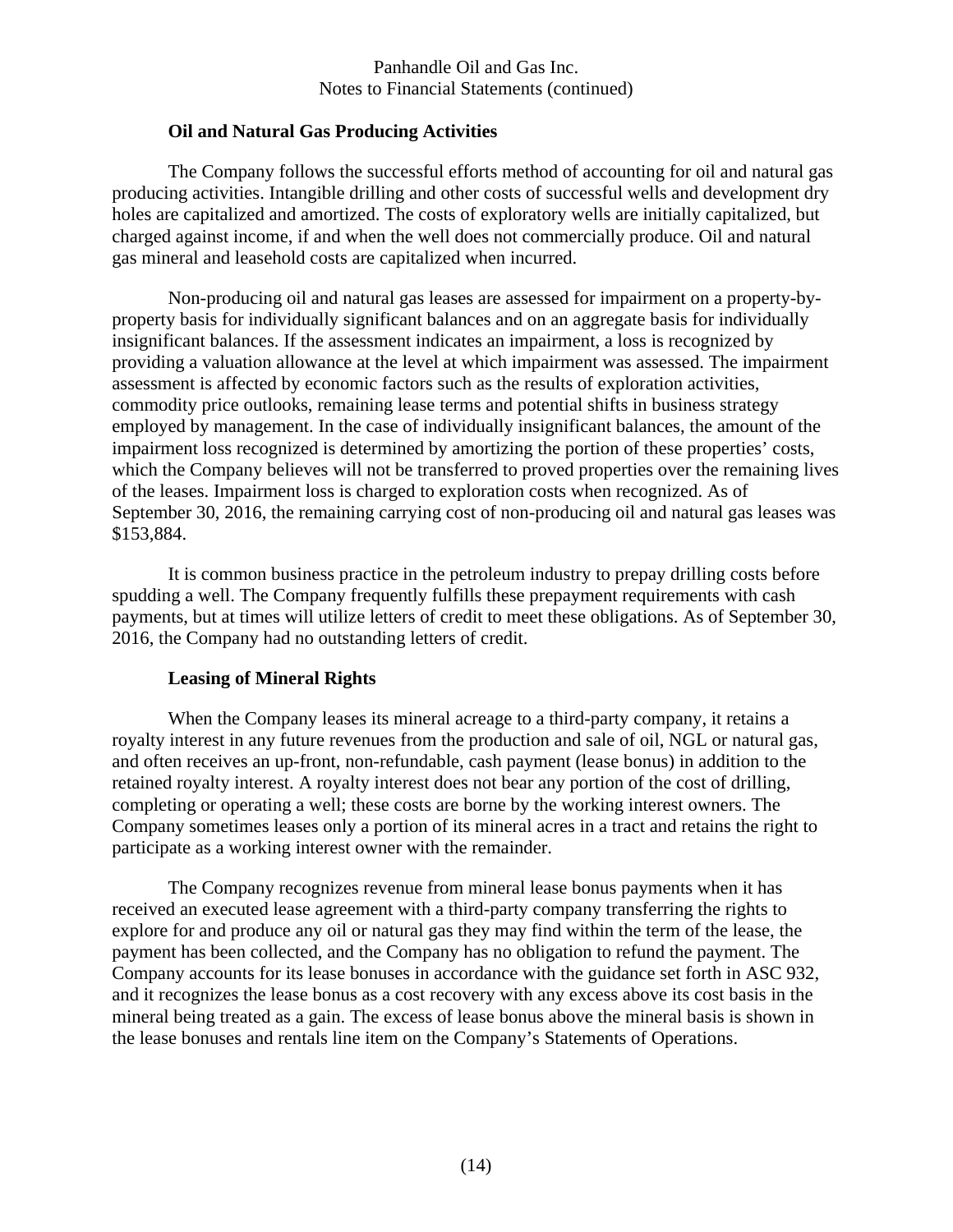# **Derivatives**

The Company has entered into fixed swap contracts and costless collar contracts. These instruments are intended to reduce the Company's exposure to short-term fluctuations in the price of oil and natural gas. Collar contracts set a fixed floor price and a fixed ceiling price and provide payments to the Company if the index price falls below the floor or require payments by the Company if the index price rises above the ceiling. Fixed swap contracts set a fixed price and provide payments to the Company if the index price is below the fixed price, or require payments by the Company if the index price is above the fixed price. These contracts cover only a portion of the Company's oil and natural gas production and provide only partial price protection against declines in oil and natural gas prices. These derivative instruments expose the Company to risk of financial loss and may limit the benefit of future increases in prices. All of the Company's derivative contracts are with Bank of Oklahoma and are secured under its credit facility with Bank of Oklahoma. The derivative instruments have settled or will settle based on the prices below.

|                              | Production volume |                        |                                 |
|------------------------------|-------------------|------------------------|---------------------------------|
| Contract period              | covered per month | Index                  | Contract price                  |
| Natural gas costless collars |                   |                        |                                 |
| January - December 2015      | 100,000 Mmbtu     | NYMEX Henry Hub        | $$3.50$ floor / $$4.10$ ceiling |
| January - December 2015      | 70,000 Mmbtu      | <b>NYMEX Henry Hub</b> | $$3.25$ floor / \$4.00 ceiling  |
| April - October 2015         | 50,000 Mmbtu      | NYMEX Henry Hub        | \$3.50 floor / \$4.00 ceiling   |
| May - October 2015           | 70,000 Mmbtu      | <b>NYMEX Henry Hub</b> | $$3.50$ floor / \$3.95 ceiling  |
| Oil costless collars         |                   |                        |                                 |
| July - December 2015         | 10,000 Bbls       | <b>NYMEX WTI</b>       | \$80.00 floor / \$86.50 ceiling |
| Oil fixed price swaps        |                   |                        |                                 |
| April - December 2015        | 5,000 Bbls        | <b>NYMEX WTI</b>       | \$94.56                         |
| July - December 2015         | 7,000 Bbls        | <b>NYMEX WTI</b>       | \$93.91                         |

Derivative contracts in place as of September 30, 2015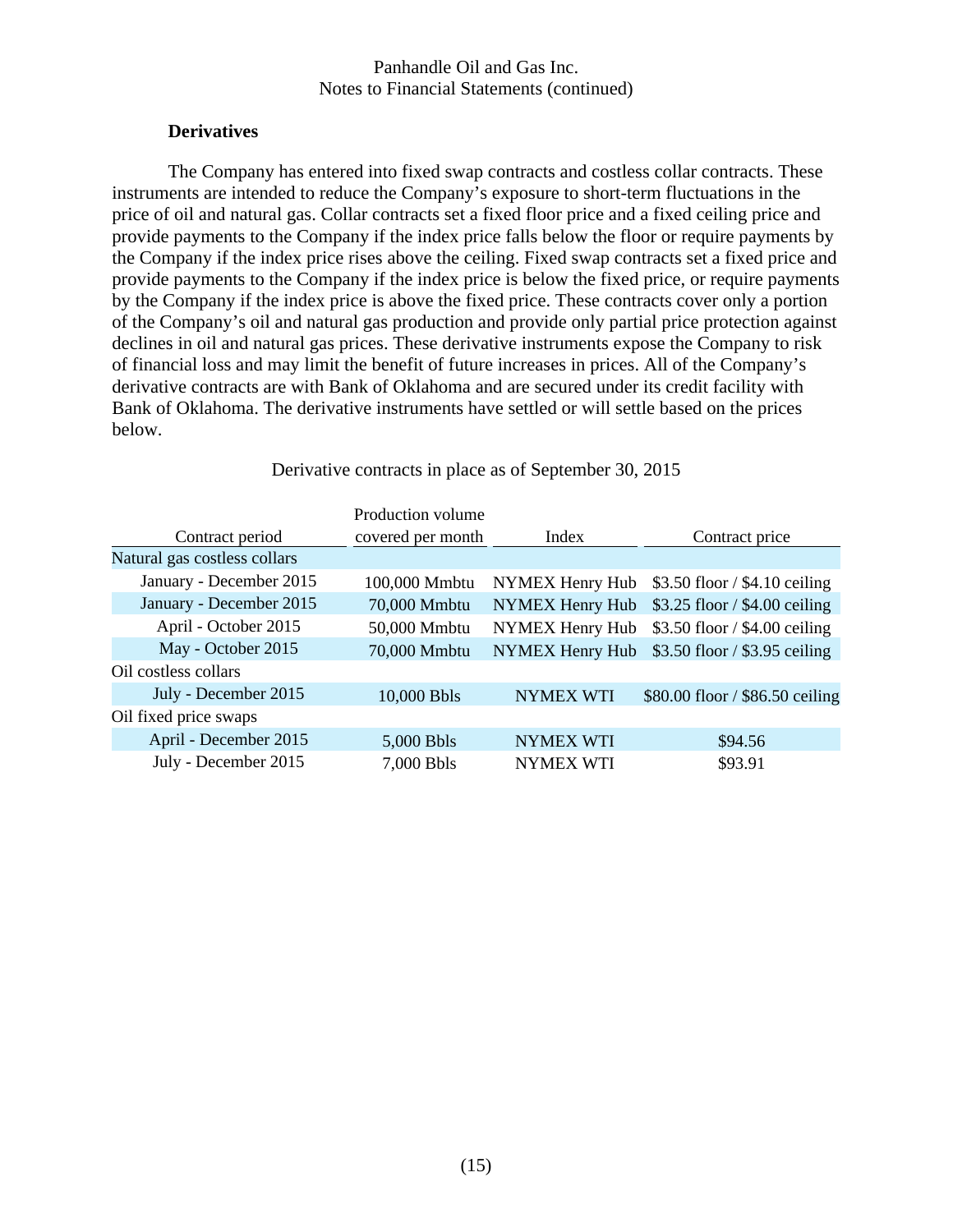#### Derivative contracts in place as of September 30, 2016

|                               | Production volume |                        |                                               |
|-------------------------------|-------------------|------------------------|-----------------------------------------------|
| Contract period               | covered per month | Index                  | Contract price                                |
| Natural gas costless collars  |                   |                        |                                               |
| April - October 2016          | 200,000 Mmbtu     |                        | NYMEX Henry Hub \$1.95 floor / \$2.40 ceiling |
| October - December 2016       | 70,000 Mmbtu      |                        | NYMEX Henry Hub \$2.75 floor / \$3.05 ceiling |
| October - December 2016       | 50,000 Mmbtu      |                        | NYMEX Henry Hub \$2.90 floor / \$3.40 ceiling |
| November 2016 - March 2017    | 50,000 Mmbtu      |                        | NYMEX Henry Hub \$2.25 floor / \$3.65 ceiling |
| November 2016 - March 2017    | 80,000 Mmbtu      |                        | NYMEX Henry Hub \$2.25 floor / \$3.95 ceiling |
| November 2016 - March 2017    | 50,000 Mmbtu      |                        | NYMEX Henry Hub \$2.60 floor / \$3.25 ceiling |
| January - June 2017           | 50,000 Mmbtu      |                        | NYMEX Henry Hub \$2.85 floor / \$3.35 ceiling |
| January - December 2017       | 50,000 Mmbtu      |                        | NYMEX Henry Hub \$2.80 floor / \$3.47 ceiling |
| January - December 2017       | 50,000 Mmbtu      |                        | NYMEX Henry Hub \$3.00 floor / \$3.35 ceiling |
| April - December 2017         | 50,000 Mmbtu      |                        | NYMEX Henry Hub \$2.80 floor / \$3.35 ceiling |
| April - December 2017         | 50,000 Mmbtu      |                        | NYMEX Henry Hub \$2.75 floor / \$3.35 ceiling |
| Natural gas fixed price swaps |                   |                        |                                               |
| October 2016                  | 100,000 Mmbtu     | <b>NYMEX Henry Hub</b> | \$2.410                                       |
| October 2016 - March 2017     | 25,000 Mmbtu      | <b>NYMEX Henry Hub</b> | \$3.200                                       |
| November 2016 - April 2017    | 80,000 Mmbtu      | <b>NYMEX Henry Hub</b> | \$2.955                                       |
| January - December 2017       | 25,000 Mmbtu      | <b>NYMEX Henry Hub</b> | \$3.100                                       |
| April - December 2017         | 50,000 Mmbtu      | NYMEX Henry Hub        | \$3.070                                       |
| Oil costless collars          |                   |                        |                                               |
| July - December 2016          | 3,000 Bbls        | <b>NYMEX WTI</b>       | \$35.00 floor / \$49.00 ceiling               |
| October - December 2016       | 3,000 Bbls        | <b>NYMEX WTI</b>       | \$40.00 floor / \$47.25 ceiling               |
| October 2016 - March 2017     | 3,000 Bbls        | <b>NYMEX WTI</b>       | \$40.00 floor / \$58.50 ceiling               |
| October 2016 - March 2017     | 3,000 Bbls        | <b>NYMEX WTI</b>       | \$45.00 floor / \$54.00 ceiling               |
| October 2016 - March 2017     | 3,000 Bbls        | <b>NYMEX WTI</b>       | \$45.00 floor / \$55.50 ceiling               |

The Company has elected not to complete the documentation requirements necessary to permit these derivative contracts to be accounted for as cash flow hedges. The Company's fair value of derivative contracts was a net liability of \$428,271 as of September 30, 2016, and a net asset of \$4,210,764 as of September 30, 2015. Realized and unrealized gains and (losses) are recorded in gains (losses) on derivative contracts on the Company's Statement of Operations.

The fair value amounts recognized for the Company's derivative contracts executed with the same counterparty under a master netting arrangement may be offset. The Company has the choice to offset or not, but that choice must be applied consistently. A master netting arrangement exists if the reporting entity has multiple contracts with a single counterparty that are subject to a contractual agreement that provides for the net settlement of all contracts through a single payment in a single currency in the event of default on or termination of any one contract. Offsetting the fair values recognized for the derivative contracts outstanding with a single counterparty results in the net fair value of the transactions being reported as an asset or a liability in the Balance Sheets. The following table summarizes and reconciles the Company's derivative contracts' fair values at a gross level back to net fair value presentation on the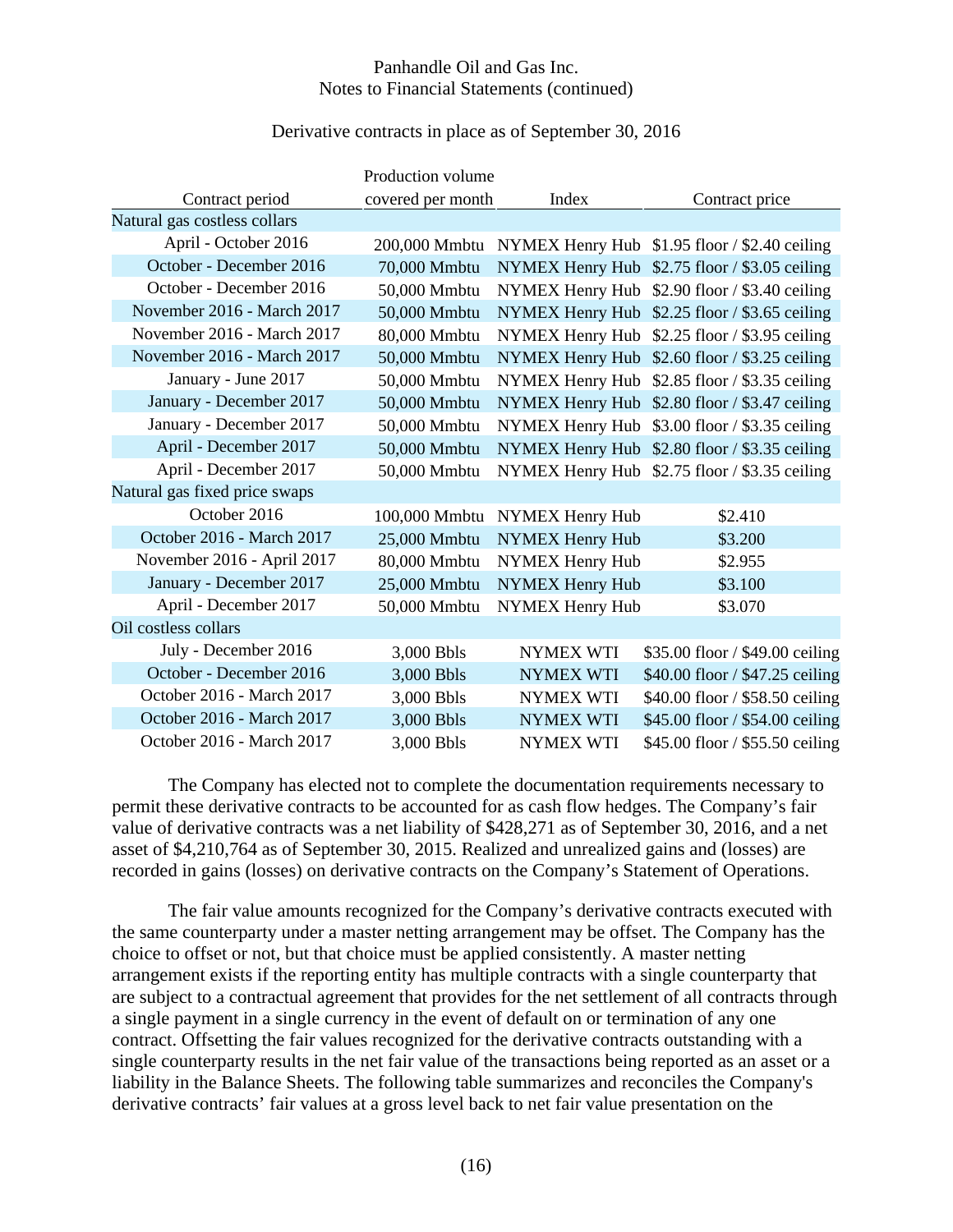Company's Balance Sheets at September 30, 2016, and September 30, 2015. The Company has offset all amounts subject to master netting agreements in the Company's Balance Sheets at September 30, 2016, and September 30, 2015.

|                        |                                               | 9/30/2015                            |                          |           |                            |
|------------------------|-----------------------------------------------|--------------------------------------|--------------------------|-----------|----------------------------|
|                        |                                               | Fair Value (a)                       |                          |           |                            |
|                        |                                               | <b>Commodity Contracts</b>           |                          |           | <b>Commodity Contracts</b> |
|                        |                                               |                                      | Non-                     | Non-      |                            |
|                        |                                               | Current                              | Current                  | Current   |                            |
|                        | Current Assets Liabilities Assets Liabilities |                                      |                          |           | <b>Current Assets</b>      |
| Gross amounts          |                                               |                                      |                          |           |                            |
| recognized             | \$                                            | 68,235 \$471,847 \$4,759 \$29,418 \$ |                          |           | 4,210,764                  |
| Offsetting adjustments | (68, 235)                                     |                                      | $(68,235)$ $(4,759)$     | (4,759)   |                            |
| Net presentation on    |                                               |                                      |                          |           |                            |
| <b>Balance Sheets</b>  | \$                                            | 403,612 \$                           | $\overline{\phantom{a}}$ | 24,659 \$ | 4,210,764                  |

(a) See Fair Value Measurements section for further disclosures regarding fair value of financial instruments.

The fair value of derivative assets and derivative liabilities is adjusted for credit risk only if the impact is deemed material. The impact of credit risk was immaterial for all periods presented.

#### **Fair Value Measurements**

Fair value is defined as the amount that would be received from the sale of an asset or paid for the transfer of a liability in an orderly transaction between market participants, i.e., an exit price. To estimate an exit price, a three-level hierarchy is used. The fair value hierarchy prioritizes the inputs, which refer broadly to assumptions market participants would use in pricing an asset or a liability, into three levels. Level 1 inputs are unadjusted quoted prices in active markets for identical assets and liabilities. Level 2 inputs are inputs other than quoted prices included within Level 1 that are observable for the asset or liability, either directly or indirectly. If the asset or liability has a specified (contractual) term, a Level 2 input must be observable for substantially the full term of the asset or liability. Level 2 inputs include the following: (i) quoted prices for similar assets or liabilities in active markets; (ii) quoted prices for identical or similar assets or liabilities in markets that are not active; (iii) inputs other than quoted prices that are observable for the asset or liability; or (iv) inputs that are derived principally from, or corroborated by, observable market data by correlation or other means. Level 3 inputs are unobservable inputs for the financial asset or liability.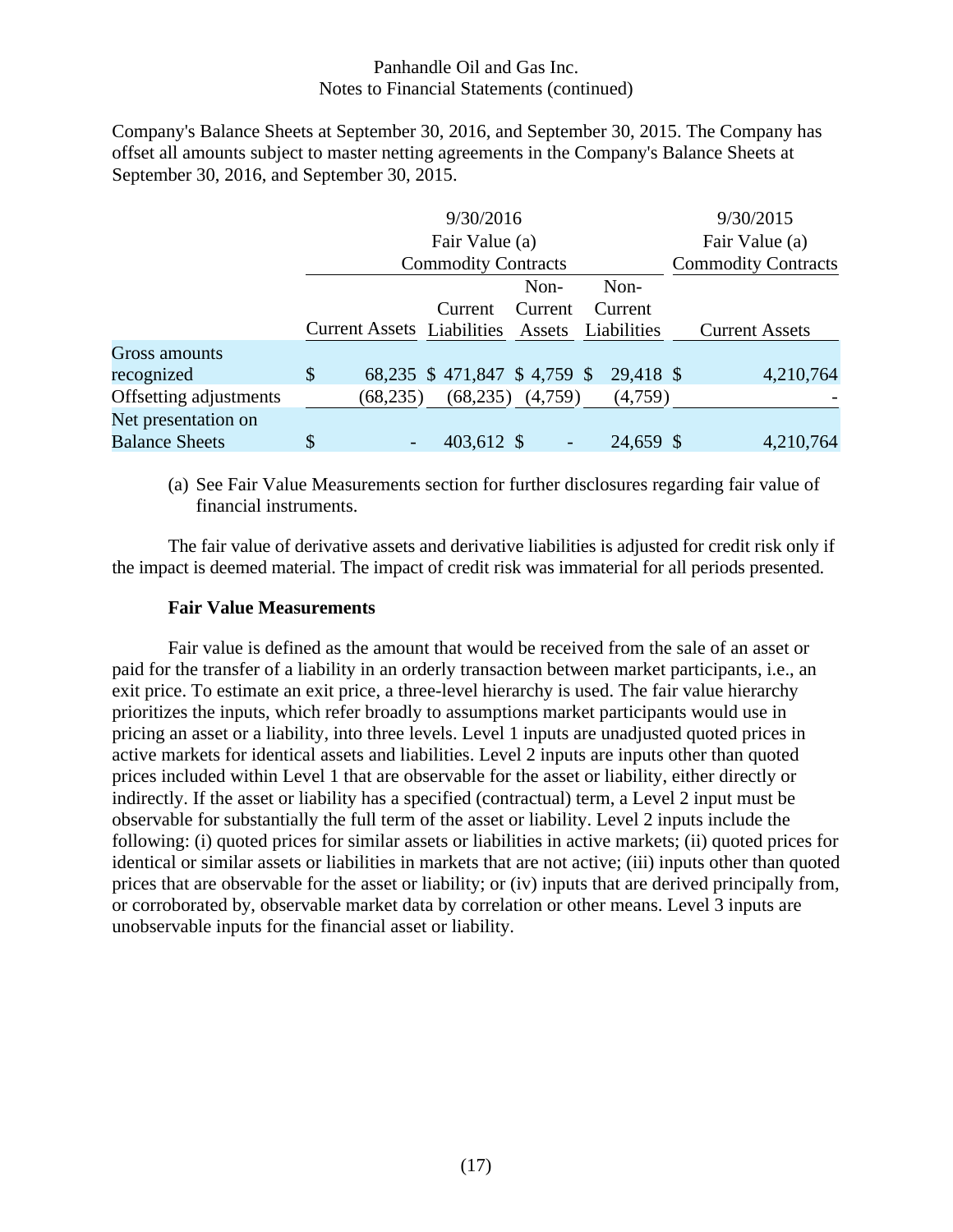The following table provides fair value measurement information for financial assets and liabilities measured at fair value on a recurring basis.

|                                       | Fair Value Measurement at September 30, 2016 |                         |                                              |                            |
|---------------------------------------|----------------------------------------------|-------------------------|----------------------------------------------|----------------------------|
|                                       | Quoted                                       | Significant             |                                              |                            |
|                                       | Prices in                                    | Other                   | Significant                                  |                            |
|                                       | Active                                       |                         | Observable Unobservable                      |                            |
|                                       | <b>Markets</b>                               | Inputs                  | Inputs                                       | <b>Total Fair</b>          |
|                                       |                                              | $(Level 1)$ $(Level 2)$ | (Level 3)                                    | Value                      |
| Financial Assets (Liabilities):       |                                              |                         |                                              |                            |
| <b>Derivative Contracts - Swaps</b>   | \$                                           | $-$ \$ $(111,613)$ \$   |                                              | $-$ \$(111,613)            |
| <b>Derivative Contracts - Collars</b> | \$                                           | $-$ \$                  | $-$ \$                                       | $(316,658)$ \$ $(316,658)$ |
|                                       |                                              |                         |                                              |                            |
|                                       |                                              |                         | Fair Value Measurement at September 30, 2015 |                            |
|                                       |                                              | Quoted Significant      |                                              |                            |
|                                       | Prices in                                    | Other                   | Significant                                  |                            |
|                                       |                                              |                         | Active Observable Unobservable               |                            |
|                                       | <b>Markets</b>                               | Inputs                  | Inputs                                       | <b>Total Fair</b>          |
|                                       |                                              | $(Level 1)$ $(Level 2)$ | (Level 3)                                    | Value                      |
| Financial Assets (Liabilities):       |                                              |                         |                                              |                            |
| Derivative Contracts - Swaps          | \$                                           | $-$ \$2,319,515 \$      |                                              | $-$ \$2,319,515            |
| <b>Derivative Contracts - Collars</b> | \$                                           | $-$ \$                  | $-$ \$ 1,891,249 \$1,891,249                 |                            |

Level 2 – Market Approach - The fair values of the Company's swaps are based on a third-party pricing model which utilizes inputs that are either readily available in the public market, such as natural gas curves, or can be corroborated from active markets. These values are based upon future prices, time to maturity and other factors. These values are then compared to the values given by our counterparties for reasonableness.

Level 3 – The fair values of the Company's costless collar contracts are based on a pricing model which utilizes inputs that are unobservable or not readily available in the public market. These values are based upon future prices, volatility, time to maturity and other factors. These values are then compared to the values given by our counterparties for reasonableness.

The significant unobservable inputs for Level 3 derivative contracts include market volatility and credit risk of counterparties. Changes in these inputs will impact the fair value measurement of our derivative contracts. An increase (decrease) in the forward prices and volatility of oil and natural gas prices will decrease (increase) the fair value of oil and natural gas derivatives, and adverse changes to our counterparties' creditworthiness will decrease the fair value of our derivatives.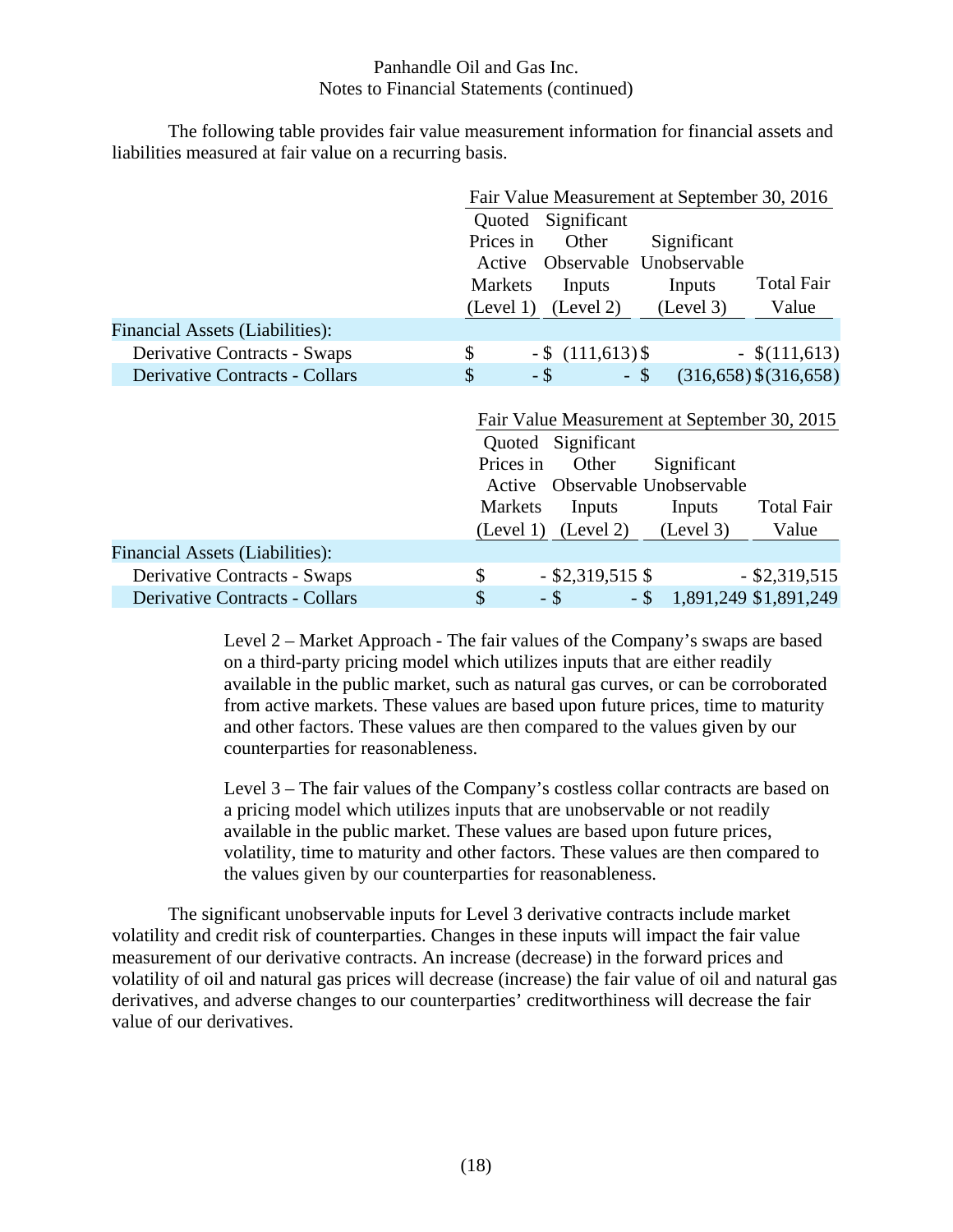The following table represents quantitative disclosures about unobservable inputs for Level 3 Fair Value Measurements.

|                 |                                                |                 |           | Fair Value           |
|-----------------|------------------------------------------------|-----------------|-----------|----------------------|
|                 |                                                |                 | Weighted  | Assets (Liabilities) |
| Instrument Type | Unobservable Input                             | Range           | Average   | September 30, 2016   |
|                 |                                                |                 |           |                      |
| Oil Collars     | Oil price volatility curve                     | $0\% - 25.87\%$ | 15.06% \$ | (99,005)             |
| Natural Gas     |                                                |                 |           |                      |
| Collars         | Natural gas price volatility curve 0% - 32.76% |                 | 22.50% \$ | (217, 653)           |

A reconciliation of the Company's derivative contracts classified as Level 3 measurements is presented below.

|                                                                   | Derivatives |
|-------------------------------------------------------------------|-------------|
| Net Asset (Liability) Balance of Level 3 as of October 1, 2015    | 1,891,249   |
| Total gains or (losses):                                          |             |
| Included in earnings                                              | (4,200,367) |
| Included in other comprehensive income (loss)                     |             |
| Purchases, issuances and settlements                              | 1,992,460   |
| Transfers in and out of Level 3                                   |             |
| Net Asset (Liability) Balance of Level 3 as of September 30, 2016 | (316, 658)  |

The following table presents impairments associated with certain assets that have been measured at fair value on a nonrecurring basis within Level 3 of the fair value hierarchy.

| Year Ended September 30,                    |  |      |  |  |
|---------------------------------------------|--|------|--|--|
| 2016                                        |  | 2015 |  |  |
| Fair Value Impairment Fair Value Impairment |  |      |  |  |

Producing Properties (a)  $$9,877,905 $12,001,271 $4,897,269 $5,009,191$ 

(a) At the end of each quarter, the Company assessed the carrying value of its producing properties for impairment. This assessment utilized estimates of future cash flows. Significant judgments and assumptions in these assessments include estimates of future oil, NGL and natural gas prices using a forward NYMEX curve adjusted for projected inflation, locational basis differentials, drilling plans, expected capital costs and an applicable discount rate commensurate with risk of the underlying cash flow estimates. These assessments identified certain properties with carrying value in excess of their calculated fair values.

At September 30, 2016, and September 30, 2015, the fair value of financial instruments approximated their carrying amounts. Financial instruments include long-term debt, which valuation is classified as Level 3 and is based on a valuation technique that requires inputs that are both unobservable and significant to the overall fair value measurement. The fair value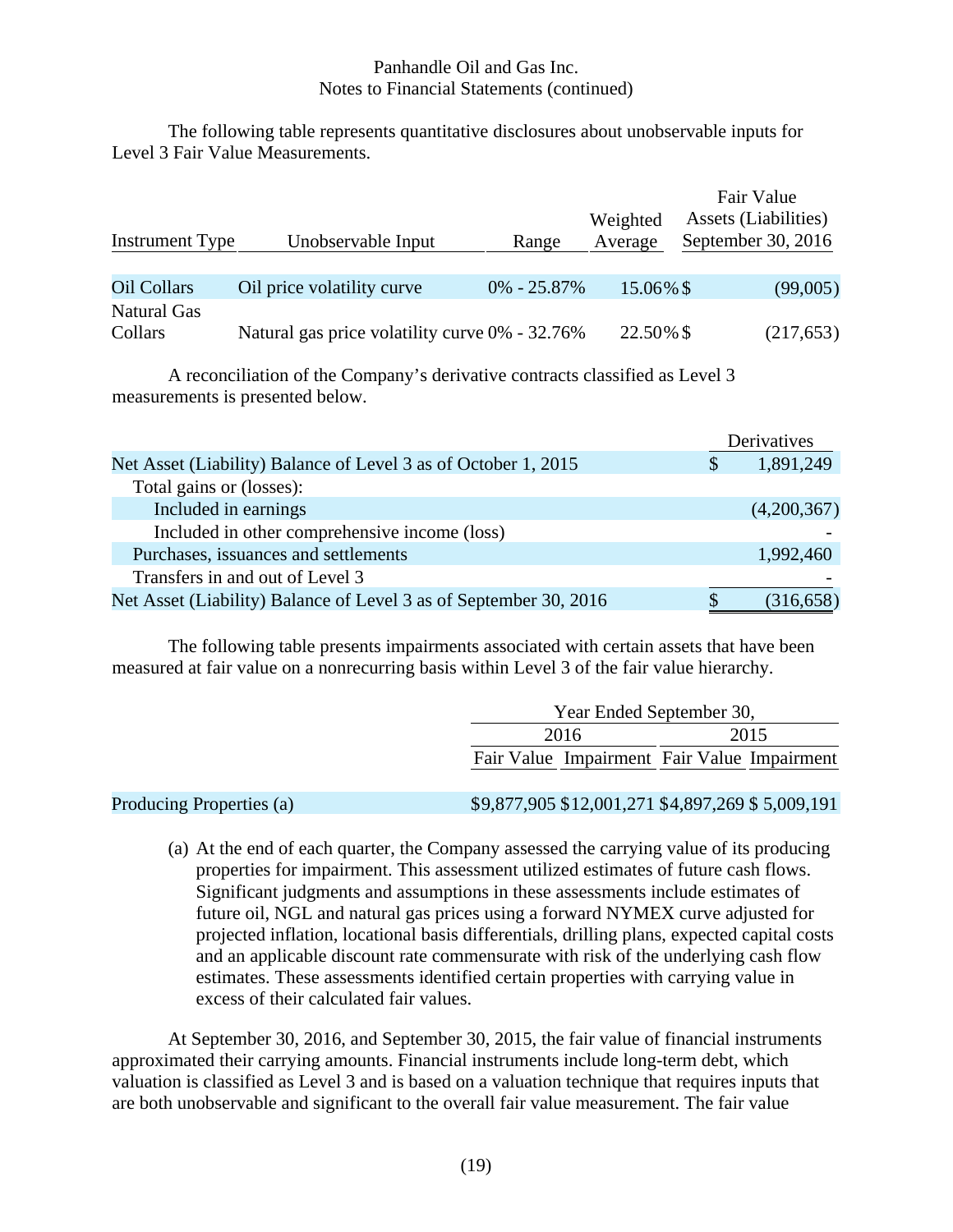measurement of our long-term debt is valued using a discounted cash flow model that calculates the present value of future cash flows pursuant to the terms of the debt agreements and applies estimated current market interest rates. The estimated current market interest rates are based primarily on interest rates currently being offered on borrowings of similar amounts and terms. In addition, no valuation input adjustments relating to nonperformance risk for the debt agreements were considered necessary.

#### **Depreciation, Depletion, Amortization and Impairment**

Depreciation, depletion and amortization of the costs of producing oil and natural gas properties are generally computed using the unit-of-production method primarily on an individual property basis using proved or proved developed reserves, as applicable, as estimated by the Company's Independent Consulting Petroleum Engineer. The Company's capitalized costs of drilling and equipping all development wells, and those exploratory wells that have found proved reserves, are amortized on a unit-of-production basis over the remaining life of associated proved developed reserves. Lease costs are amortized on a unit-of-production basis over the remaining life of associated total proved reserves. Depreciation of furniture and fixtures is computed using the straight-line method over estimated productive lives of five to eight years.

Non-producing oil and natural gas properties include non-producing minerals, which had a net book value of \$3,349,567 and \$4,016,465 at September 30, 2016 and 2015, respectively, consisting of perpetual ownership of mineral interests in several states, with 91% of the acreage in Arkansas, New Mexico, North Dakota, Oklahoma and Texas. As mentioned, these mineral rights are perpetual and have been accumulated over the 90-year life of the Company. There are approximately 198,489 net acres of non-producing minerals in more than 6,442 tracts owned by the Company. An average tract contains approximately 29 acres, and the average cost per acre is \$40. Since inception, the Company has continually generated an interest in several thousand oil and natural gas wells using its ownership of the fee mineral acres as an ownership basis. There continues to be significant drilling and leasing activity each year on these mineral interests. Nonproducing minerals are being amortized straight-line over a 33-year period. These assets are considered a long-term investment by the Company, as they do not expire (as do oil and natural gas leases). Given the above, management concluded that a long-term amortization was appropriate and that 33 years, based on past history and experience, was an appropriate period. Due to the fact that the minerals consist of a large number of properties, whose costs are not individually significant, and because virtually all are in the Company's core operating areas, the minerals are being amortized on an aggregate basis.

The Company recognizes impairment losses for long-lived assets when indicators of impairment are present and the undiscounted cash flows are not sufficient to recover the assets' carrying amount. The impairment loss is measured by comparing the fair value of the asset to its carrying amount. Fair values are based on discounted cash flow as estimated by the Company. The Company's estimate of fair value of its oil and natural gas properties at September 30, 2016, is based on the best information available as of that date, including estimates of forward oil, NGL and natural gas prices and costs. The Company's oil and natural gas properties were reviewed for impairment on a field-by-field basis, resulting in the recognition of impairment provisions of \$12,001,271, \$5,009,191 and \$1,096,076 for 2016, 2015 and 2014, respectively. A further reduction in oil, NGL and natural gas prices or a decline in reserve volumes may lead to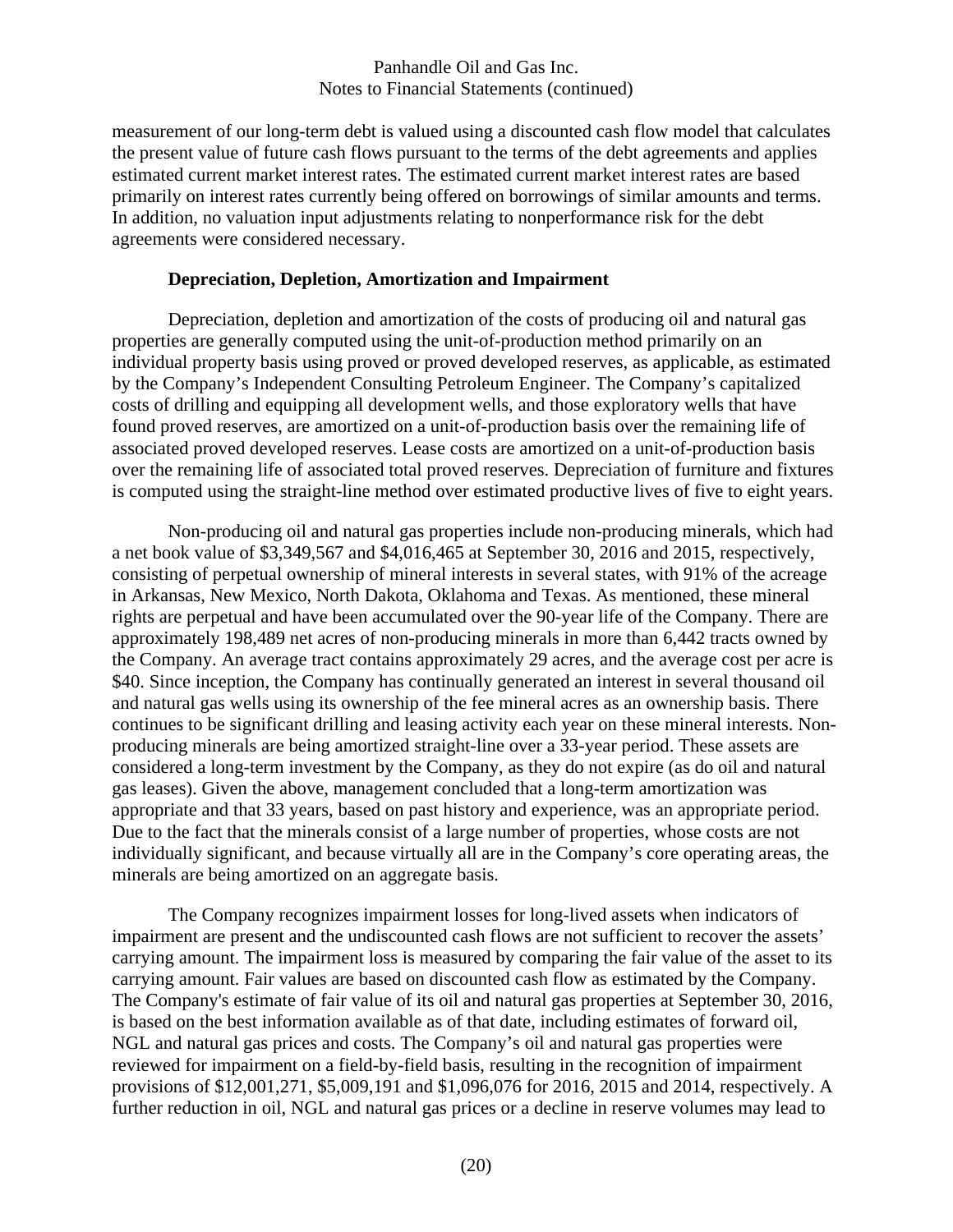additional impairment in future periods that may be material to the Company. Should product price expectations decline in future periods below levels seen at September 30, 2016, impairment charges significantly greater than the Company has incurred in prior periods could result.

# **Capitalized Interest**

During 2016, 2015 and 2014, interest of \$24,929, \$148,493 and \$172,499, respectively, was included in the Company's capital expenditures. Interest of \$1,344,619, \$1,550,483 and \$462,296, respectively, was charged to expense during those periods. Interest is capitalized using a weighted average interest rate based on the Company's outstanding borrowings. These capitalized costs are included with intangible drilling costs and amortized using the unit-ofproduction method.

#### **Investments**

Insignificant investments in partnerships and limited liability companies (LLC) that maintain specific ownership accounts for each investor and where the Company holds an interest of 5% or greater, but does not have control of the partnership or LLC, are accounted for using the equity method of accounting.

# **Asset Retirement Obligations**

The Company owns interests in oil and natural gas properties, which may require expenditures to plug and abandon the wells upon the end of their economic lives. The fair value of legal obligations to retire and remove long-lived assets is recorded in the period in which the obligation is incurred (typically when the asset is installed at the production location). When the liability is initially recorded, this cost is capitalized by increasing the carrying amount of the related properties and equipment. Over time the liability is increased for the change in its present value, and the capitalized cost in properties and equipment is depreciated over the useful life of the remaining asset. The Company does not have any assets restricted for the purpose of settling the asset retirement obligations.

The following table shows the activity for the years ended September 30, 2016 and 2015, relating to the Company's asset retirement obligations:

|                                                          | 2016      |              | 2015      |
|----------------------------------------------------------|-----------|--------------|-----------|
| Asset Retirement Obligations as of beginning of the year | 2,824,944 | $\mathbb{S}$ | 2,638,470 |
| <b>Accretion of Discount</b>                             | 128,722   |              | 126,769   |
| <b>Wells Acquired or Drilled</b>                         | 17,338    |              | 78,110    |
| Wells Sold or Plugged                                    | (12,956)  |              | (18, 405) |
| Asset Retirement Obligations as of end of the year       | 2,958,048 |              | 2,824,944 |

# **Environmental Costs**

As the Company is directly involved in the extraction and use of natural resources, it is subject to various federal, state and local provisions regarding environmental and ecological matters. Compliance with these laws may necessitate significant capital outlays. The Company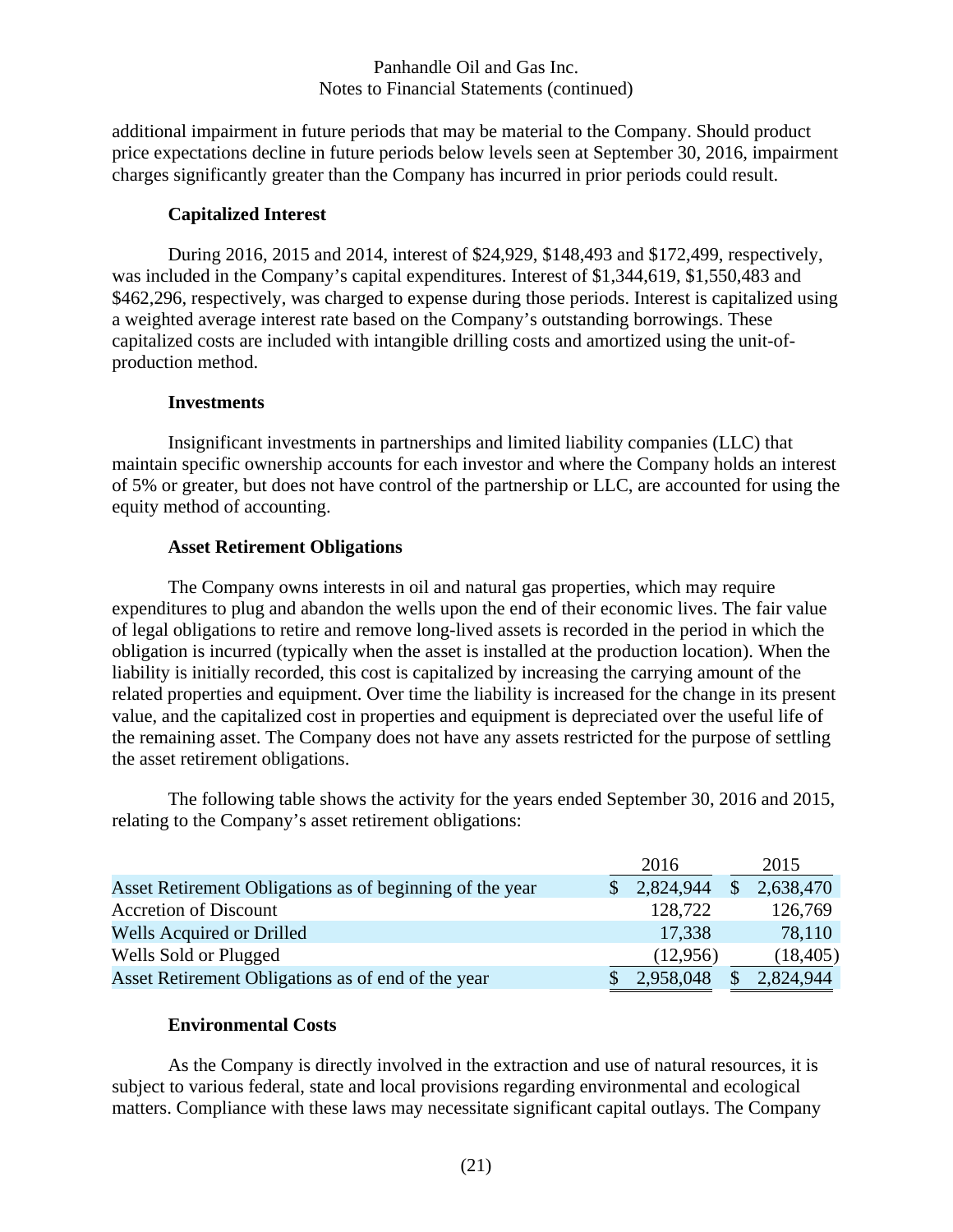does not believe the existence of current environmental laws, or interpretations thereof, will materially hinder or adversely affect the Company's business operations; however, there can be no assurances of future effects on the Company of new laws or interpretations thereof. Since the Company does not operate any wells where it owns an interest, actual compliance with environmental laws is controlled by the well operators, with Panhandle being responsible for its proportionate share of the costs involved. Panhandle carries liability and pollution control insurance. However, all risks are not insured due to the availability and cost of insurance.

Environmental liabilities, which historically have not been material, are recognized when it is probable that a loss has been incurred and the amount of that loss is reasonably estimable. Environmental liabilities, when accrued, are based upon estimates of expected future costs. At September 30, 2016 and 2015, there were no such costs accrued.

# **Earnings (Loss) Per Share of Common Stock**

Earnings (loss) per share is calculated using net income (loss) divided by the weighted average number of common shares outstanding, plus unissued, vested directors' deferred compensation shares during the period.

# **Share-based Compensation**

The Company recognizes current compensation costs for its Deferred Compensation Plan for Non-Employee Directors (the "Plan"). Compensation cost is recognized for the requisite directors' fees as earned and unissued stock is recorded to each director's account based on the fair market value of the stock at the date earned. The Plan provides that upon retirement, termination or death of the director or upon a change in control of the Company, the shares accrued under the Plan will be issued to the director.

In accordance with guidance on accounting for employee stock ownership plans, the Company records the fair market value of the stock contributed into its ESOP as expense.

Restricted stock awards to officers provide for cliff vesting at the end of three or five years from the date of the awards. These restricted stock awards can be granted based on service time only (non-performance based) or subject to certain share price performance standards (performance based). Restricted stock awards to the non-employee directors provide for quarterly vesting during the calendar year of the award. The fair value of the awards on the grant date is ratably expensed over the vesting period in accordance with accounting guidance.

# **Income Taxes**

The estimation of amounts of income tax to be recorded by the Company involves interpretation of complex tax laws and regulations, as well as the completion of complex calculations, including the determination of the Company's percentage depletion deduction. Although the Company's management believes its tax accruals are adequate, differences may occur in the future depending on the resolution of pending and new tax regulations. Deferred income taxes are computed using the liability method and are provided on all temporary differences between the financial basis and the tax basis of the Company's assets and liabilities.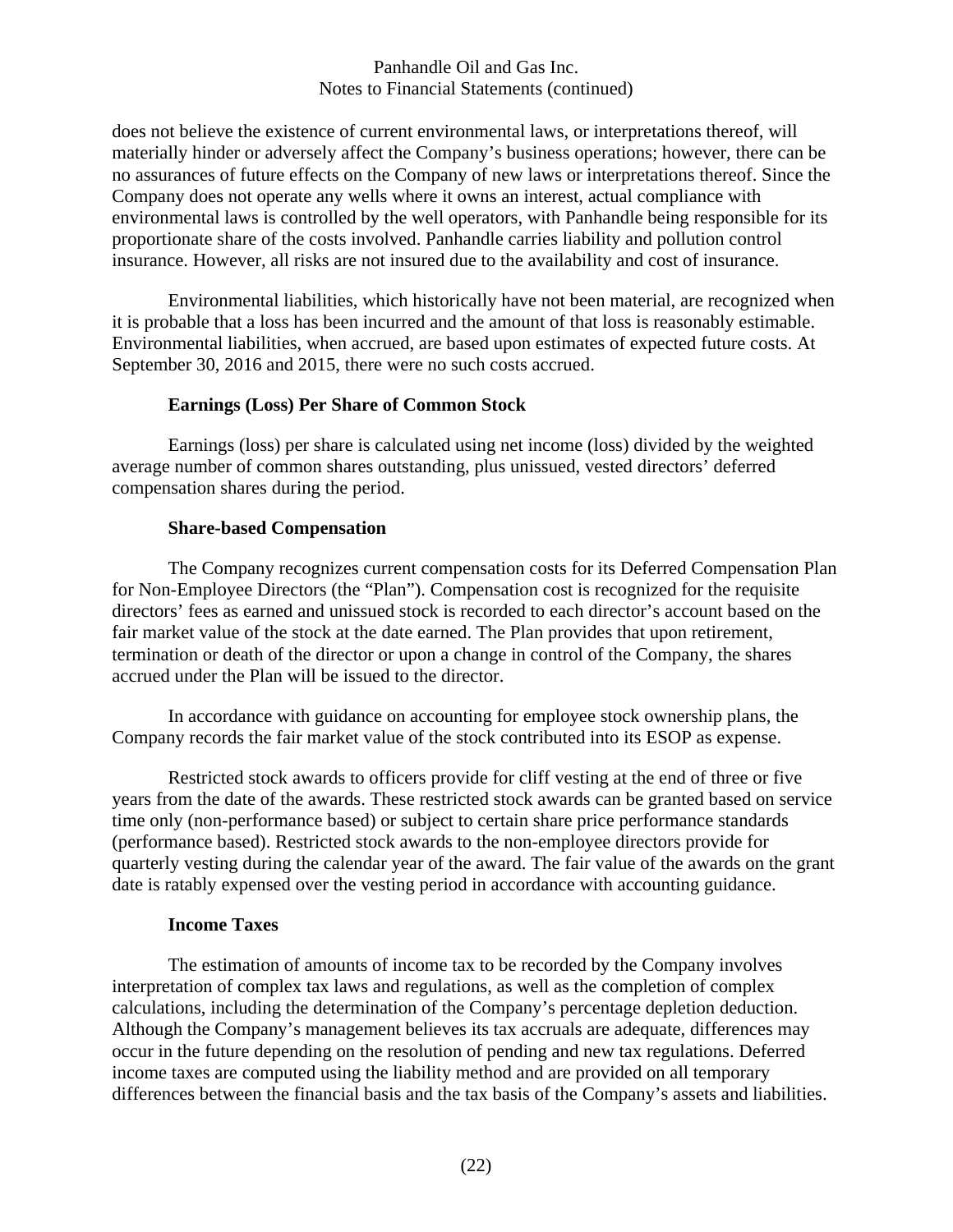The threshold for recognizing the financial statement effect of a tax position is when it is more likely than not, based on the technical merits, that the position will be sustained by a taxing authority. Recognized tax positions are initially and subsequently measured as the largest amount of tax benefit that is more likely than not to be realized upon ultimate settlement with a taxing authority. The Company files income tax returns in the U.S. federal jurisdiction and various state jurisdictions. Subject to statutory exceptions that allow for a possible extension of the assessment period, the Company is no longer subject to U.S. federal, state, and local income tax examinations for fiscal years prior to 2013.

The Company includes interest assessed by the taxing authorities in interest expense and penalties related to income taxes in general and administrative expense on its Statements of Operations. For fiscal September 30, 2016, 2015 and 2014, the Company recorded interest and penalties of \$12,799, \$17 and \$0, respectively. The Company does not believe it has any significant uncertain tax positions.

#### **New Accounting Standards**

In May 2014, the FASB issued Accounting Standard Update (ASU) 2014-09, *Revenue from Contracts with Customers*, which will supersede nearly all existing revenue recognition guidance under GAAP. The standard's core principle is that a company will recognize revenue when it transfers promised goods or services to customers in an amount that reflects the consideration to which the company expects to be entitled in exchange for those goods or services. We are evaluating our existing revenue recognition policies to determine whether any contracts in the scope of the guidance will be affected by the new requirements. The standard is effective for us on October 1, 2018. The standard allows for either "full retrospective" adoption, meaning the standard is applied to all of the periods presented, or "modified retrospective" adoption, meaning the standard is applied only to the most current period presented in the financial statements. We are currently evaluating the transition method that will be elected.

In April 2015, the FASB issued ASU 2015-03 on the presentation of debt issuance costs. The update requires that debt issuance costs related to a recognized debt liability be presented in the balance sheet as a direct deduction from the carrying amount of that debt liability, consistent with debt discounts. The recognition and measurement guidance for debt issuance costs is not affected by the update. For public entities, the guidance is effective for fiscal years beginning after December 15, 2015, including interim periods within those fiscal years. This update is not expected to have a material impact on our financial statements.

In August 2015, the FASB issued ASU 2015-15 which allows for line-of-credit arrangements to be handled consistently with the presentation of debt issuance costs update issued in April 2015. For public entities, the guidance is effective for fiscal years beginning after December 15, 2015, including interim periods within those fiscal years. This update is not expected to have a material impact on our financial statements.

In November 2015, the FASB issued ASU 2015-17 on the presentation of deferred income tax assets and liabilities. The update requires that deferred income tax assets and liabilities be classified as noncurrent in the balance sheet. For public entities, the guidance is effective for fiscal years beginning after December 15, 2016, including interim periods within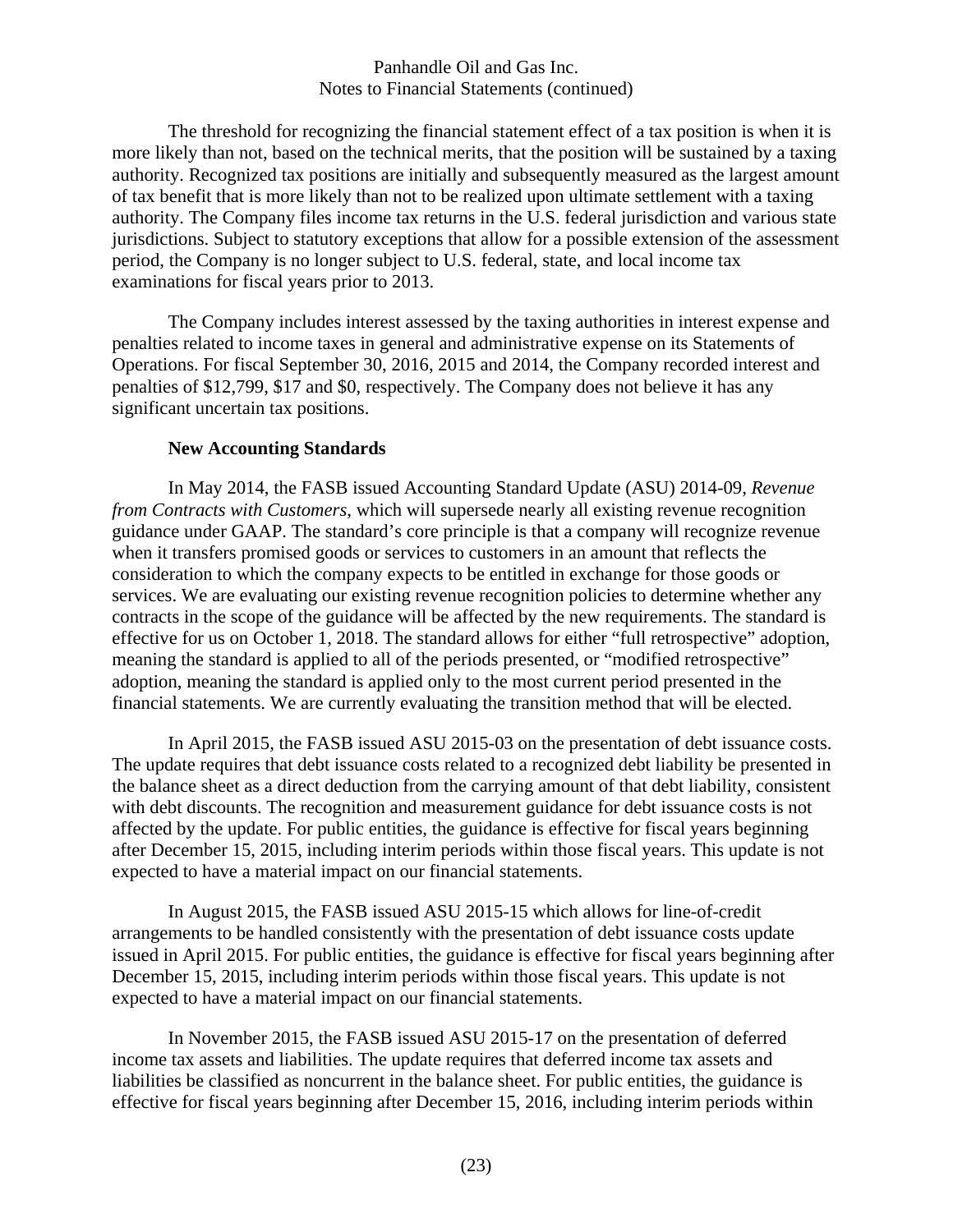those fiscal years. The Company early adopted ASU 2015-17 as of December 31, 2016, on a retrospective basis to all prior balance sheet periods presented; however, the adoption of ASU 2015-17 has been reflected in these re-casted 2016 and 2015 financial statements on a retrospective basis to all prior balance sheet periods presented. As a result of the adoption, the Company reclassified \$310,900 as of September 30, 2016, from "Deferred income taxes" in current assets to "Deferred income taxes" in long term liabilities and \$1,517,100 as of September 30, 2015 from "Deferred income taxes" in current liabilities to "Deferred income taxes" in long term liabilities on the balance sheets. Adoption of ASU 2015-17 had no impact on the Company's current and previously reported shareholders' equity, results of operations or cash flows. The affected prior period deferred income tax account balances presented throughout this report on Form 10-K have been adjusted to reflect the retroactive adoption of ASU 2015-17.

In January 2016, the FASB issued ASU 2016-01, *Financial Instruments – Overall (Subtopic 825-10): Recognition and Measurement of Financial Assets and Financial Liabilities*. The new guidance is intended to improve the recognition and measurement of financial instruments. The new guidance is effective for public companies for fiscal years beginning after December 15, 2017, including interim periods within those fiscal years. We are assessing the potential impact that this update will have on our financial statements.

In February 2016, the FASB issued its new lease accounting guidance in ASU 2016-02, *Leases (Topic 842)*. Under the new guidance, lessees will be required to recognize the following for all leases (with the exception of short-term leases) at the commencement date: 1) a lease liability, which is a lessee's obligation to make lease payments arising from a lease, measured on a discounted basis; and 2) a right-of-use asset, which is an asset that represents the lessee's right to use, or control the use of, a specified asset for the lease term. The new lease guidance simplified the accounting for sale and leaseback transactions primarily because lessees must recognize lease assets and lease liabilities. Lessees will no longer be provided with a source of off-balance sheet financing. For public entities, the guidance is effective for fiscal years beginning after December 15, 2018, including interim periods within those fiscal years. Early application is permitted for all public business entities upon issuance. Lessees (for capital and operating leases) and lessors (for sales-type, direct financing, and operating leases) must apply a modified retrospective transition approach for leases existing at, or entered into after, the beginning of the earliest comparative period presented in the financial statements. The modified retrospective approach would not require any transition accounting for leases that expired before the earliest comparative period presented. Lessees and lessors may not apply a full retrospective transition approach. We are assessing the potential impact that this update will have on our financial statements.

In March 2016, the FASB has issued ASU 2016-09, *Compensation - Stock Compensation (Topic 718): Improvements to Employee Share-Based Payment Accounting*. The new guidance is intended to improve the accounting for employee share-based payments and affect all organizations that issue share-based payment awards to their employees. Several aspects of the accounting for share-based payment award transactions are simplified, including: (*a*) income tax consequences; (*b*) classification of awards as either equity or liabilities; and (*c*) classification on the statement of cash flows. For public entities, the guidance is effective for fiscal years beginning after December 15, 2016, including interim periods within those fiscal years. Early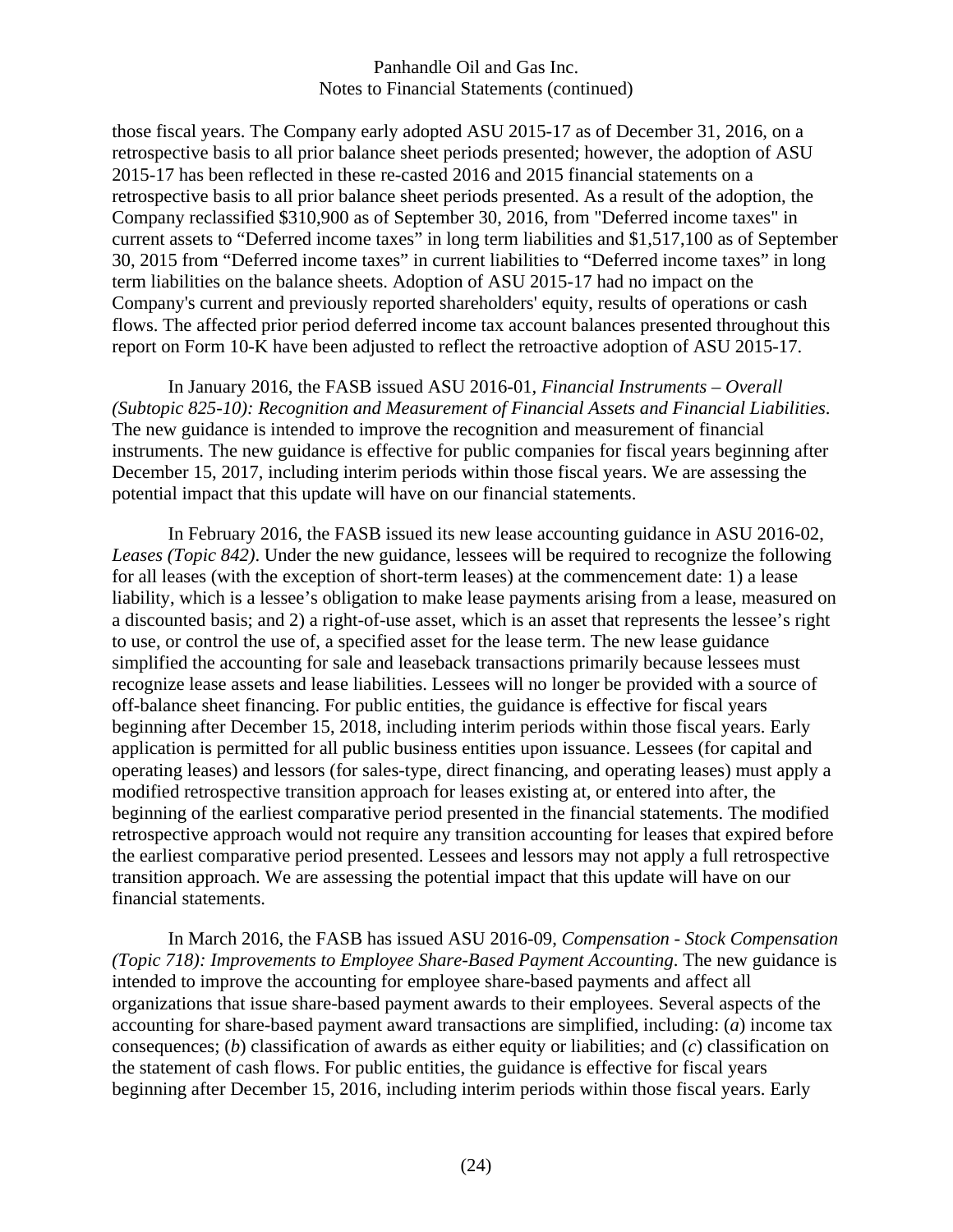adoption is permitted for any organization in any interim or annual period. We are assessing the potential impact that this update will have on our financial statements.

In August 2016, the FASB issued ASU 2016-15, *Classification of Certain Cash Receipts and Cash Payments*, which addresses certain issues where diversity in practice was identified and may change how an entity classifies certain cash receipts and cash payments on its statement of cash flows. The new guidance also clarifies how the predominance principle should be applied when cash receipts and cash payments have aspects of more than one class of cash flows. This guidance will generally be applied retrospectively and is effective for public business entities for fiscal years beginning after December 15, 2017, and interim periods within those years. Early adoption is permitted. All of the amendments in ASU 2016-15 are required to be adopted at the same time. The Company early adopted ASU 2016-15 as of December 31, 2016; however, the adoption of ASU 2016-15 has been reflected in these re-casted 2016, 2015 and 2014 financial statements on a retrospective basis to all prior Statements of Cash Flows presented. As a result of the adoption, the Company reclassified "Proceeds from leasing fee mineral acreage", which totaled \$8,049,434, \$2,053,900 and \$477,144 for the years ended September 30, 2016, 2015 and 2014, respectively, from Investing Activities to Operating Activities on the Statements of Cash Flows as these transactions are made in our normal course of business and represent operating activities based on the application of the predominance principle. As another result of this adoption, we are also electing to classify our distributions received from equity method investments using the Cumulative Earnings Approach. Distributions received are considered returns on investment and classified as cash inflows from operating activities, unless the investor's cumulative distributions received less distributions received in prior periods that were determined to be returns of investment exceed cumulative equity in earnings recognized by the investor. When such an excess occurs, the current-period distribution up to this excess should be considered a return of investment and classified as cash inflows from investing activities. This election did not have any impact on our cash flow statements as the Company was already applying this approach. Adoption of ASU 2016-15 had no impact on the Company's current and previously reported shareholders' equity, results of operations or balance sheets. The affected prior period balances in the Statements of Cash Flows presented throughout this report on Form 10-K have been adjusted to reflect the retroactive adoption of ASU 2016-15.

Other accounting standards that have been issued or proposed by the FASB, or other standards-setting bodies, that do not require adoption until a future date are not expected to have a material impact on our financial statements upon adoption.

#### 2. COMMITMENTS

The Company leases office space in Oklahoma City, Oklahoma, under the terms of an operating lease expiring in April 2020. Future minimum rental payments under the terms of the lease are \$204,089, \$206,665, \$210,273 and \$122,659 in 2017, 2018, 2019 and 2020, respectively. Total rent expense incurred by the Company was \$202,083 in 2016, \$198,238 in 2015 and \$202,134 in 2014.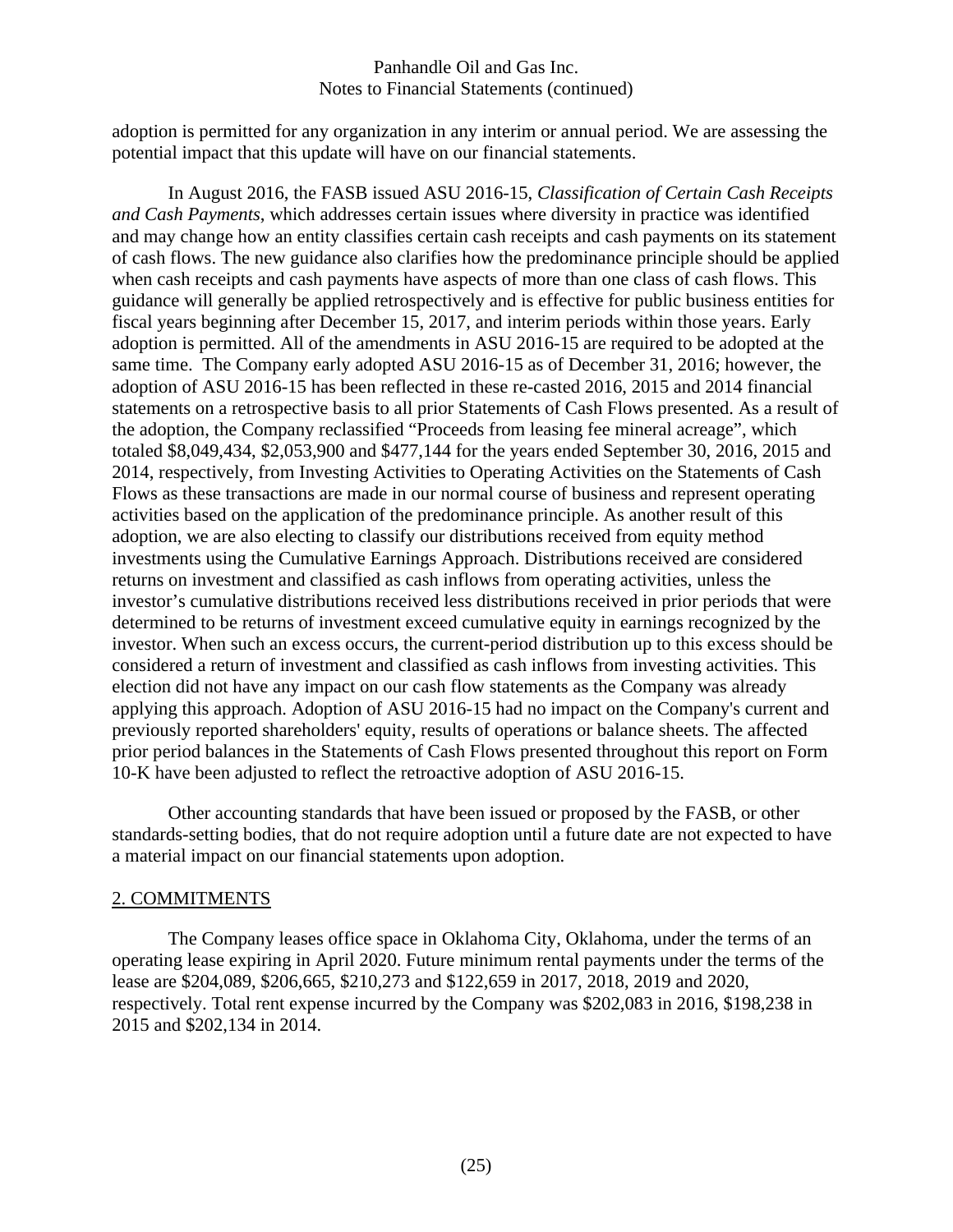# 3. INCOME TAXES

The Company's provision (benefit) for income taxes is detailed as follows:

|              | 2016                       | 2015        | 2014                      |
|--------------|----------------------------|-------------|---------------------------|
| Current:     |                            |             |                           |
| Federal      | \$2,166,000                | \$2,053,000 | 4,996,000<br><sup>S</sup> |
| <b>State</b> | 83,000                     | 111,000     | 214,000                   |
|              | 2,249,000                  | 2,164,000   | 5,210,000                 |
| Deferred:    |                            |             |                           |
| Federal      | (8,597,000)                | 2,033,000   | 5,702,000                 |
| <b>State</b> | (1,363,000)                | 639,000     | 908,000                   |
|              | (9,960,000)                | 2,672,000   | 6,610,000                 |
|              | $$(7,711,000)$ \$4,836,000 |             | \$11,820,000              |

The difference between the provision (benefit) for income taxes and the amount which would result from the application of the federal statutory rate to income before provision (benefit) for income taxes is analyzed below for the years ended September 30:

|                                                        | 2016                                   | 2015       | 2014         |
|--------------------------------------------------------|----------------------------------------|------------|--------------|
|                                                        |                                        |            |              |
| Provision (benefit) for income taxes at statutory rate | \$(6,299,259) \$4,955,069 \$12,887,512 |            |              |
| Percentage depletion                                   | (395, 649)                             | (530, 783) | (1,466,456)  |
| State income taxes, net of federal provision (benefit) | (683,800)                              | 487,500    | 1,018,550    |
| Other                                                  | (332, 292)                             | (75, 786)  | (619, 606)   |
|                                                        | $$(7,711,000)$ \$4,836,000             |            | \$11,820,000 |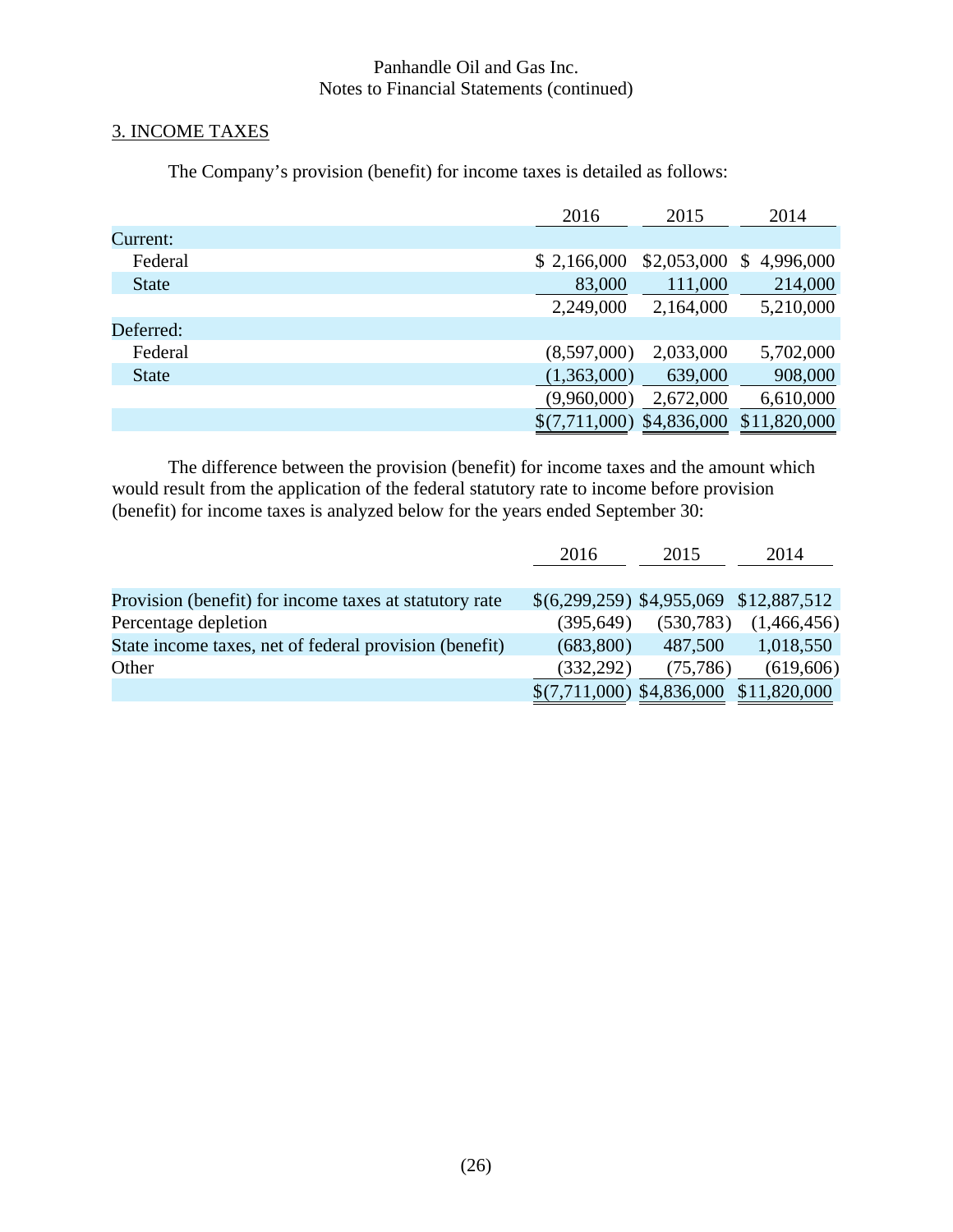Deferred tax assets and liabilities, resulting from differences between the financial statement carrying amounts and the tax basis of assets and liabilities, consist of the following at September 30:

|                                                                | 2016                        | 2015         |
|----------------------------------------------------------------|-----------------------------|--------------|
| Deferred tax liabilities:                                      |                             |              |
| Financial basis in excess of tax basis, principally intangible |                             |              |
| drilling costs capitalized for financial purposes and          |                             |              |
| expensed for tax purposes                                      | $$33,656,415$ $$41,880,691$ |              |
| Derivative contracts                                           |                             | 1,637,987    |
|                                                                | 33,656,415                  | 43,518,678   |
| Deferred tax assets:                                           |                             |              |
| State net operating loss carry forwards                        | 259,981                     | 323,536      |
| AMT credit carry forwards                                      |                             | 164,478      |
| Deferred directors' compensation                               | 1,273,279                   | 1,149,217    |
| Restricted stock expense                                       | 494,776                     | 457,934      |
| Derivative contracts                                           | 166,597                     |              |
| Other                                                          | 785,775                     | 787,506      |
|                                                                | 2,980,408                   | 2,882,671    |
| Net deferred tax liabilities                                   | 30,676,007                  | \$40,636,007 |

At September 30, 2016, the Company had an income tax benefit of \$259,981 related to Oklahoma state income tax net operating loss (OK NOL) carry forwards expiring from 2029 to 2031. There is no valuation allowance for the OK NOL's as management believes they will be utilized before they expire.

#### 4. LONG-TERM DEBT

The Company has a \$200,000,000 credit facility with a group of banks headed by Bank of Oklahoma (BOK) with a current borrowing base of \$80,000,000 and a maturity date of November 30, 2018. The credit facility is subject to a semi-annual borrowing base determination, wherein BOK applies their commodity pricing forecast to the Company's reserve forecast and determines a borrowing base. The facility is secured by certain of the Company's properties with a net book value of \$166,720,207 at September 30, 2016. The interest rate is based on BOK prime plus from 0.375% to 1.125%, or 30 day LIBOR plus from 1.875% to 2.625%. The election of BOK prime or LIBOR is at the Company's discretion. The interest rate spread from BOK prime or LIBOR will be charged based on the ratio of the loan balance to the borrowing base. The interest rate spread from LIBOR or the prime rate increases as a larger percent of the borrowing base is advanced. At September 30, 2016, the effective interest rate was 2.73%.

The Company's debt is recorded at the carrying amount on its balance sheet. The carrying amount of the Company's revolving credit facility approximates fair value because the interest rates are reflective of market rates.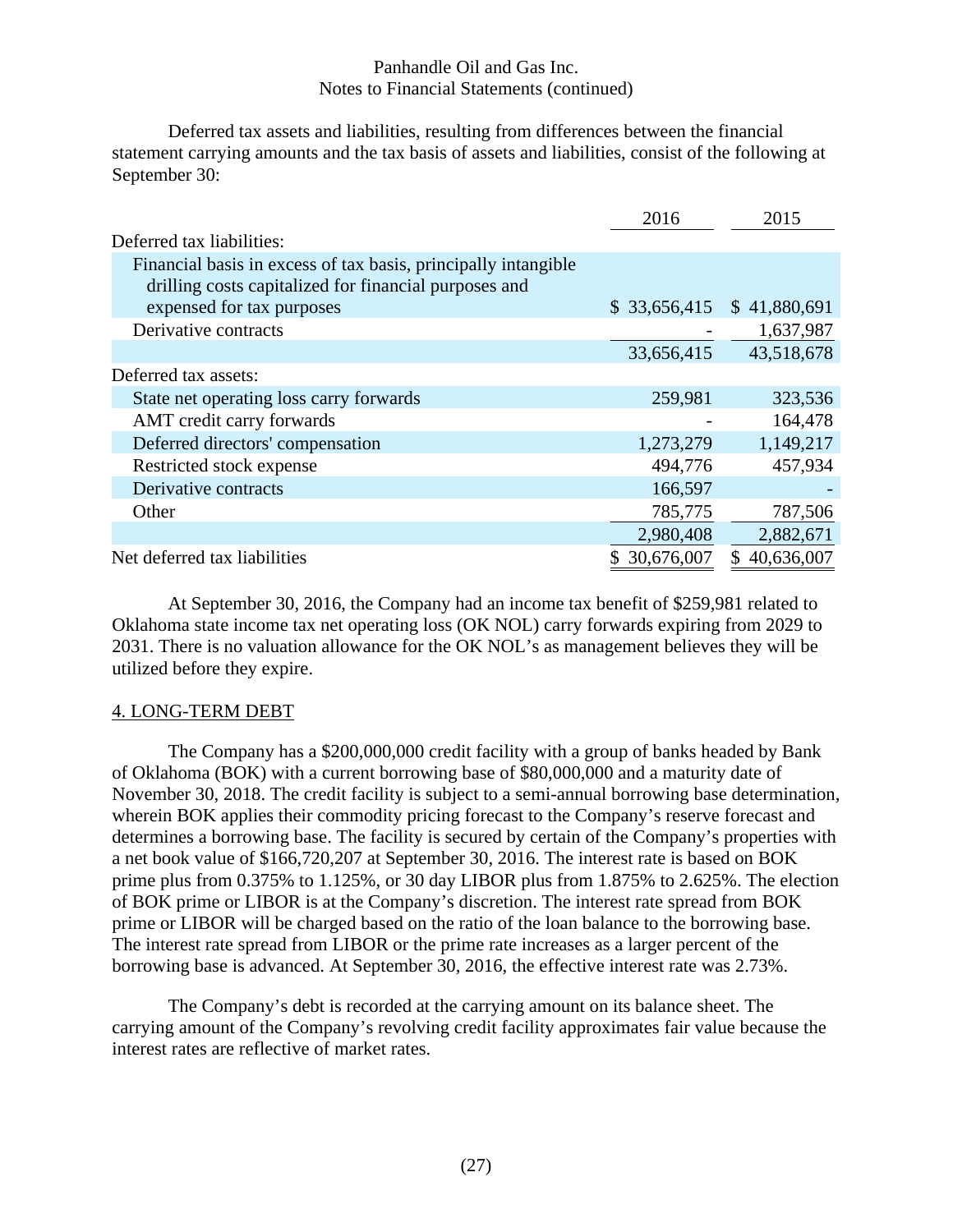Determinations of the borrowing base are made semi-annually (June and December) or whenever the banks, in their sole discretion, believe that there has been a material change in the value of the oil and natural gas properties. In December 2016, the borrowing base was redetermined by the banks and was left unchanged at \$80,000,000. The loan agreement contains customary covenants which, among other things, require periodic financial and reserve reporting and place certain limits on the Company's incurrence of indebtedness, liens, payment of dividends and acquisitions of treasury stock. In addition, the Company is required to maintain certain financial ratios, a current ratio (as defined) of no less than 1.0 to 1.0 and a funded debt to EBITDA (trailing twelve months as defined) of no more than 4.0 to 1.0. At September 30, 2016, the Company was in compliance with the covenants of the loan agreement and had \$35,500,000 of availability under its outstanding credit facility.

# 5. SHAREHOLDERS' EQUITY

Upon approval by the shareholders of the Company's 2010 Restricted Stock Plan in March 2010, the Board approved purchase of up to \$1.5 million of the Company's Common Stock, from time to time, equal to the aggregate number of shares of Common Stock awarded pursuant to the Company's 2010 Restricted Stock Plan, contributed by the Company to its ESOP and credited to the accounts of directors pursuant to the Deferred Compensation Plan for Non-Employee Directors. Effective May 2014, the board of directors approved for management to make these purchases of the Company's Common Stock at their discretion. The Board's approval included an initial authorization to purchase up to \$1.5 million of Common Stock, with a provision for subsequent authorizations without specific action by the Board. As the amount of Common Stock purchased under any authorization reaches \$1.5 million, another \$1.5 million is automatically authorized for Common Stock purchases unless the Board determines otherwise. Pursuant to these resolutions adopted by the Board, the purchase of additional \$1.5 million increments of the Company's Common Stock became authorized and approved effective March 2011, March 2012, and June 2013. As of September 30, 2016, \$4,997,790 had been spent under the current program to purchase 345,208 shares. The shares are held in treasury and are accounted for using the cost method. On September 30 each year, treasury shares contributed to the Company's ESOP on behalf of the ESOP participants were 11,418 in 2016, 11,455 in 2015 and 11,428 in 2014.

#### 6. EARNINGS (LOSS) PER SHARE

|                                                                                                       | Year ended September 30,                  |            |            |  |
|-------------------------------------------------------------------------------------------------------|-------------------------------------------|------------|------------|--|
|                                                                                                       | 2016                                      |            | 2014       |  |
| Numerator for basic and diluted earnings (loss) per                                                   |                                           |            |            |  |
| share:                                                                                                |                                           |            |            |  |
| Net income (loss)                                                                                     | $$(10,286,884)$ \$ 9,321,341 \$25,001,462 |            |            |  |
| Denominator for basic and diluted earnings per share:                                                 |                                           |            |            |  |
| Weighted average shares (including for 2016, 2015)<br>and 2014, unissued, vested directors' shares of |                                           |            |            |  |
| 263,057, 246,442 and 255,039, respectively)                                                           | 16,840,856                                | 16,768,904 | 16,727,183 |  |

The following table sets forth the computation of earnings (loss) per share.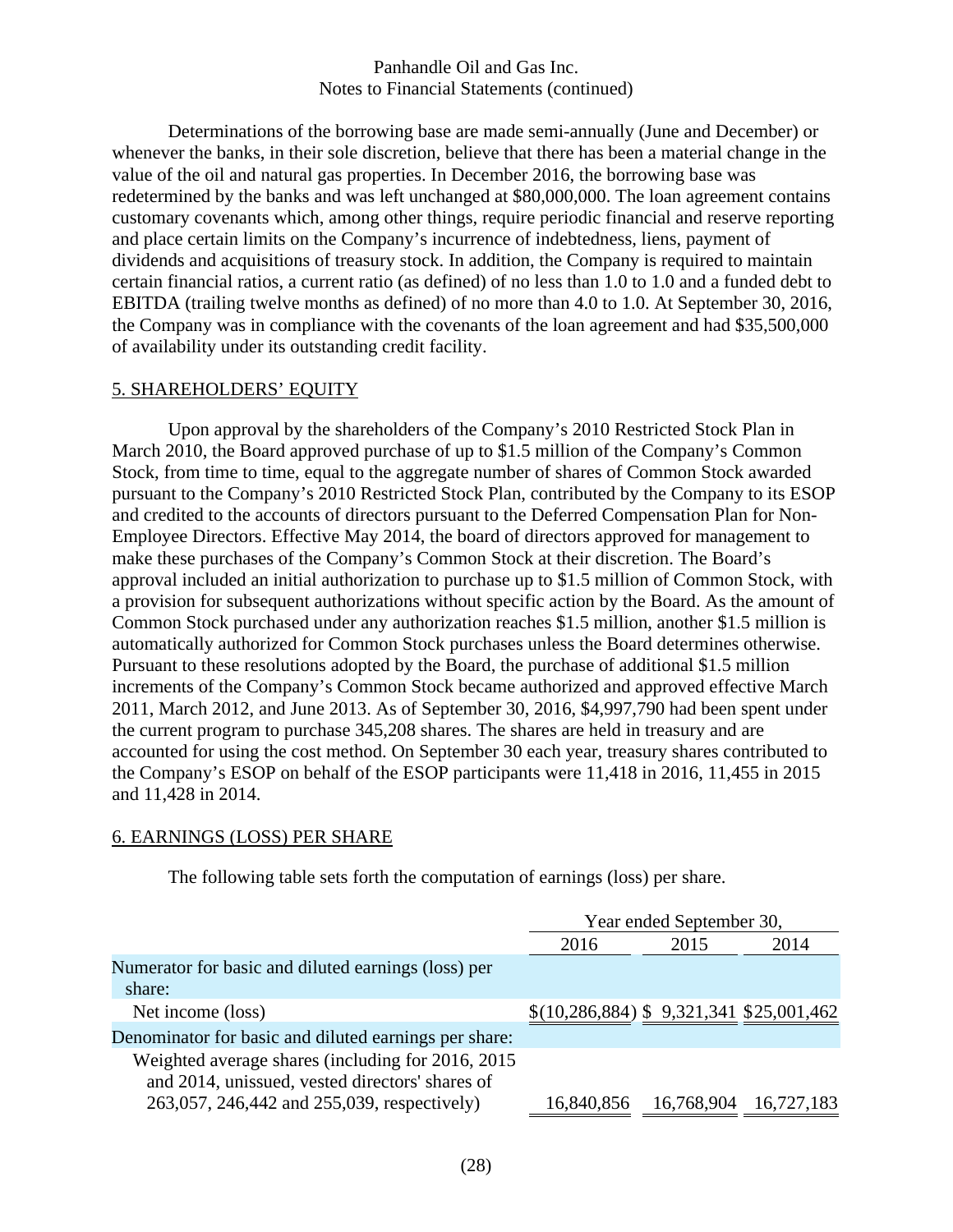# 7. EMPLOYEE STOCK OWNERSHIP PLAN

The Company's ESOP was established in 1984 and is a tax qualified, defined contribution plan that serves as the Company's sole retirement plan for all its employees. Company contributions are made at the discretion of the Board and, to date, all contributions have been made in shares of Company Common Stock. The Company contributions are allocated to all ESOP participants in proportion to their compensation for the plan year, and 100% vesting occurs after three years of service. Any shares that do not vest are treated as forfeitures and are distributed among other vested employees. For contributions of Common Stock, the Company records as expense the fair market value of the stock contributed. The 323,555 shares of the Company's Common Stock held by the plan as of September 30, 2016, are allocated to individual participant accounts, are included in the weighted average shares outstanding for purposes of earnings-per-share computations and receive dividends.

Contributions to the plan consisted of:

| Year | <b>Shares</b> | Amount  |
|------|---------------|---------|
| 2016 | $11,418$ \$   | 200,158 |
| 2015 | $11,455$ \$   | 185,113 |
| 2014 | $11,428$ \$   | 341,125 |

#### 8. DEFERRED COMPENSATION PLAN FOR DIRECTORS

Annually, outside directors may elect to be included in the Panhandle Oil and Gas Inc. Deferred Directors' Compensation Plan for Non-Employee Directors (the "Plan"). The Plan provides that each outside director may individually elect to be credited with future unissued shares of Company Common Stock rather than cash for all or a portion of the annual retainers, Board meeting fees and committee meeting fees, and may elect to receive shares, if and when issued, over annual time periods up to ten years. These unissued shares are recorded to each director's deferred compensation account at the closing market price of the shares (i) on the dates of the Board and committee meetings, and (ii) on the payment dates of the annual retainers. Only upon a director's retirement, termination, death, or a change-in-control of the Company will the shares recorded for such director under the Plan be issued to the director. The promise to issue such shares in the future is an unsecured obligation of the Company. As of September 30, 2016, there were 272,564 shares (253,712 shares at September 30, 2015) recorded under the Plan. The deferred balance outstanding at September 30, 2016, under the Plan was \$3,403,213 (\$3,084,289 at September 30, 2015). Expenses totaling \$329,465, \$302,353 and \$353,825 were charged to the Company's results of operations for the years ended September 30, 2016, 2015 and 2014, respectively, and are included in general and administrative expense in the accompanying Statement of Operations.

# 9. RESTRICTED STOCK PLAN

In March 2010, shareholders approved the Panhandle Oil and Gas Inc. 2010 Restricted Stock Plan (2010 Stock Plan), which made available 200,000 shares of Common Stock to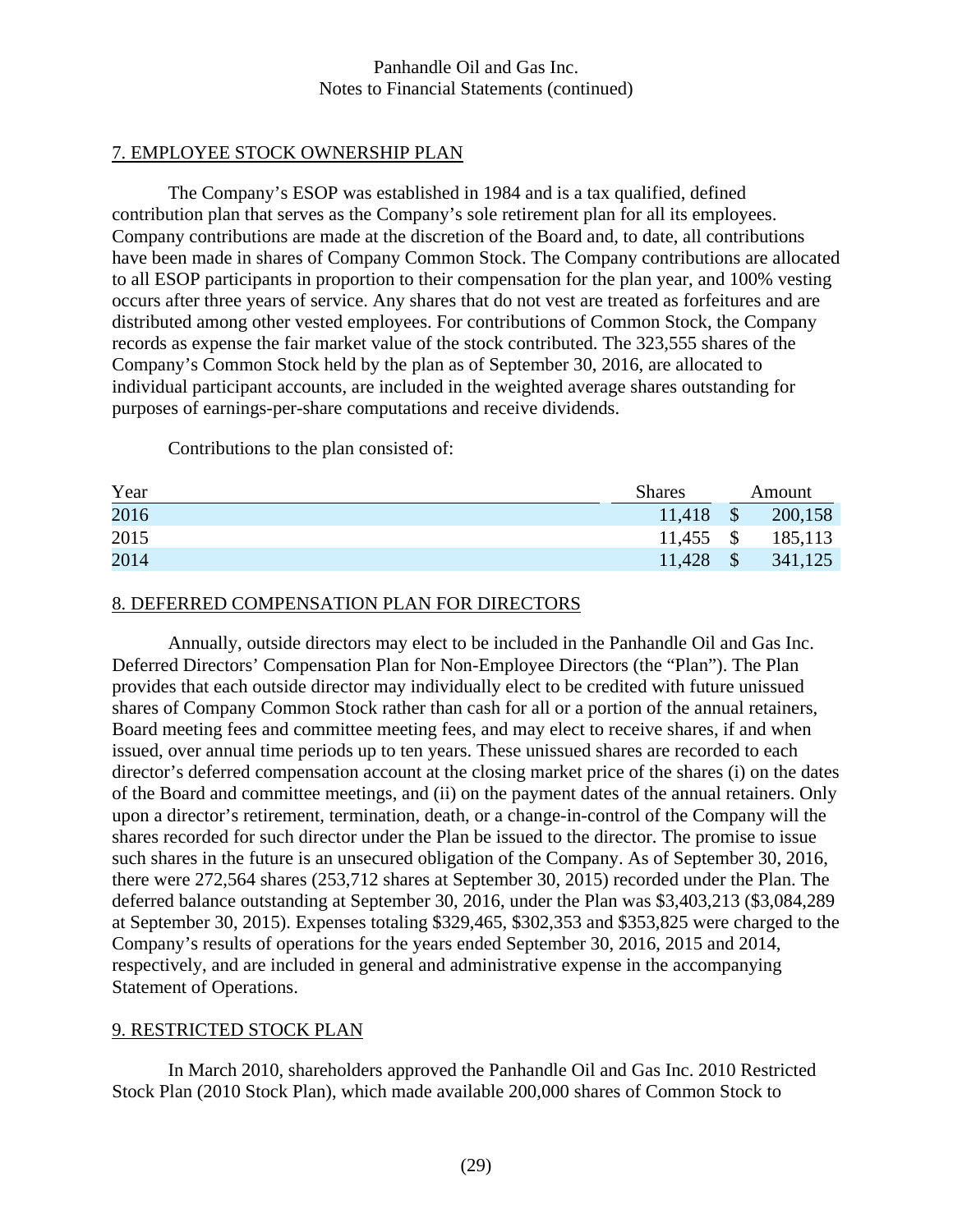provide a long-term component to the Company's total compensation package for its officers and to further align the interest of its officers with those of its shareholders. In March 2014, shareholders approved an amendment to increase the number of shares of common stock reserved for issuance under the 2010 Stock Plan from 200,000 shares to 500,000 shares and to allow the grant of shares of restricted stock to our directors. The 2010 Stock Plan is designed to provide as much flexibility as possible for future grants of restricted stock so the Company can respond as necessary to provide competitive compensation in order to retain, attract and motivate officers of the Company and to align their interests with those of the Company's shareholders.

In June 2010, the Company began awarding shares of the Company's Common Stock as restricted stock (non-performance based) to certain officers. The restricted stock vests at the end of the vesting period and contains nonforfeitable rights to receive dividends and voting rights during the vesting period. The fair value of the shares was based on the closing price of the shares on their award date and will be recognized as compensation expense ratably over the vesting period. Upon vesting, shares are expected to be issued out of shares held in treasury.

In December 2010, the Company also began awarding shares of the Company's Common Stock, subject to certain share price performance standards (performance based), as restricted stock to certain officers. Vesting of these shares is based on the performance of the market price of the Common Stock over the vesting period. The fair value of the performance shares was estimated on the grant date using a Monte Carlo valuation model that factors in information, including the expected price volatility, risk-free interest rate and the probable outcome of the market condition, over the expected life of the performance shares. Compensation expense for the performance shares is a fixed amount determined at the grant date and is recognized over the vesting period regardless of whether performance shares are awarded at the end of the vesting period. Should the shares vest, they are expected to be issued out of shares held in treasury.

In May 2014, the Company also began awarding shares of the Company's Common Stock as restricted stock (non-performance based) to its non-employee directors. The restricted stock vests quarterly during the calendar year of the award and contains nonforfeitable rights to receive dividends and voting rights during the vesting period. The fair value of the shares was based on the closing price of the shares on their award date and will be recognized as compensation expense ratably over the vesting period. Upon vesting, shares are expected to be issued out of shares held in treasury.

Compensation expense for the restricted stock awards is recognized in G&A.

The following table summarizes the Company's pre-tax compensation expense for the years ended September 30, 2016, 2015 and 2014, related to the Company's performance based and non-performance based restricted stock.

|                                         | Year Ended September 30, |         |               |                    |      |           |
|-----------------------------------------|--------------------------|---------|---------------|--------------------|------|-----------|
|                                         | 2016<br>2015             |         |               |                    | 2014 |           |
| Performance based, restricted stock     |                          | 390.655 | $\mathcal{S}$ | 480,159 \$ 287,789 |      |           |
| Non-performance based, restricted stock |                          | 390,824 |               | 414.968            |      | 371,531   |
| Total compensation expense              | $\mathcal{S}$            | 781.479 | <sup>S</sup>  | 895,127            |      | \$659,320 |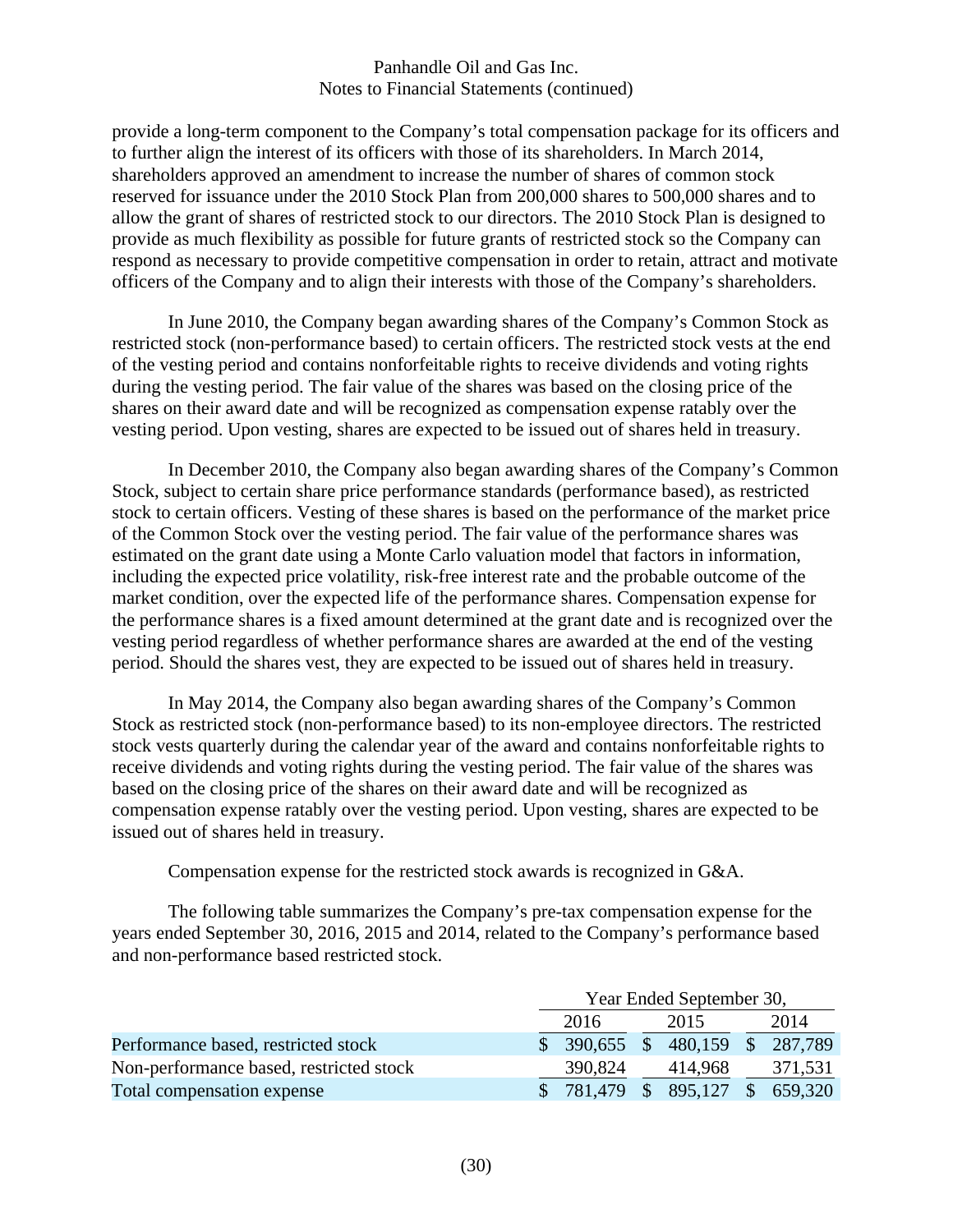A summary of the Company's unrecognized compensation cost for its unvested performance based and non-performance based restricted stock and the weighted-average periods over which the compensation cost is expected to be recognized are shown in the following table.

|                                         |                           | Unrecognized | Weighted                    |
|-----------------------------------------|---------------------------|--------------|-----------------------------|
|                                         |                           |              | Compensation Average Period |
|                                         |                           | Cost         | (in years)                  |
| Performance based, restricted stock     | S                         | 207,856      | 1.69                        |
| Non-performance based, restricted stock |                           | 304,409      | 1.52                        |
| Total                                   | $\boldsymbol{\mathsf{S}}$ | 512,265      |                             |

Upon vesting, shares are expected to be issued out of shares held in treasury.

A summary of the status of unvested shares of restricted stock awards and changes is presented below:

|                                     | Performance   |                         | Non-                  |            |
|-------------------------------------|---------------|-------------------------|-----------------------|------------|
|                                     | <b>Based</b>  | Performance<br>Weighted |                       | Weighted   |
|                                     | Unvested      | Average                 | <b>Based Unvested</b> | Average    |
|                                     | Restricted    | Grant-Date              | Restricted            | Grant-Date |
|                                     | <b>Shares</b> | Fair Value              | <b>Shares</b>         | Fair Value |
| Unvested shares as of September 30, |               |                         |                       |            |
| 2013                                | 93,190 \$     | 8.82                    | 59,768 \$             | 14.53      |
|                                     |               |                         |                       |            |
| Granted                             | 36,558        | 8.07                    | 20,022                | 20.47      |
| Vested                              | (720)         | 9.77                    | (23, 437)             | 17.21      |
| Forfeited                           | (16, 844)     | 9.77                    |                       |            |
| Unvested shares as of September 30, |               |                         |                       |            |
| 2014                                | 112,184 \$    | 8.42                    | 56,353 \$             | 15.52      |
|                                     |               |                         |                       |            |
| Granted                             | 35,485        | 12.18                   | 22,028                | 19.25      |
| Vested                              | (10,209)      | 9.73                    | (38, 415)             | 16.58      |
| Forfeited                           | (25,209)      | 9.73                    |                       |            |
| Unvested shares as of September 30, |               |                         |                       |            |
| 2015                                | 112,251 \$    | 9.20                    | 39,966 \$             | 16.56      |
|                                     |               |                         |                       |            |
| Granted                             | 40,446        | 9.32                    | 26,478                | 16.37      |
| Vested                              | (10, 197)     | 7.59                    | (23, 433)             | 16.91      |
| Forfeited                           | (28,083)      | 7.59                    |                       |            |
| Unvested shares as of September 30, |               |                         |                       |            |
| 2016                                | 114,417 \$    | 9.79                    | 43,011 \$             | 16.25      |

The intrinsic value of the vested shares in 2016 was \$579,647.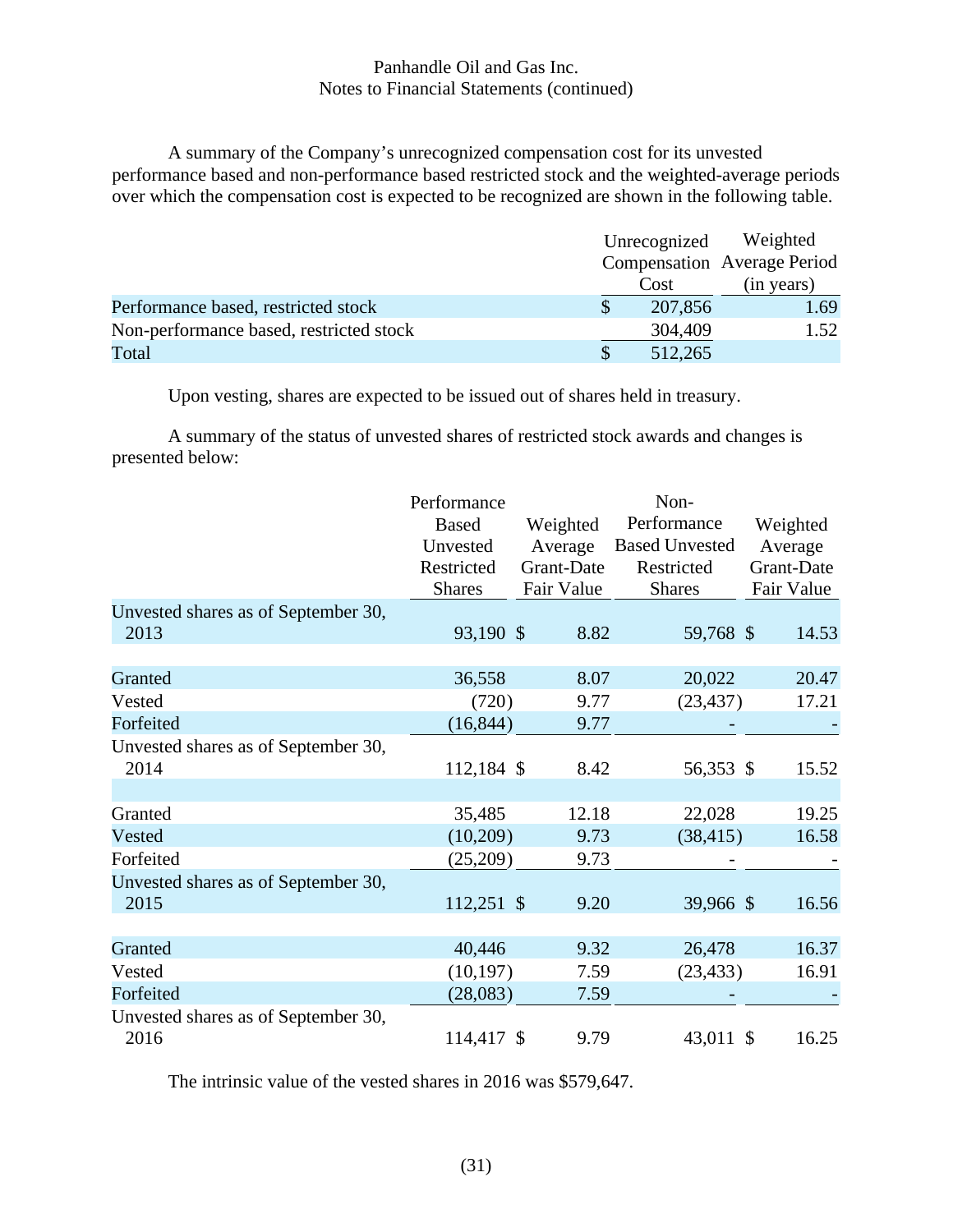#### 10. INFORMATION ON OIL AND NATURAL GAS PRODUCING ACTIVITIES

Virtually all oil and natural gas producing activities of the Company are conducted within the contiguous United States (principally in Arkansas, Oklahoma and Texas) and represent substantially all of the business activities of the Company.

The following table shows sales through various operators/purchasers during 2016, 2015 and 2014.

|                             | 2016 | 2015  | 2014 |
|-----------------------------|------|-------|------|
| <b>Cheyenne Petroleum</b>   | 23%  | 23%   | 6%   |
| Southwestern Energy Company | 12%  | 14%   | 17%  |
| Chesapeake Operating, Inc.  | 4%   | $7\%$ | 11%  |

# 11. SUPPLEMENTARY INFORMATION ON OIL, NGL AND NATURAL GAS RESERVES (UNAUDITED)

#### **Aggregate Capitalized Costs**

The aggregate amount of capitalized costs of oil and natural gas properties and related accumulated depreciation, depletion and amortization as of September 30 is as follows:

|               | 2015                          |
|---------------|-------------------------------|
|               |                               |
|               | $$434,469,093$ $$441,141,337$ |
| 7,364,630     | 8,088,134                     |
| 204,101       | 204,101                       |
| 5,917         | 1,762                         |
| 442,043,741   | 449, 435, 334                 |
| (251,004,735) | (227, 165, 334)               |
| \$191,039,006 | \$222,270,000                 |
|               | 2016                          |

#### **Costs Incurred**

For the years ended September 30, the Company incurred the following costs in oil and natural gas producing activities:

|                            | 2016   | 2015                 | 2014                                   |
|----------------------------|--------|----------------------|----------------------------------------|
|                            |        |                      |                                        |
| Property acquisition costs |        | $-$ S                | 146,261 \$ 83,405,404                  |
| <b>Exploration costs</b>   | 21.049 | 898.818              | 2,013,231                              |
| Development costs          |        | 5,075,710 24,931,571 | 34,219,072                             |
|                            |        |                      | \$5,096,759 \$25,976,650 \$119,637,707 |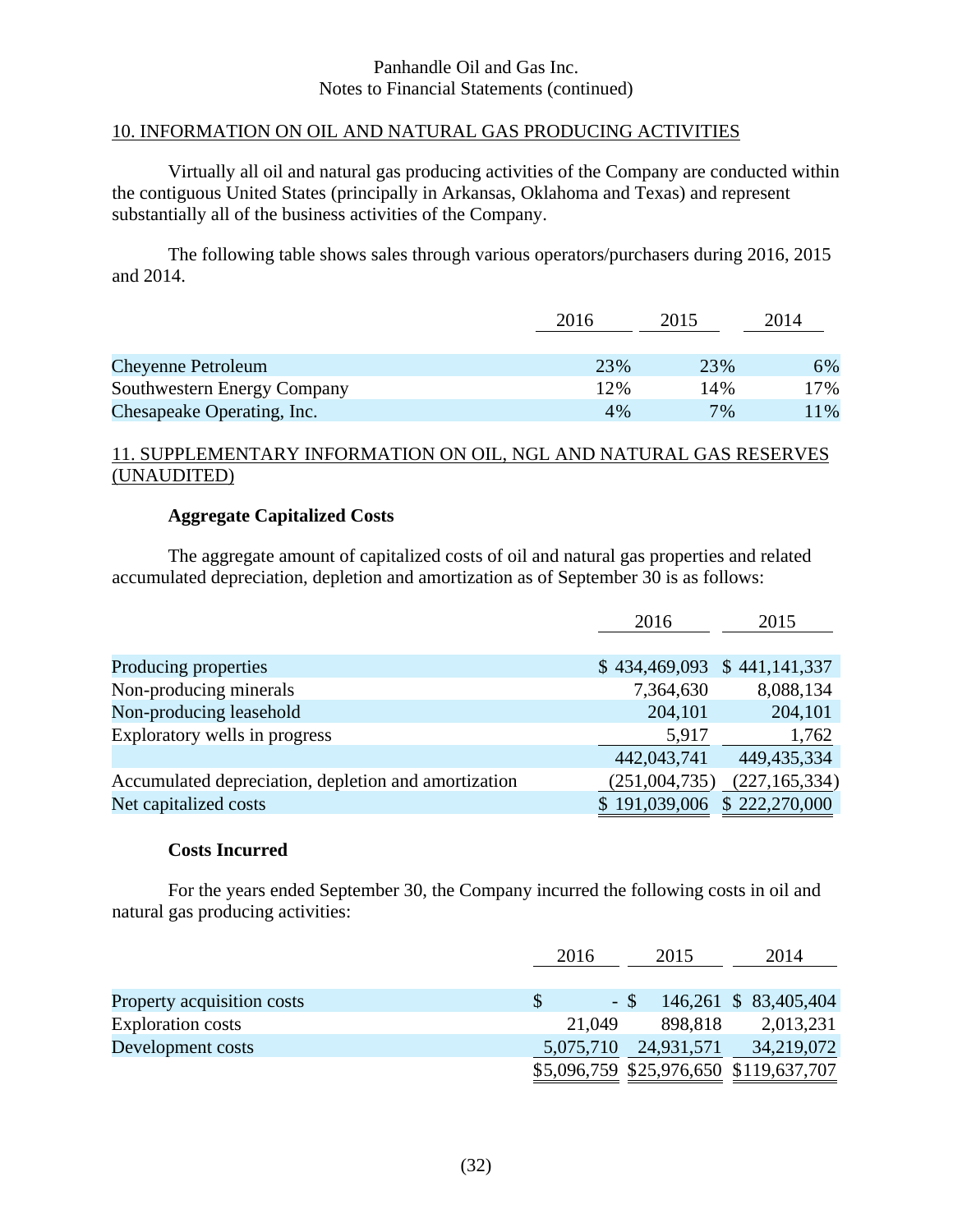In 2014, \$81.5 million of property acquisition costs related to the Eagle Ford Shale acquisition.

#### **Estimated Quantities of Proved Oil, NGL and Natural Gas Reserves**

The following unaudited information regarding the Company's oil, NGL and natural gas reserves is presented pursuant to the disclosure requirements promulgated by the SEC and the FASB*.*

Proved oil and natural gas reserves are those quantities of oil and natural gas which, by analysis of geosciences and engineering data, can be estimated with reasonable certainty to be economically producible – from a given date forward, from known reservoirs, and under existing economic conditions, operating methods, and government regulations – prior to the time at which contracts providing the right to operate expire, unless evidence indicates that renewal is reasonably certain, regardless of whether deterministic or probabilistic methods are used for the estimation. Existing economic conditions include prices and costs at which economic producibility from a reservoir is to be determined. The price shall be the average price during the 12-month period prior to the ending date of the period covered by the report, determined as an unweighted arithmetic average of the first-day-of-the-month price for each month within such period, unless prices are defined by contractual arrangements, excluding escalations based upon future conditions. The project to extract the hydrocarbons must have commenced, or the operator must be reasonably certain that it will commence the project within a reasonable time. The area of the reservoir considered as proved includes: (i) the area identified by drilling and limited by fluid contacts, if any, and (ii) adjacent undrilled portions of the reservoir that can, with reasonable certainty, be judged to be continuous with it and to contain economically producible oil or natural gas on the basis of available geoscience and engineering data. In the absence of data on fluid contacts, proved quantities in a reservoir are limited by the lowest known hydrocarbons as seen in a well penetration unless geoscience, engineering or performance data and reliable technology establishes a lower contact with reasonable certainty. Where direct observation from well penetrations has defined a highest known oil elevation and the potential exists for an associated natural gas cap, proved oil reserves may be assigned in the structurally higher portions of the reservoir only if geoscience, engineering or performance data and reliable technology establish the higher contact with reasonable certainty. Reserves which can be produced economically through application of improved recovery techniques (including, but not limited to, fluid injection) are included in the proved classification when: (i) successful testing by a pilot project in an area of the reservoir with properties no more favorable than in the reservoir as a whole, the operation of an installed program in the reservoir or an analogous reservoir, or other evidence using reliable technology establishes the reasonable certainty of the engineering analysis on which the project or program was based; and (ii) the project has been approved for development by all necessary parties and entities, including governmental entities.

The independent consulting petroleum engineering firm of DeGolyer and MacNaughton of Dallas, Texas, calculated the Company's oil, NGL and natural gas reserves as of September 30, 2016, 2015 and 2014.

The Company's net proved oil, NGL and natural gas reserves, which are located in the contiguous United States (except for an insignificant amount of international overrides), as of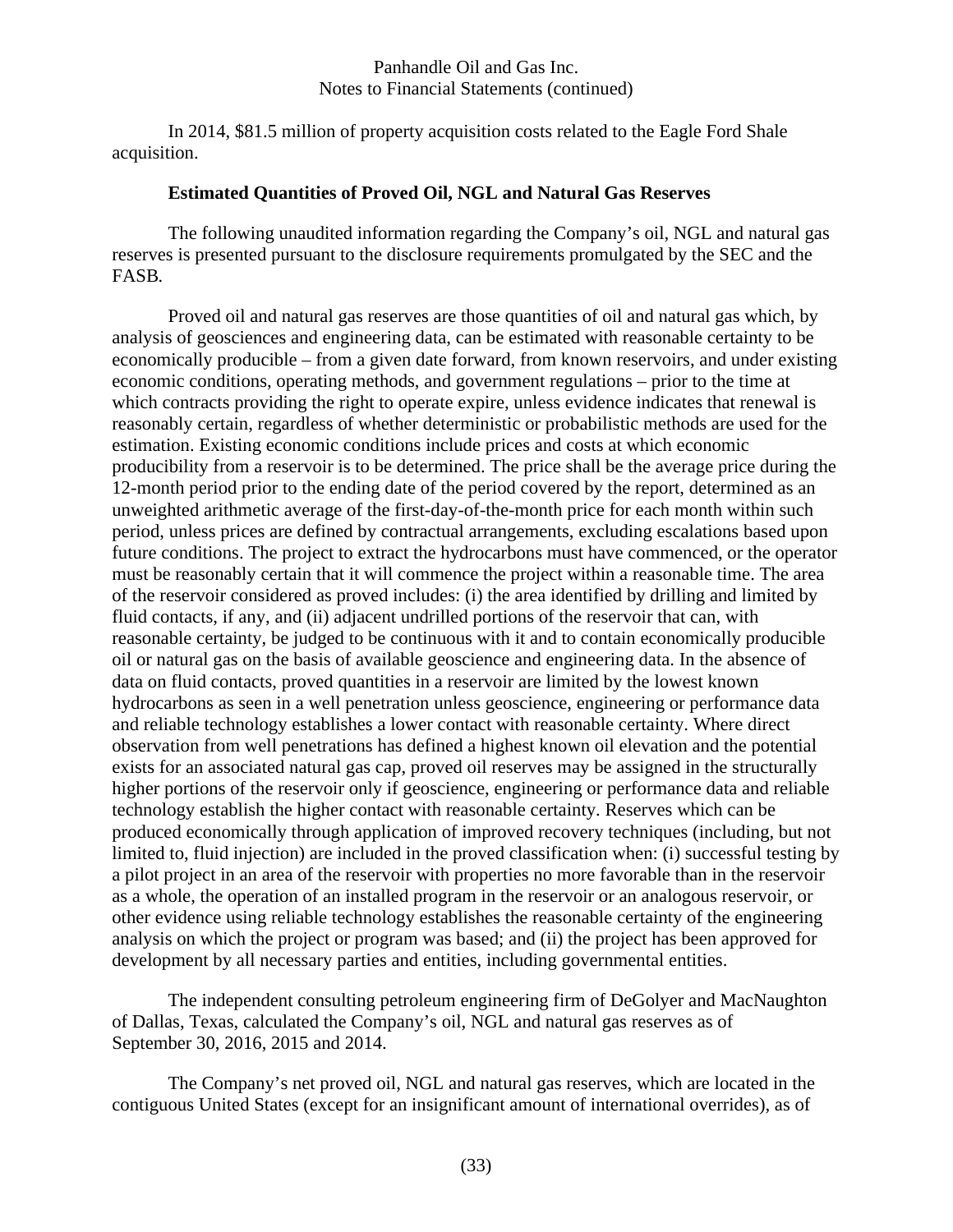September 30, 2016, 2015 and 2014, have been estimated by the Company's Independent Consulting Petroleum Engineering Firm. Estimates of reserves were prepared by the use of appropriate geologic, petroleum engineering and evaluation principals and techniques that are in accordance with practices generally recognized by the petroleum industry as presented in the publication of the Society of Petroleum Engineers entitled "Standards Pertaining to the Estimating and Auditing of Oil and Gas Reserves Information (Revision as of February 19, 2007)." The method or combination of methods used in the analysis of each reservoir was tempered by experience with similar reservoirs, stage of development, quality and completeness of basic data and production history.

All of the reserve estimates are reviewed and approved by our Vice President and COO, who reports directly to our President and CEO. Paul Blanchard, our COO, holds a Bachelor of Science Degree in Petroleum Engineering from the University of Oklahoma. Before joining the Company, he was sole proprietor of a consulting petroleum engineering firm, spent 10 years as Vice President of the Mid-Continent business unit of Range Resources Corporation and spent several years as an engineer with Enron Oil and Gas. He is an active member of the Society of Petroleum Engineers (SPE) with over 30 years of oil and gas industry experience, including engineering assignments in several field locations.

Our COO and internal staff work closely with our Independent Consulting Petroleum Engineers to ensure the integrity, accuracy and timeliness of data furnished to them for their reserves estimation process. We provide historical information (such as ownership interest, oil and gas production, well test data, commodity prices, operating costs and handling fees, and development costs) for all properties to our Independent Consulting Petroleum Engineers. Throughout the year, our team meets regularly with representatives of our Independent Consulting Petroleum Engineers to review properties and discuss methods and assumptions.

When applicable, the volumetric method was used to estimate the original oil in place (OOIP) and the original gas in place (OGIP). Structure and isopach maps were constructed to estimate reservoir volume. Electrical logs, radioactivity logs, core analyses and other available data were used to prepare these maps as well as to estimate representative values for porosity and water saturation. When adequate data was available and when circumstances justified, material balance and other engineering methods were used to estimate OOIP or OGIP.

Estimates of ultimate recovery were obtained after applying recovery factors to OOIP or OGIP. These recovery factors were based on consideration of the type of energy inherent in the reservoirs, analyses of the petroleum, the structural positions of the properties and the production histories. When applicable, material balance and other engineering methods were used to estimate recovery factors. An analysis of reservoir performance, including production rate, reservoir pressure and gas-oil ratio behavior, was used in the estimation of reserves.

For depletion-type reservoirs or those whose performance disclosed a reliable decline in producing-rate trends or other diagnostic characteristics, reserves were estimated by the application of appropriate decline curves or other performance relationships. In the analyses of production-decline curves, reserves were estimated only to the limits of economic production or to the limit of the production licenses as appropriate.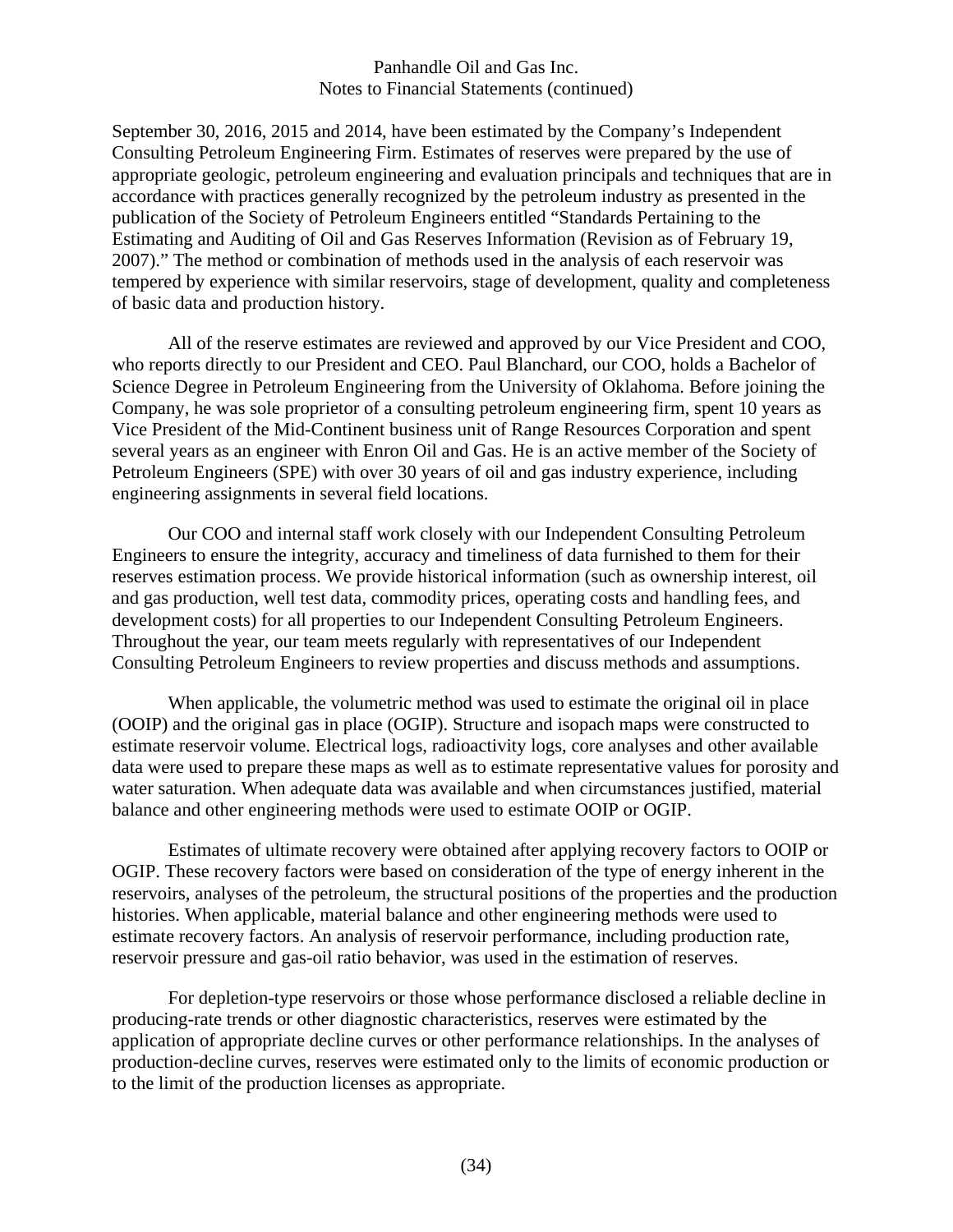Accordingly, these estimates should be expected to change, and such changes could be material and occur in the near term as future information becomes available.

Net quantities of proved, developed and undeveloped oil, NGL and natural gas reserves are summarized as follows:

|                                             | <b>Proved Reserves</b> |                             |                    |  |
|---------------------------------------------|------------------------|-----------------------------|--------------------|--|
|                                             | Oil                    | <b>NGL</b>                  | <b>Natural Gas</b> |  |
|                                             | (Barrels)              | (Barrels)                   | (Mcf)              |  |
| September 30, 2013                          | 1,643,303              | 1,616,126                   | 132,289,167        |  |
|                                             |                        |                             |                    |  |
| Revisions of previous estimates             | (50,025)               | 469,897                     | (3,917,380)        |  |
| Acquisitions (divestitures)                 | 5,882,886              | 884,889                     | 8,191,448          |  |
| Extensions, discoveries and other additions | 439,802                | 276,957                     | 16,702,684         |  |
| Production                                  | (346, 387)             | (207, 688)                  | (10,773,559)       |  |
| September 30, 2014                          | 7,569,579              | 3,040,181                   | 142,492,360        |  |
|                                             |                        |                             |                    |  |
| Revisions of previous estimates             | (1,697,309)            | (425,300)                   | (31,273,207)       |  |
| Acquisitions (divestitures)                 |                        |                             |                    |  |
| Extensions, discoveries and other additions | 1,619,285              | 516,679                     | 18,740,114         |  |
| Production                                  | (453, 125)             | (210,960)                   | (9,745,223)        |  |
| September 30, 2015                          | 7,038,430              | 2,920,600                   | 120,214,044        |  |
|                                             |                        |                             |                    |  |
| Revisions of previous estimates             |                        | $(1,552,010)$ $(1,192,143)$ | (47,068,144)       |  |
| Acquisitions (divestitures)                 |                        |                             |                    |  |
| Extensions, discoveries and other additions | 303,922                | 65,306                      | 16,864,075         |  |
| Production                                  | (364, 252)             | (171,060)                   | (8, 284, 377)      |  |
| September 30, 2016                          | 5,426,090              | 1,622,703                   | 81,725,598         |  |

The prices used to calculate reserves and future cash flows from reserves for oil, NGL and natural gas, respectively, were as follows: September 30, 2016 - \$36.77/Bbl, \$12.22/Bbl, \$1.97/Mcf; September 30, 2015 - \$55.27/Bbl, \$19.10/Bbl, \$2.84/Mcf; September 30, 2014 - \$96.94/Bbl, \$31.45/Bbl, \$4.04/Mcf.

The revisions of previous estimates from 2015 to 2016 were primarily the result of:

- Negative pricing revisions of 64.4 Bcfe resulting from:
	- a) 17.5 Bcfe of negative proved developed revisions primarily due to wells reaching their projected economic limits much earlier than projected in 2015.
	- b) 46.9 Bcfe of negative PUD revisions principally attributable to the removal of PUD locations and associated reserves throughout the Company's operating areas, primarily Fayetteville Shale and Anadarko Basin Woodford Shale, which are no longer projected to be developed within five years from the date they were added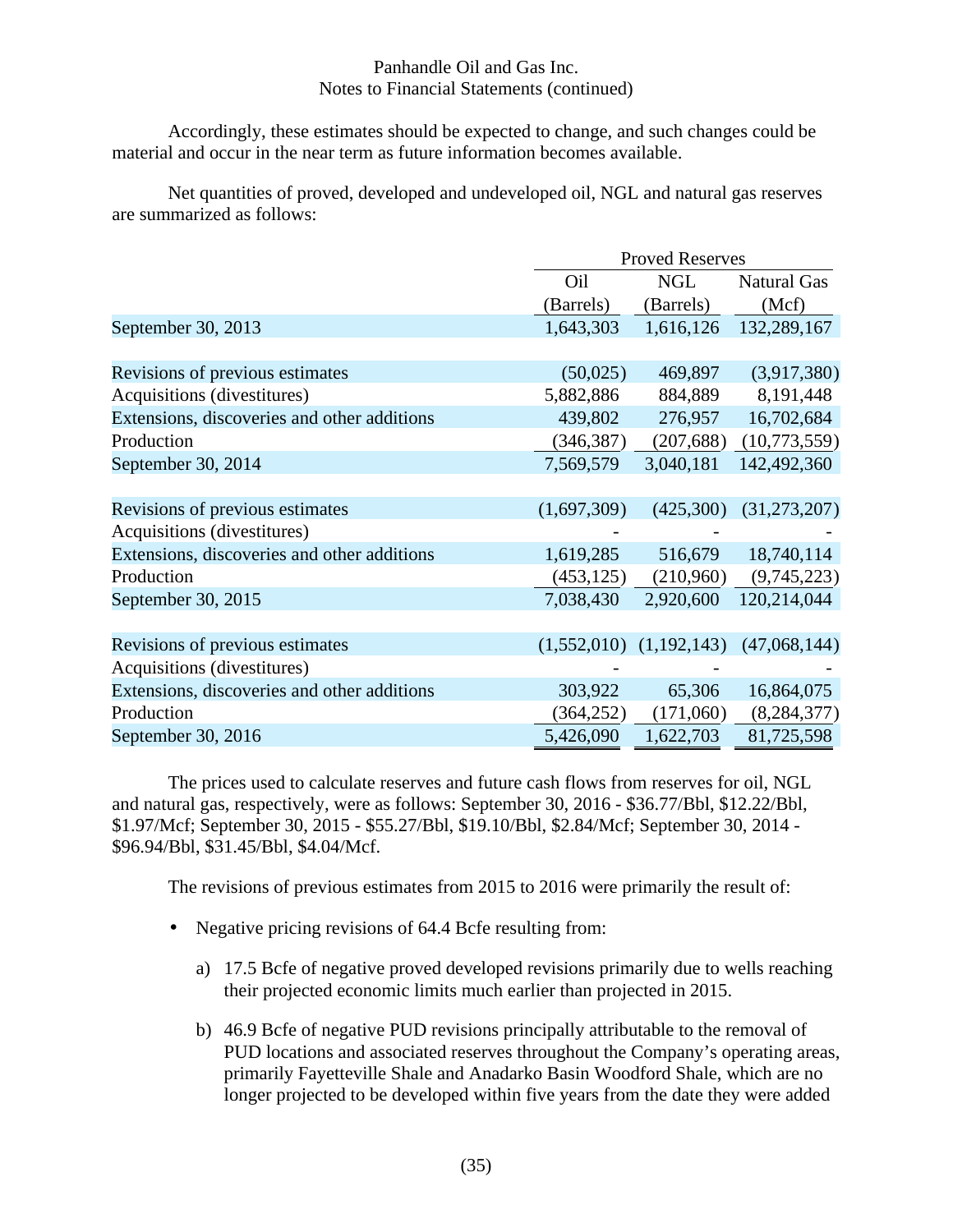to the PUD reserves due to low commodity prices. The Company's 2016 PUD locations now stand at 106, as compared to 409 PUD locations in 2015.

• Positive performance revisions of .9 Bcfe.

Extensions, discoveries and other additions from 2015 to 2016 are principally attributable

to:

- Proved developed reserve extensions, discoveries and other additions of 2.5 Bcfe principally resulting from the Company's participation in unconventional oil, NGL and natural gas in the Anadarko Woodford Shale in central and western Oklahoma and the Bakken Shale in North Dakota.
- The addition of 16.6 Bcfe of PUD reserves principally in the southeastern Oklahoma Woodford. These southeastern Oklahoma Woodford additions are the PUD reserves assigned to eight wells the Company approved to drill in late 2016. Drilling operations are underway on four wells and all eight wells are projected to begin producing in early 2017.

|                    |           | <b>Proved Developed Reserves</b> |                                                               |           | <b>Proved Undeveloped Reserves</b> |                    |
|--------------------|-----------|----------------------------------|---------------------------------------------------------------|-----------|------------------------------------|--------------------|
|                    | Oil       | NGL                              | Natural Gas                                                   | Oil       | NGL.                               | <b>Natural Gas</b> |
|                    | (Barrels) | (Barrels)                        | (Mcf)                                                         | (Barrels) | (Barrels)                          | (Mcf)              |
|                    |           |                                  |                                                               |           |                                    |                    |
| September 30, 2014 |           |                                  | 2,890,678 1,564,859 88,512,767 4,678,901 1,475,322 53,979,593 |           |                                    |                    |
| September 30, 2015 |           |                                  | 2,725,077 1,466,834 82,899,159 4,313,353 1,453,766 37,314,885 |           |                                    |                    |
| September 30, 2016 |           |                                  | 1,980,519 1,095,256 62,929,047 3,445,571 527,447 18,796,551   |           |                                    |                    |

The following details the changes in proved undeveloped reserves for 2016 (Mcfe):

| Beginning proved undeveloped reserves                       | 71,917,599     |
|-------------------------------------------------------------|----------------|
| Proved undeveloped reserves transferred to proved developed | (1,806,525)    |
| <b>Revisions</b>                                            | (44, 108, 114) |
| Extensions and discoveries                                  | 16,631,699     |
| Purchases                                                   |                |
| Ending proved undeveloped reserves                          | 42,634,659     |

Beginning PUD reserves were 71.9 Bcfe. A total of 1.8 Bcfe (3% of the beginning balance) were transferred to proved developed producing during 2016. The 44.1 Bcfe (61% of the beginning balance) of negative revisions to PUD reserves is attributable to a 46.9 Bcfe negative PUD revisions principally attributable to the removal of PUD locations and associated reserves throughout the Company's operating areas which are no longer projected to be developed within five years from the date they were added to the PUD reserves due to low commodity prices. These negative revisions were somewhat offset by a positive performance revisions of 2.8 Bcfe. A total of 45.9 Bcfe (64% of the beginning balance) of PUD reserves were moved out of the category during 2016 as either a result of being transferred to proved developed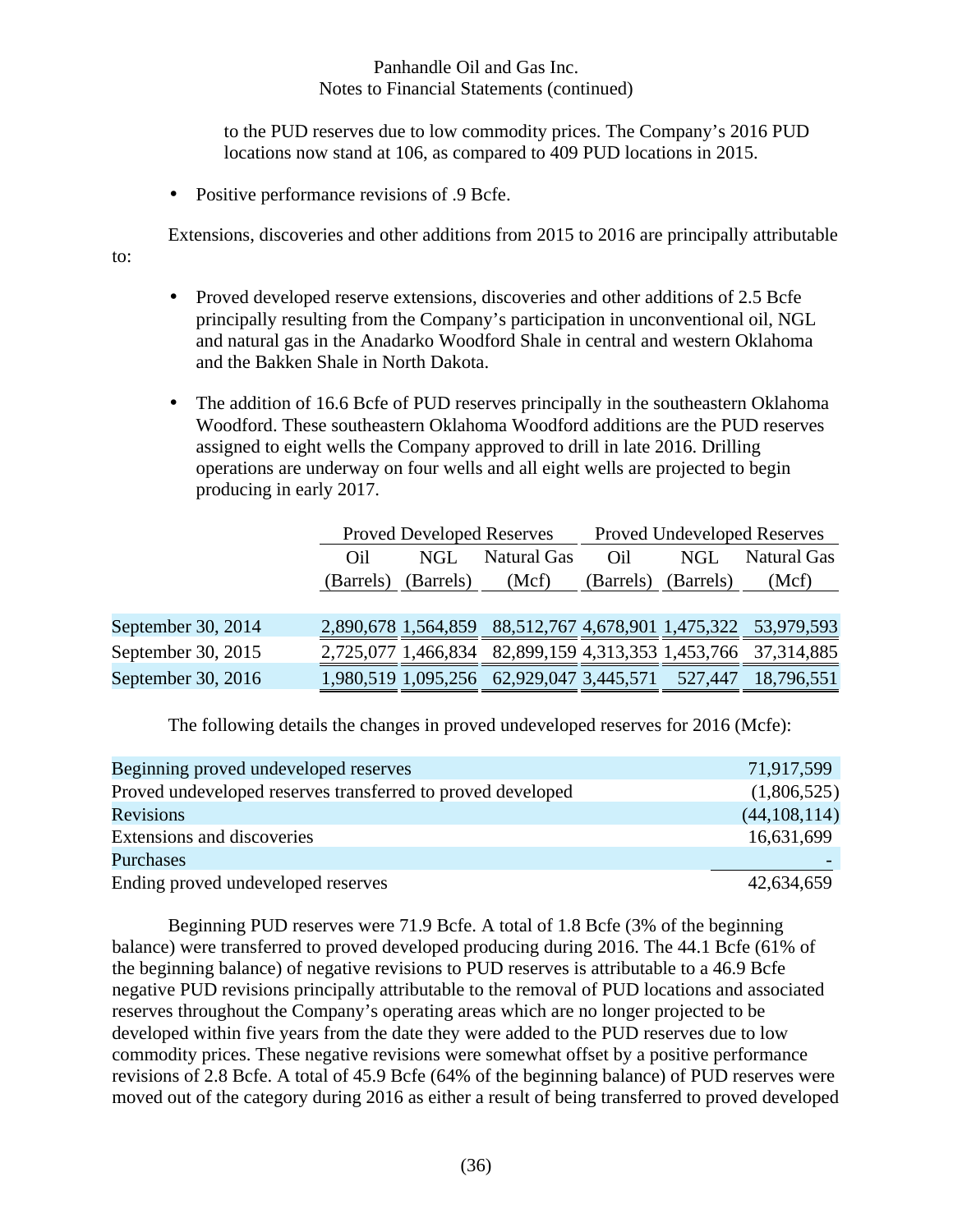or removed due to low commodity prices. No PUD locations from 2012 remain in the PUD category and there are only two remaining PUD locations from 2013. The Company's total PUD locations decreased from 409 in 2015 to 106 in 2016. As a point of reference, the Company participated in 58 wells in 2016, 35 of which were conversions from PUD to PDP. We anticipate that all the Company's PUD locations will be drilled and converted to PDP within five years of the date they were added. However, PUD locations and associated reserves which are no longer projected to be drilled within five years from the date they were added to the PUD reserves will be removed as revisions at the time that determination is made. In the event that there are undrilled PUD locations at the end of the five-year period, it is our intent to remove the reserves associated with those locations from our proved reserves as revisions. The Company added 16.6 Bcfe of PUD reserves in 2016, principally in the southeastern Oklahoma Woodford. These southeastern Oklahoma Woodford Shale additions are the PUD reserves assigned to eight wells the Company approved to drill in late 2016. Drilling operations are underway on four wells, and all eight are projected to begin producing in early 2017.

# **Standardized Measure of Discounted Future Net Cash Flows**

Accounting Standards prescribe guidelines for computing a standardized measure of future net cash flows and changes therein relating to estimated proved reserves. The Company has followed these guidelines, which are briefly discussed below.

Future cash inflows and future production and development costs are determined by applying the trailing unweighted 12-month arithmetic average of the first-day-of-the-month individual product prices and year-end costs to the estimated quantities of oil, NGL and natural gas to be produced. Actual future prices and costs may be materially higher or lower than the unweighted 12-month arithmetic average of the first-day-of-the-month individual product prices and year-end costs used. For each year, estimates are made of quantities of proved reserves and the future periods during which they are expected to be produced based on continuation of the economic conditions applied for such year.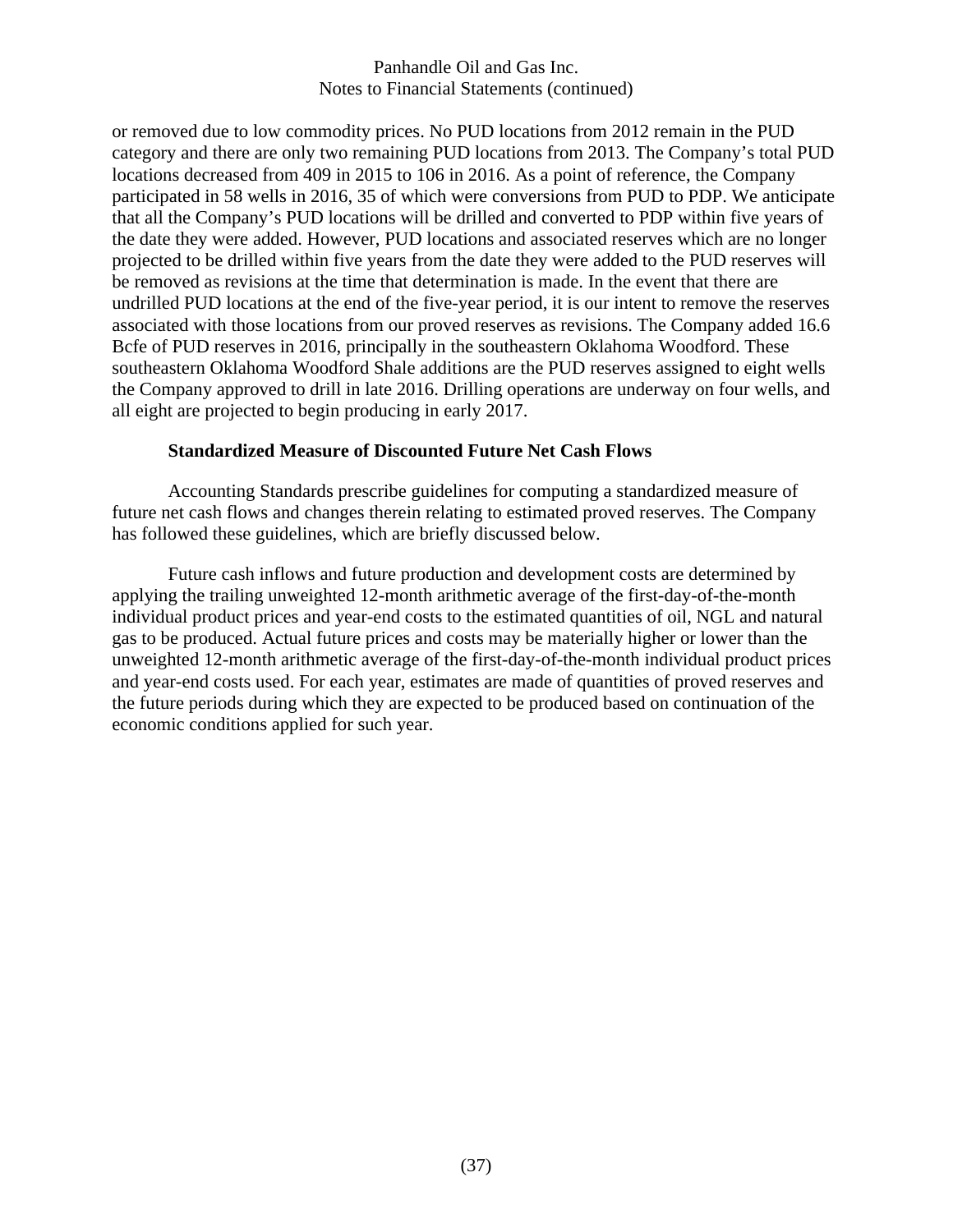Estimated future income taxes are computed using current statutory income tax rates including consideration for the current tax basis of the properties and related carry forwards, giving effect to permanent differences and tax credits. The resulting future net cash flows are reduced to present value amounts by applying a 10% annual discount factor. The assumptions used to compute the standardized measure are those prescribed by the FASB and, as such, do not necessarily reflect our expectations of actual revenue to be derived from those reserves nor their present worth. The limitations inherent in the reserve quantity estimation process, as discussed previously, are equally applicable to the standardized measure computations since these estimates affect the valuation process.

|                                               | 2016           | 2015                                | 2014                                        |
|-----------------------------------------------|----------------|-------------------------------------|---------------------------------------------|
|                                               |                |                                     |                                             |
| Future cash inflows                           |                |                                     | \$380,263,695 \$786,295,155 \$1,405,400,261 |
| Future production costs                       |                | $(182, 948, 045)$ $(311, 933, 151)$ | (423,512,430)                               |
| Future development and asset retirement costs | (72, 431, 842) | (124, 857, 957)                     | (146, 465, 509)                             |
| Future income tax expense                     | (38, 674, 100) | (123,007,909)                       | (308, 149, 182)                             |
| Future net cash flows                         | 86,209,708     | 226,496,138                         | 527, 273, 140                               |
|                                               |                |                                     |                                             |
| 10% annual discount                           |                | $(56,439,589)$ $(144,904,927)$      | (322, 490, 636)                             |
| Standardized measure of discounted future net |                |                                     |                                             |
| cash flows                                    |                | 29,770,119 \$ 81,591,211            | 204,782,504<br>$\mathbb{S}$                 |

Changes in the standardized measure of discounted future net cash flows are as follows:

|                                                  | 2016           | 2015                                       | 2014           |
|--------------------------------------------------|----------------|--------------------------------------------|----------------|
| Beginning of year                                |                | \$ 81,591,211 \$ 204,782,504 \$101,674,896 |                |
| Changes resulting from:                          |                |                                            |                |
| Sales of oil, NGL and natural gas, net of        |                |                                            |                |
| production costs                                 | (16,749,632)   | (35,359,204)                               | (66, 239, 618) |
| Net change in sales prices and production costs  |                | $(86,198,778)$ $(211,336,729)$             | 164,240,162    |
| Net change in future development and asset       |                |                                            |                |
| retirement costs                                 | 21,636,258     | 9,569,985                                  | (46,593,511)   |
| Extensions and discoveries                       | 11,640,704     | 34,327,400                                 | 44,308,910     |
| Revisions of quantity estimates                  | (41, 716, 689) | (51,375,950)                               | (3,235,695)    |
| Acquisitions (divestitures) of reserves-in-place |                |                                            | 102,945,609    |
| Accretion of discount                            | 14,424,032     | 37,000,855                                 | 17,646,314     |
| Net change in income taxes                       | 44,533,277     | 102,592,290                                | (90, 457, 070) |
| Change in timing and other, net                  | 609,736        | (8,609,940)                                | (19,507,493)   |
| Net change                                       | (51, 821, 092) | (123, 191, 293)                            | 103,107,608    |
| End of year                                      | \$29,770,119   | 81,591,211<br><sup>\$</sup>                | \$204,782,504  |